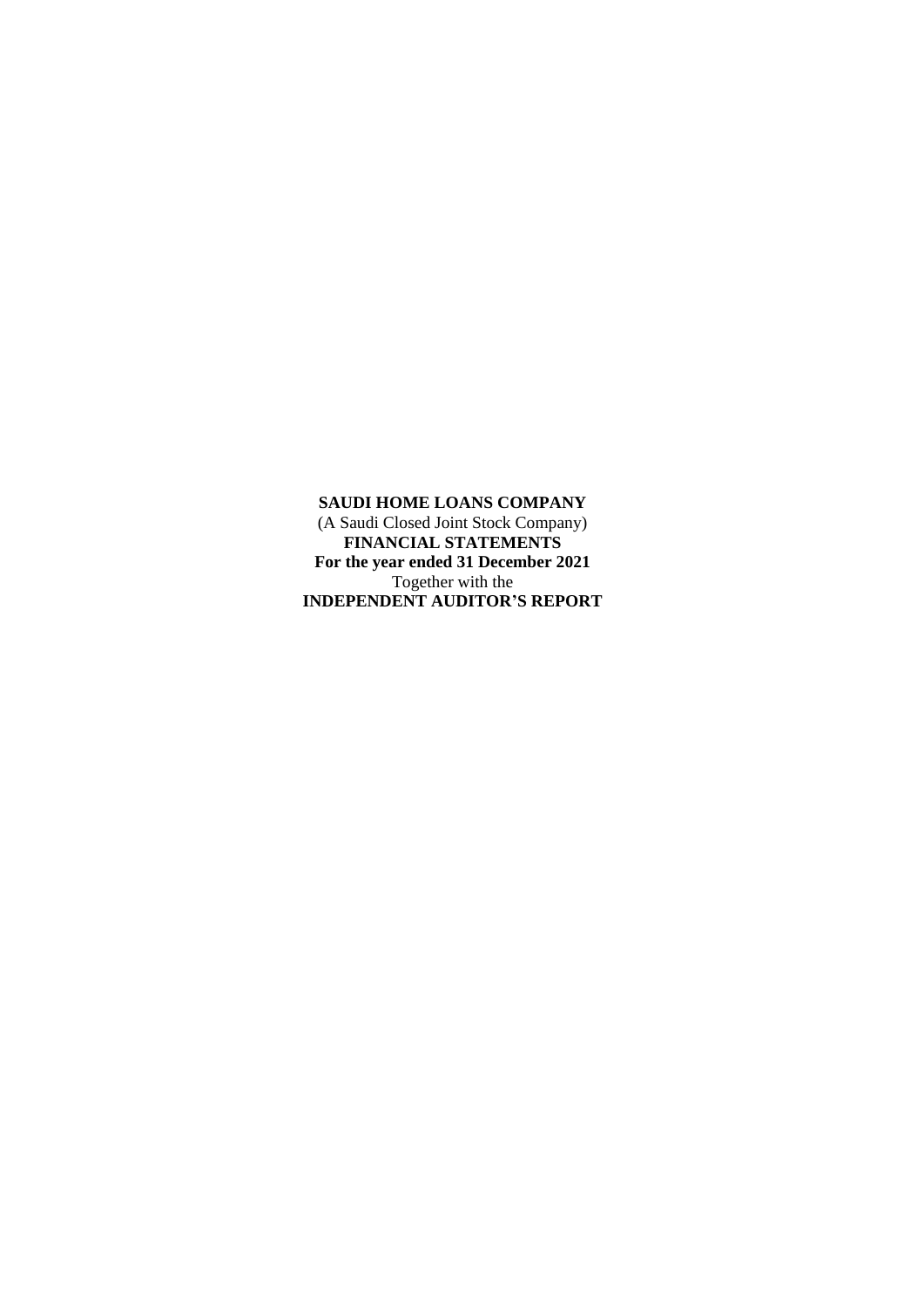## **SAUDI HOME LOANS COMPANY**  (A Saudi Closed Joint Stock Company) **For the year ended 31 December 2021**

# **INDEX PAGES** Independent auditor's report 1 - 2 Statement of financial position 3 Statement of comprehensive income 4 Statement of changes in shareholders' equity 5 Statement of cash flows 6 Notes to the financial statements  $7-51$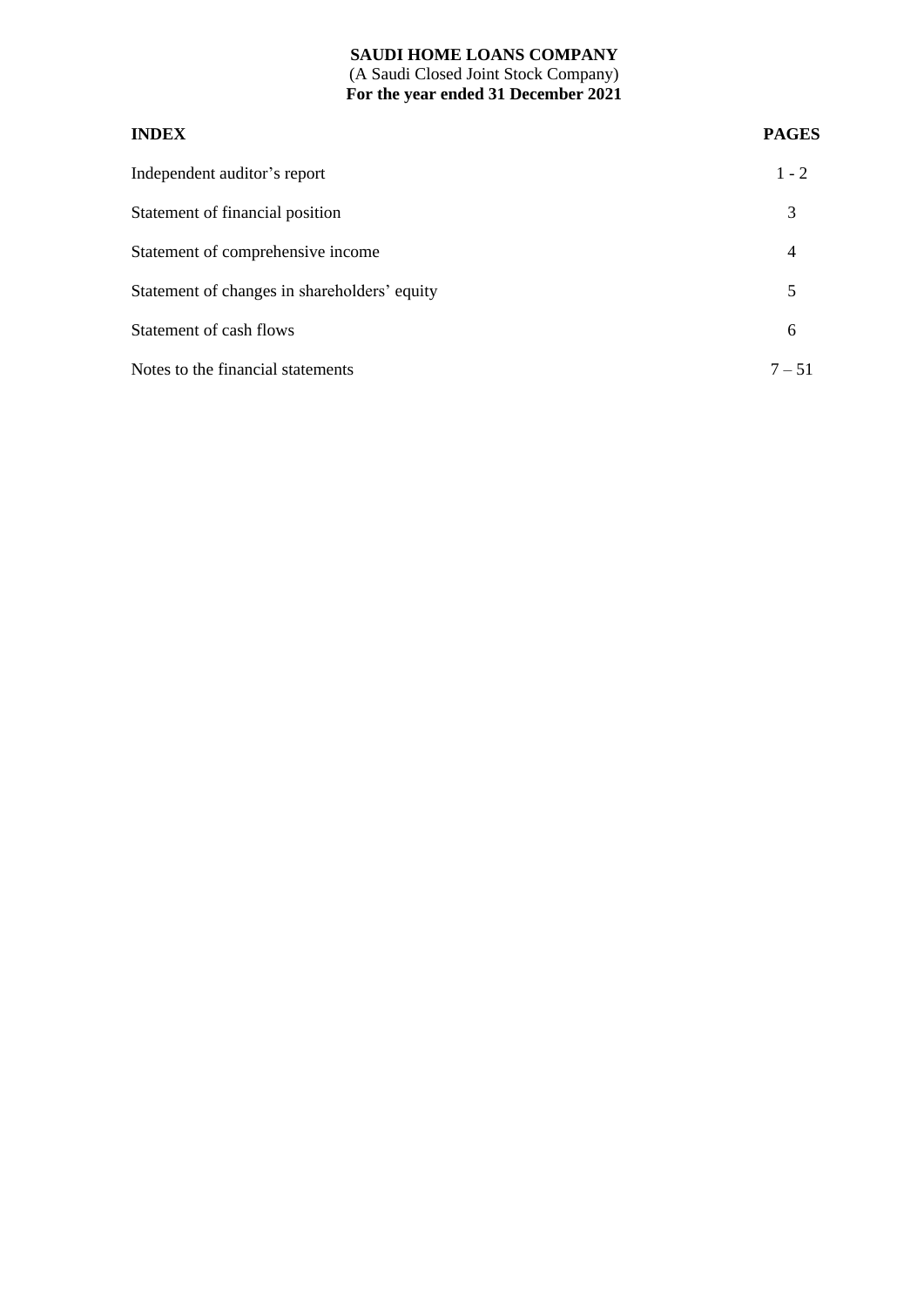

#### **KPMG Professional Services**

Riyadh Front, Airport Road P O Box 92876 **Riyadh 11663** Kingdom of Saudi Arabia Commercial Registration No 1010425494

**Headquarters in Riyadh** 

ك*ي بي* إم ج*ي* للاستشارات المهن<u>د</u> واجهة الرياض، طريق المطار

صندوق بريد ٩٢٨٧٦ الرياض ١١٦٦٣ المملكة العزبية السعودية سط تجاري رقم ٢٥٤٩٤١٠١٠١

المركز الرنيسي في الرياض

# Independent auditor's report

#### To the shareholders of Saudi Home Loans Company

#### Opinion

We have audited the financial statements of Saudi Home Loans Company ("the Company"), which comprise the statement of financial position as at 31 December 2021, the statements of comprehensive income. changes in shareholders' equity and cash flows for the year then ended, and notes to the financial statements. comprising significant accounting policies and other explanatory information.

and the supplies

In our opinion, the accompanying financial statements present fairly, in all material respects, the financial position of the Company as at 31 December 2021, and its financial performance and its cash flows for the year then ended in accordance with the International Financial Reporting Standards ("IFRS") that are endorsed in the Kingdom of Saudi Arabia and other standards and pronouncements issued by the Saudi Organization for Chartered and Professional Accountants ("SOCPA").

#### **Basis for opinion**

We conducted our audit in accordance with the International Standards on Auditing ("ISA") that are endorsed in the Kingdom of Saudi Arabia. Our responsibilities under those standards are further described in the Auditor's responsibilities for the audit of the financial statements section of our report. We are independent of the Company in accordance with the professional code of conduct and ethics that are endorsed in the Kingdom of Saudi Arabia that are relevant to our audit of the financial statements, and we have fulfilled our other ethical responsibilities in accordance with these requirements. We believe that the audit evidence we have obtained is sufficient and appropriate to provide a basis for our opinion.

#### Responsibilities of management and those charged with governance for the financial statements

Management is responsible for the preparation and fair presentation of the financial statements in accordance with the IFRS that are endorsed in the Kingdom of Saudi Arabia and other standards and pronouncements issued by SOCPA, the applicable requirements of the Regulations for Companies, the Company's By-laws and for such internal control as management determines is necessary to enable the preparation of financial statements that are free from material misstatement, whether due to fraud or error.

In preparing the financial statements, management is responsible for assessing the Company's ability to continue as a going concern, disclosing, as applicable, matters related to going concern and using the going concern basis of accounting unless management either intends to liquidate the Company or to cease operations, or has no realistic alternative but to do so.

Those charged with governance, the Board of Directors, are responsible for overseeing the Company's financial reporting process.

KPMG Professional Services, a professional closed joint stock company registered in the Kingdom of Saudi Arabia. With the paid-up capital of SAR (25,000,000). (Previously known as "KPMG al Fozan &<br>Fartners Certified Public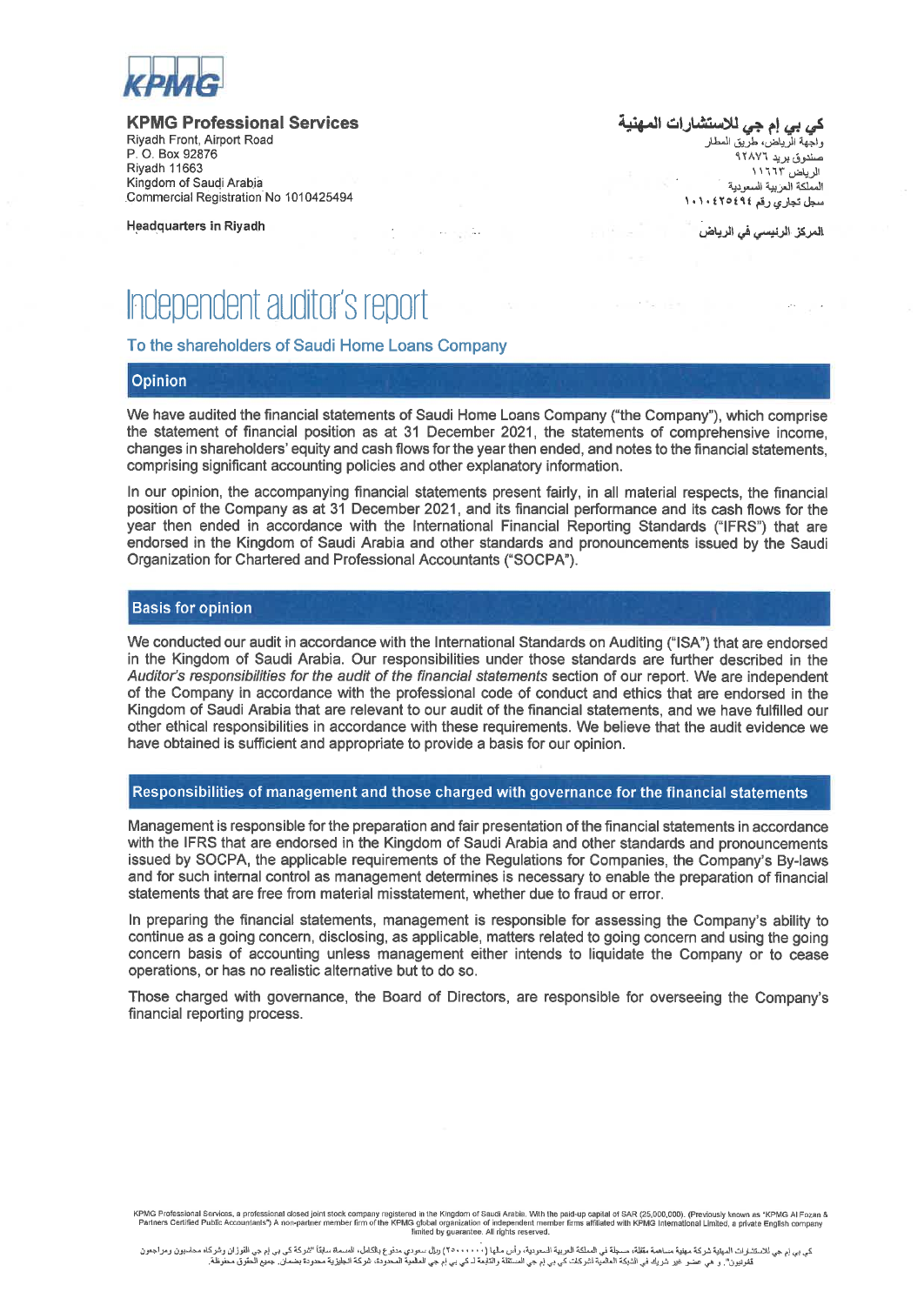

# Independent auditor's report

To the shareholders of Saudi Home Loans Company (continued)

## Auditor's responsibilities for the audit of the financial statements

Our objectives are to obtain reasonable assurance about whether the financial statements as a whole are free from material misstatement, whether due to fraud or error, and to issue an auditor's report that includes our opinion. 'Reasonable assurance' is a high level of assurance, but is not a quarantee that an audit conducted in accordance with ISA that are endorsed in the Kingdom of Saudi Arabia, will always detect a material misstatement when it exists. Misstatements can arise from fraud or error and are considered material if. individually or in aggregate, they could reasonably be expected to influence the economic decisions of users taken on the basis of these financial statements.

As part of an audit in accordance with ISA that are endorsed in the Kingdom of Saudi Arabia, we exercise professional judgement and maintain professional scepticism throughout the audit. We also:

- Identify and assess the risks of material misstatement of the financial statements, whether due to fraud or error, design and perform audit procedures responsive to those risks, and obtain audit evidence that is sufficient and appropriate to provide a basis for our opinion. The risk of not detecting a material misstatement resulting from fraud is higher than for one resulting from error, as fraud may involve collusion, forgery, intentional omissions, misrepresentations or the override of internal control.
- Obtain an understanding of internal control relevant to the audit in order to design audit procedures that are appropriate in the circumstances, but not for the purpose of expressing an opinion on the effectiveness of the Company's internal control.
- Evaluate the appropriateness of accounting policies used and the reasonableness of accounting estimates and related disclosures made by management.
- Conclude on the appropriateness of management's use of the going concern basis of accounting and, based on the audit evidence obtained, whether a material uncertainty exists related to events or conditions that may cast significant doubt on the Company's ability to continue as a going concern. If we conclude that a material uncertainty exists, then we are required to draw attention in our auditor's report to the related disclosures in the financial statements or, if such disclosures are inadequate, to modify our opinion. Our conclusions are based on the audit evidence obtained up to the date of our auditor's report. However, future events or conditions may cause the Company to cease to continue as a going concern.
- Evaluate the overall presentation, structure and content of the financial statements, including the disclosures, and whether the financial statements represent the underlying transactions and events in a manner that achieves fair presentation.

We communicate with those charged with governance regarding, among other matters, the planned scope and timing of the audit and significant audit findings, including any significant deficiencies in internal control that we identify during our audit of the Saudi Home Loans Company ("the Company").

**KPMG Professional Services** 

Lic No. C.R. 1010425494 R

**MG Profession** 

**Ebrahim Oboud Baeshen** License no: 382

Riyadh, 3 Shaban 1443H Corresponding to: 6 March 2022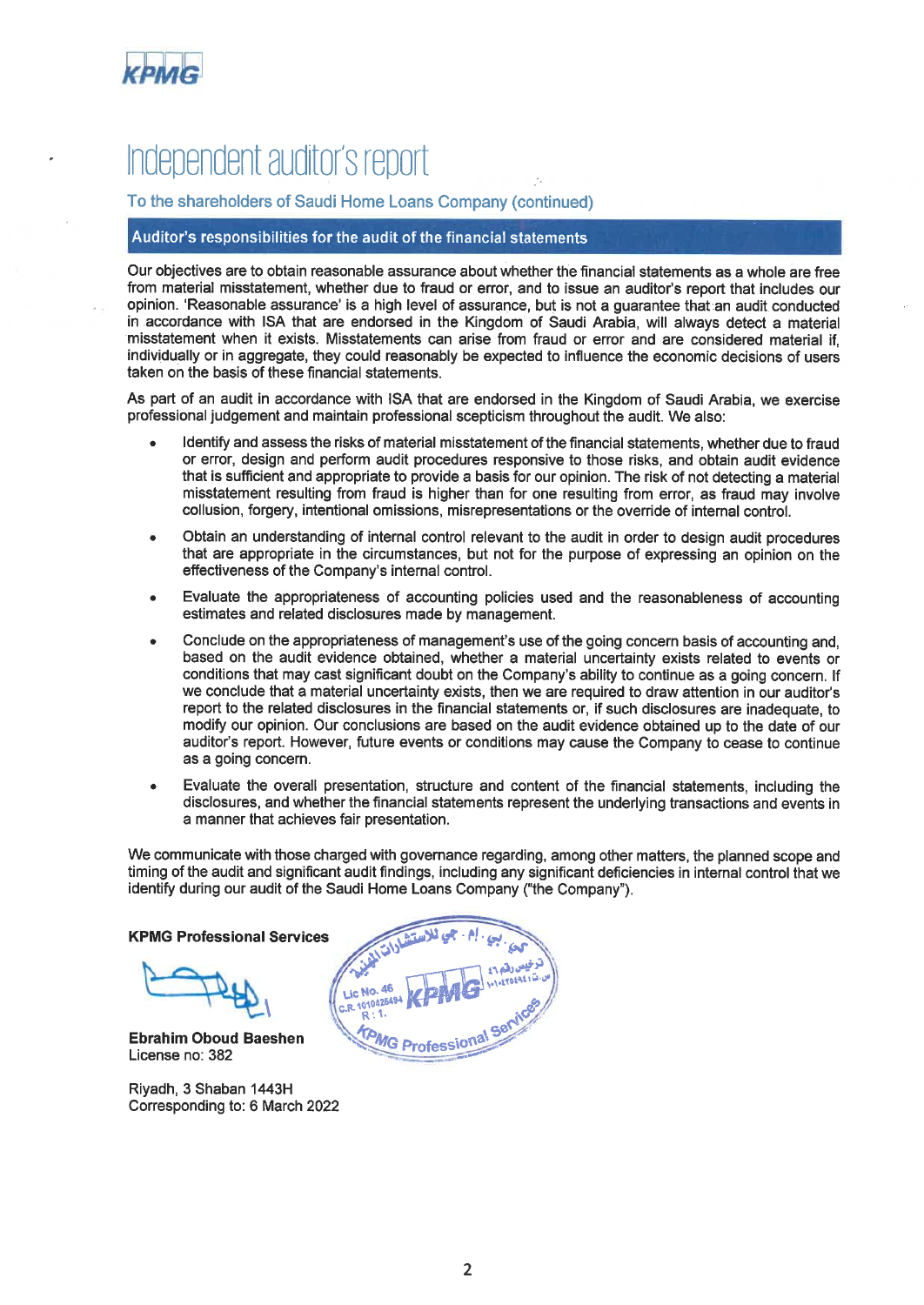# SAUDI HOME LOANS COMPANY (A Saudi Closed Joint Stock Company) STATEMENT OF FINANCIAL POSITION As at 31 December 2021

(Amounts in Saudi Riyals)

|                                                                   |                | 31 December   | 31 December   |
|-------------------------------------------------------------------|----------------|---------------|---------------|
|                                                                   | <b>Note</b>    | 2021          | 2020          |
| <b>ASSETS</b>                                                     |                |               |               |
|                                                                   |                |               |               |
| Cash and cash equivalents                                         | $\overline{4}$ | 214,467,647   | 142,327,982   |
| Advances to property owners                                       | 5              | 11,716,500    | 6,773,991     |
| Due from related parties                                          | 6              | 739,733       | 633,377       |
| Prepaid expenses and other assets                                 | 7              | 9,953,914     | 12,166,886    |
| Other receivables, net                                            | 8              | 36,879,639    | 55,604,405    |
| Investments held at fair value through other                      |                |               |               |
| comprehensive income ("FVOCI")                                    | 9              | 892,850       | 892,850       |
| Investments in finance lease, net                                 | 10             | 4,013,303,094 | 4,199,138,508 |
| Murabaha financing, net                                           | 11             | 74,786,137    |               |
| Deferred origination fees                                         | 12             | 18,204,844    | 22,027,601    |
| Other real estate                                                 | 13             | 8,636,219     | 8,656,926     |
| Right-of-use asset                                                | 14             | 7,015,918     | 3,805,573     |
| Property and equipment, net                                       | 15             | 4,137,340     | 5,272,141     |
| Intangible assets, net                                            | 16             | 2,896,071     | 2,499,923     |
| Deferred tax assets                                               | 2I             | 4,402,330     | 4,837,338     |
| <b>Total assets</b>                                               |                | 4,408,032,236 | 4,464,637,501 |
| <b>LIABILITIES AND SHAREHOLDERS' EQUITY</b><br><b>Liabilities</b> |                |               |               |
| Accounts payable                                                  | 18             | 7,417,401     | 8,106,378     |
| Accrued expenses and other liabilities                            | 19             | 11,666,926    | 9,325,716     |
| Advance lease rentals                                             |                | 7,969,186     | 4,396,874     |
| Lease liability                                                   | 14             | 6,753,491     | 3,841,748     |
| Provision for zakat and income tax                                | 20             | 22,618,176    | 24,644,795    |
| Tawarruq financing facilities                                     | 22             | 2,653,074,515 | 2,819,883,777 |
| End of service benefits liability                                 | 23             | 8,598,413     | 8,371,800     |
| <b>Total liabilities</b>                                          |                | 2,718,098,108 | 2,878,571,088 |
|                                                                   |                |               |               |
| <b>Shareholders' equity</b>                                       |                |               |               |
| Share capital                                                     | 24             | 1,000,000,000 | 1,000,000,000 |
| Statutory reserve                                                 | 25             | 116,479,630   | 106,160,070   |
| Other reserves                                                    |                | 1,829,576     | 1,157,460     |
| Retained earnings                                                 |                | 571,624,922   | 478,748,883   |
| <b>Total shareholders' equity</b>                                 |                | 1,689,934,128 | 1,586,066,413 |
| Total liabilities and shareholders' equity                        |                | 4,408,032,236 | 4,464,637,501 |

The accompanying notes from  $(1)$  to  $(34)$  are an integral part of these financial statements.

These financial statements were approved by the Board of Directors of the Company on 3 March 2022 and have been signed on its behalf by the following:

 $-3$ 

Chief Financial Officer

Chief Ex utive Officer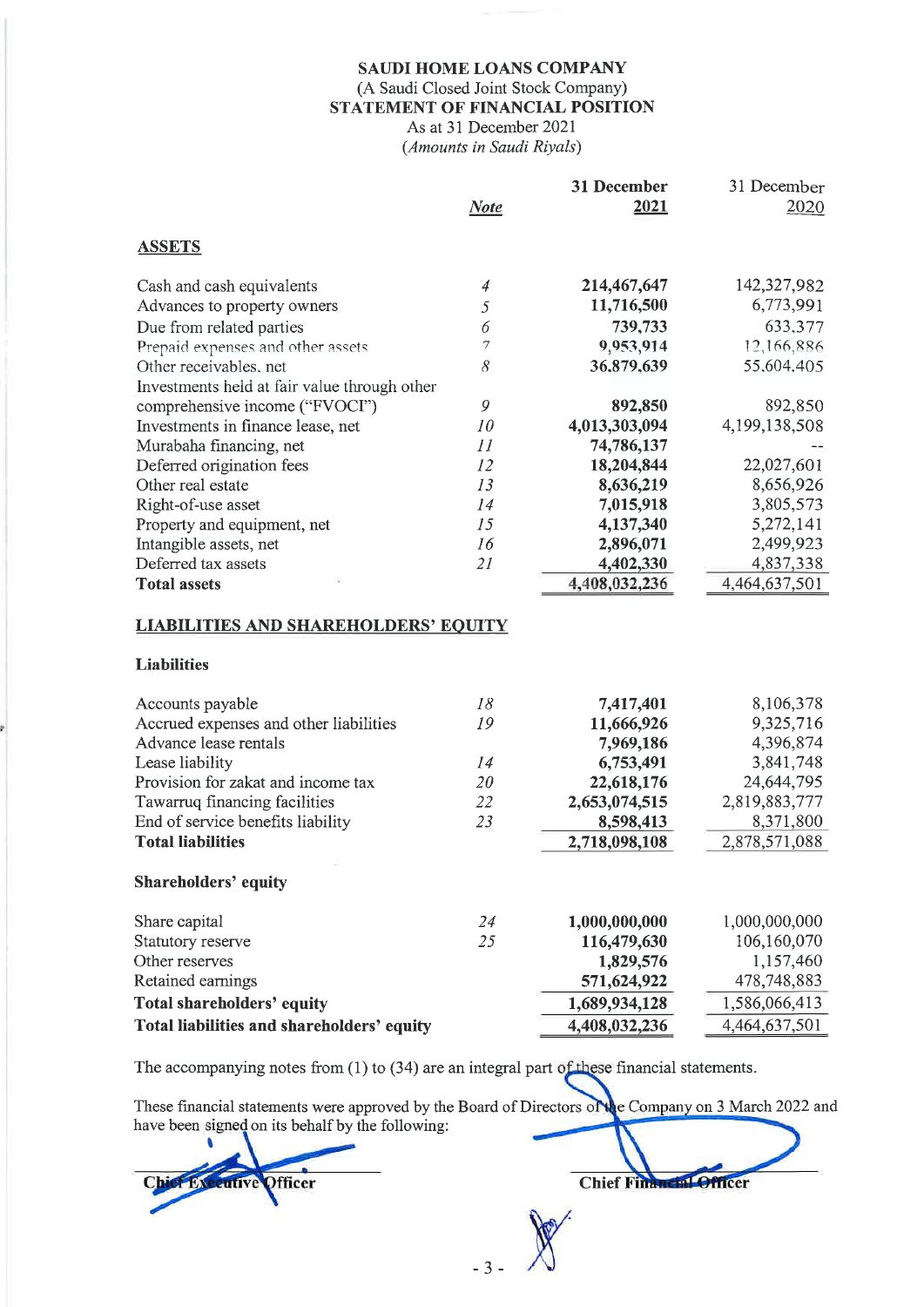## **SAUDI HOME LOANS COMPANY** (A Saudi Closed Joint Stock Company) STATEMENT OF COMPREHESIVE INCOME For the year ended 31 December 2021

(Amounts in Saudi Riyals)

|                                                                                       | <b>Notes</b> | 2021                   | 2020           |
|---------------------------------------------------------------------------------------|--------------|------------------------|----------------|
| Lease finance income                                                                  |              | 277,407,631            | 290,114,950    |
| Service fees, net                                                                     | 17           | 6,166,068              | 7,370,392      |
| Application and evaluation fee income                                                 |              | 4,457,133              | 5,273,681      |
| Asset sale income                                                                     |              | 6,189,261              | 368,398        |
| <b>Total revenue</b>                                                                  |              | 294,220,093            | 303,127,421    |
| Other income                                                                          |              | 1,014,565              | 215,000        |
| <b>Total operating income</b>                                                         |              | 295,234,658            | 303, 342, 421  |
| Finance charges                                                                       | 22           | 74,077,401             | 93,167,534     |
| General and administrative expenses                                                   | 26           | 98,050,130             | 93,687,523     |
| (Reversal of) / provision for expected credit<br>losses                               | 8, 10, 11    | (8,839,954)            | 7,500,431      |
| Selling and marketing expenses                                                        | 27           | 12,935,633             | 11,410,348     |
| <b>Total operating expenses</b>                                                       |              | 176,223,210            | 205, 765, 836  |
| Net income before zakat and income tax                                                |              | 119,011,448            | 97,576,585     |
| Zakat and income tax                                                                  | 20           | (15,380,841)           | (12, 734, 691) |
| Deferred tax                                                                          | 21           | (435,008)              | 273,615        |
|                                                                                       |              | (15, 815, 849)         | (12, 461, 076) |
| Net income after zakat and income tax                                                 |              | 103,195,599            | 85,115,509     |
|                                                                                       |              |                        |                |
| Other comprehensive income<br>Item that cannot be reclassified to statement           |              |                        |                |
| of income in subsequent periods                                                       | 23           |                        | 861,460        |
| Actuarial gains on end of service benefits<br>Total comprehensive income for the year |              | 672,116<br>103,867,715 | 85,976,969     |
|                                                                                       |              |                        |                |

The accompanying notes from  $(1)$  to  $(34)$  are an integral part of these financial statements.

These financial statements were approved by the Board of Directors of the Company on 3 March 2022 and have been signed on its behalf by the following:

Chief Executive Officer

Chief Financial Officer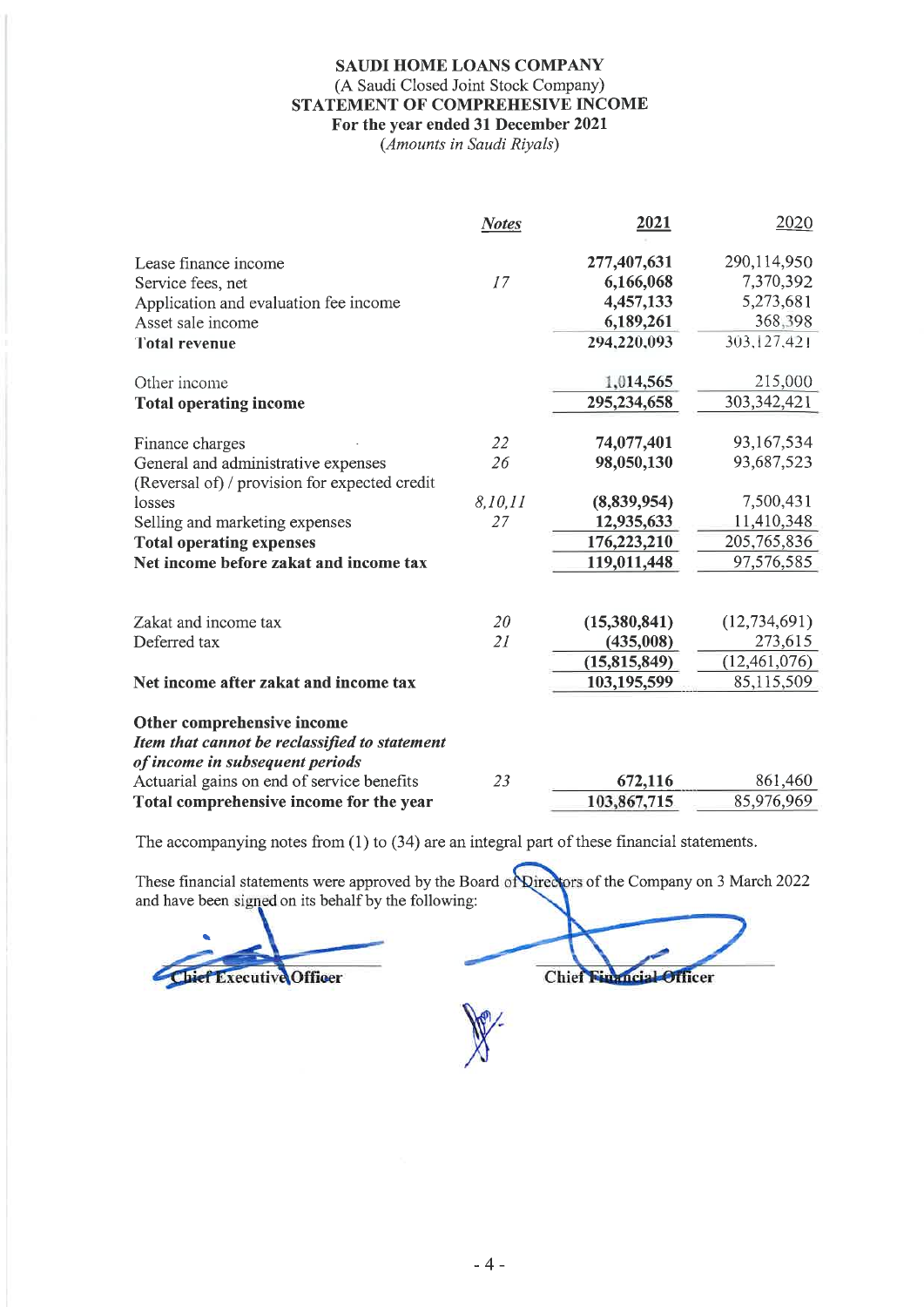## SAUDI HOME LOANS COMPANY (A Saudi Closed Joint Stock Company) STATEMENT OF CHANGES IN SHAREHOLDERS' EQUITY For the year ended 31 December 2021

(Amounts in Saudi Rivals)

|                                             |             |               |                  | For the year ended 31 December 2021 |                 |               |
|---------------------------------------------|-------------|---------------|------------------|-------------------------------------|-----------------|---------------|
|                                             |             | <b>Share</b>  | <b>Statutory</b> | Other                               | <b>Retained</b> | <b>Total</b>  |
|                                             | <b>Note</b> | capital       | reserve          | reserve                             | earnings        | equity        |
| Balance as at 1 January 2021                |             | 1,000,000,000 | 106,160,070      | 1,157,460                           | 478,748,883     | 1,586,066,413 |
| Net income for the year                     |             |               |                  |                                     | 103, 195, 599   | 103,195,599   |
| Actuarial gains for end of service benefits | 23          |               |                  | 672,116                             |                 | 672,116       |
| Total comprehensive income for the year     |             |               |                  | 672,116                             | 103,195,599     | 103,867,715   |
| Transfer to statutory reserve               | 25          |               | 10,319,560       | $\cdots$                            | (10,319,560)    |               |
| <b>Balance as at 31 December 2021</b>       |             | 1,000,000,000 | 116,479,630      | 1,829,576                           | 571,624,922     | 1,689,934,128 |
|                                             |             |               |                  | For the year ended 31 December 2020 |                 |               |
|                                             |             | Share         | Statutory        | Other                               | Retained        | Total         |
|                                             | Note        | capital       | reserve          | reserve                             | earnings        | equity        |
| Balance as at 1 January 2020                |             | 000,000,000,1 | 97,648,519       | 296,000                             | 402,144,925     | 1,500,089,444 |
| Net income for the year                     |             |               |                  |                                     | 85.115,509      | 85,115,509    |
| Actuarial gains for end of service benefits | 23          |               |                  | 861,460                             |                 | 861,460       |
| Total comprehensive income for the year     |             | $***$         | --               | 861,460                             | 85, 115, 509    | 85,976,969    |
| Transfer to statutory reserve               | 25          |               | 8,511,551        |                                     | (8, 511, 551)   |               |
| Balance as at 31 December 2020              |             | 1,000,000,000 | 106,160,070      | 1,157,460                           | 478,748,883     | 1,586,066,413 |

The accompanying notes from (1) to (34) are an integral part of these financial statements.

These financial statements were approved by the Board of Directors of the Company on 3<sup>rd</sup> March 2022 and have been signed on its behalf by the following:

Chief Executive Officer

**Chief Financial Officer**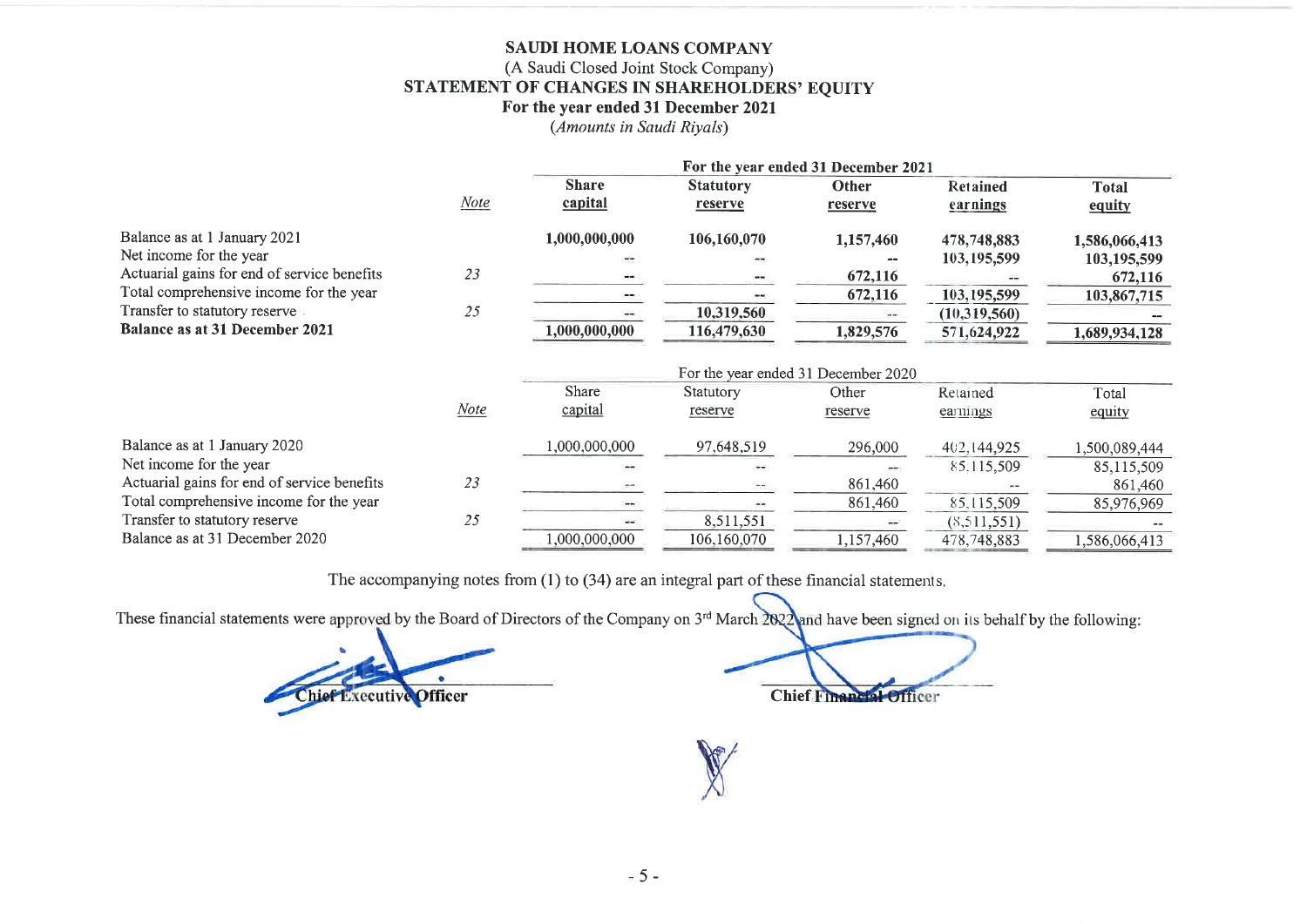# **SAUDI HOME LOANS COMPANY** (A Saudi Closed Joint Stock Company) **STATEMENT OF CASH FLOWS For the year ended 31 December 2021**

(*Amounts in Saudi Riyals*)

|                                                      | <b>Notes</b> | 2021            | 2020            |
|------------------------------------------------------|--------------|-----------------|-----------------|
| <b>OPERATING ACTIVITIES</b>                          |              |                 |                 |
| Net income before zakat and income tax               |              | 119,011,448     | 97,576,585      |
| Adjustments to reconcile net income to               |              |                 |                 |
| net cash generated from operating activities:        |              |                 |                 |
| Depreciation and amortisation                        | 26           | 4,726,167       | 5,201,437       |
| Amortisation of deferred origination fees            | 12           | 3,847,967       | 3,975,926       |
| Impairment loss on other real estate assets          | 13           | 62,163          | 4,856,683       |
| (Reversal of) / Provision for expected credit losses | 8,10,11      | (8,839,954)     | 7,500,431       |
| Provision for end of service benefits                | 23           | 1,707,524       | 1,887,050       |
| Amortisation of discount on lease liability          | 14           | 191,085         | 235,607         |
| Finance charges                                      | 22           | 74,077,401      | 93,167,534      |
| Net (increase) / decrease in operating assets:       |              |                 |                 |
| Investments in finance lease                         |              | 204,220,990     | 28,523,423      |
| Murabaha financing                                   |              | (74, 857, 128)  |                 |
| Other receivables, net                               |              | 9,208,680       | (2,597,284)     |
| Due from related parties                             |              | (106, 356)      | 132,002         |
| Advances to property owners                          |              | (4,942,509)     | (4,381,423)     |
| Prepaid expenses and other assets, net               |              | 2,212,970       | (4,207,091)     |
| Net increase / (decrease) in operating liabilities:  |              |                 |                 |
| Accounts payable                                     |              | (688, 977)      | (42, 486, 699)  |
| Accrued expenses and other liabilities               |              | 2,341,210       | 229,374         |
| Advance lease rentals                                |              | 3,572,312       | (3,099,311)     |
| Net cash from operations                             |              | 335,744,993     | 186,514,244     |
| Zakat and income tax paid                            | 20           | (17, 407, 460)  | (16,067,913)    |
| End of service benefits paid                         | 23           | (808,795)       | (2,030,696)     |
| Deferred origination fees paid                       | 12           | (25,210)        | (211, 928)      |
| Net cash generated from operating activities         |              | 317,503,528     | 168,203,707     |
| <b>INVESTING ACTIVITIES</b>                          |              |                 |                 |
| Purchase of property and equipment                   | 15           | (84,073)        | (1,550,654)     |
| Purchase of intangible assets                        | 16           | (1,339,487)     | (766, 440)      |
| Net cash used in investing activities                |              | (1,423,560)     | (2,317,094)     |
|                                                      |              |                 |                 |
| <b>FINANCING ACTIVITIES</b>                          |              |                 |                 |
| Additions in Tawarruq financing facilities           | 22           | 200,000,000     | 224, 322, 158   |
| Repayment of Tawarruq financing facilities           | 22           | (358, 814, 404) | (212, 369, 801) |
| Finance charges paid                                 | 22           | (82,072,259)    | (87, 158, 727)  |
| Payment of principal portion of lease liability      | 14           | (3,053,640)     | (2,551,850)     |
| Net cash used in financing activities                |              | (243,940,303)   | (77, 758, 220)  |
| Net increase in cash and cash equivalents            |              | 72,139,665      | 88,128,393      |
| Cash and cash equivalents at beginning of the year   |              | 142,327,982     | 54,199,589      |
| Cash and cash equivalents at end of the year         |              | 214,467,647     | 142,327,982     |
| <b>Supplemental cash information</b>                 |              |                 |                 |
| Lease finance income received                        |              | 269,284,286     | 289,973,019     |
| Financing charges paid                               |              | 82,072,259      | 89,669,520      |

The accompanying notes from (1) to (34) are an integral part of these financial statements.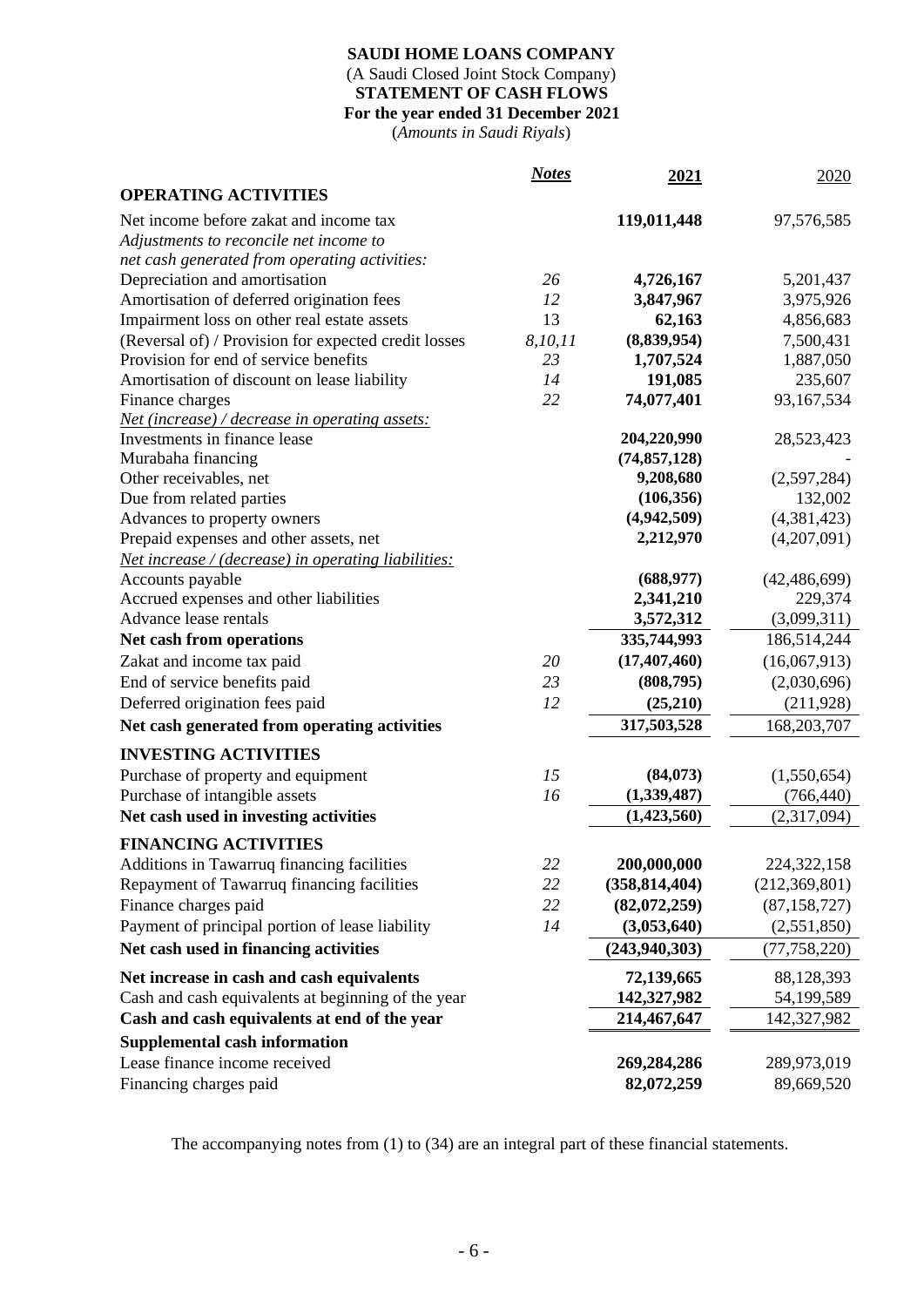(*Amounts in Saudi Riyals*)

## **1. THE COMPANY AND PRINCIPAL ACTIVITIES**

Saudi Home Loans Company ("the Company") is a Saudi closed joint stock company registered in Riyadh, Kingdom of Saudi Arabia under commercial registration no. 1010241934 dated 22 Dhul Al Hijjah 1428H (corresponding to 1 January 2008), unified number (7001540165). The Company operates under Ministry of Investment (formerly known Saudi Arabian General Investment Authority "SAGIA") license no: 102030072425-01 dated 23 Rajab 1430H (corresponding to 16 July 2009); also, the Company is regulated and licensed by the Saudi Central Bank ("SAMA") license no: 14 / A SH /201403 dated 27 Rabi Al-Thani 1435H (corresponding to 27 February 2014). The address of the Company is as follows:

Saudi Home Loans Company P.O. Box 27072 Riyadh 11417 Kingdom of Saudi Arabia

The principal activities of the Company are to finance the purchase of houses and residential land and apartments, financing of real estate properties that are developed by all companies operating in the real estate development and financing the establishment of commercial and industrial projects, except those that are in Makkah and Madinah.

## **2. BASIS OF PREPARATION**

#### *a) Statement of compliance*

The financial statements of the Company have been prepared:

- in accordance with the International Financial Reporting Standards ("IFRS") as endorsed in the Kingdom of Saudi Arabia ("KSA") and other standards and pronouncements issued by the Saudi Organisation for Chartered and Professional Accountants ("SOCPA"); and
- in compliance with the Regulations for Companies in the Kingdom of Saudi Arabia and the By-laws of the Company.

#### *b) Basis of measurement and presentation*

These financial statements have been prepared on a historical cost basis, except for the equity investment which is measured at fair value through other comprehensive income ("FVOCI") and end of service benefits liability which is measured at present value of future obligations using the projected unit credit method.

The statement of financial position is presented in the order of liquidity.

#### *c) Functional and presentation currency*

These financial statements are presented in Saudi Riyals, which is the functional and presentation currency of the Company. The figures in these financial statements are rounded to the nearest Saudi Riyal.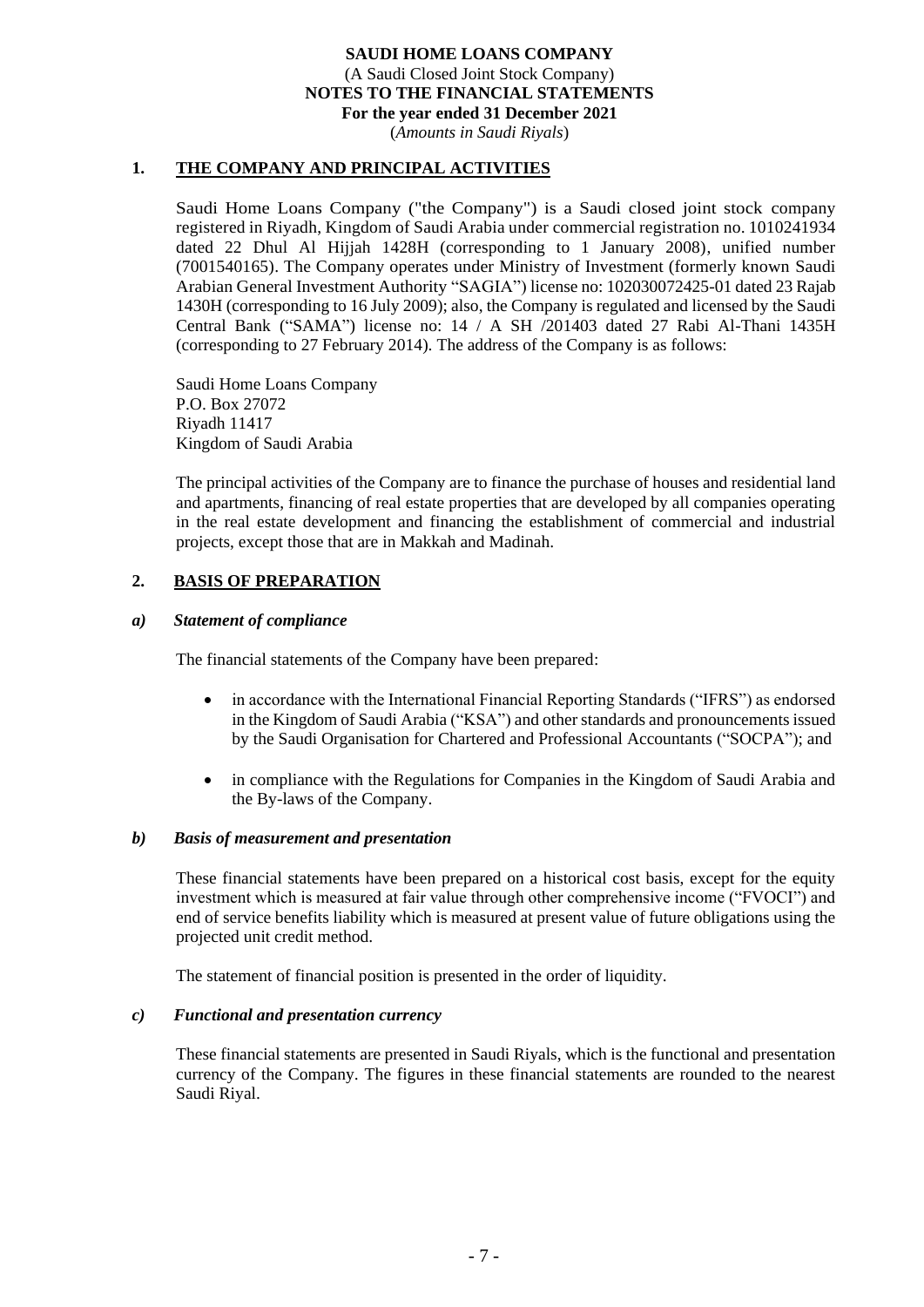(*Amounts in Saudi Riyals*)

#### **2. BASIS OF PREPARATION (CONTINUED)**

#### *d) Critical accounting judgements, estimates and assumptions*

The preparation of financial statements in conformity with IFRS as endorsed in the KSA and other standards and pronouncement issued by SOCPA, requires the use of certain critical accounting judgements, estimates and assumptions that affect the reported amounts of assets and liabilities. It also requires management to exercise its judgement in the process of applying the Company's accounting policies. Such judgements, estimates, and assumptions are continually evaluated and are based on historical experience and other factors, including obtaining professional advice and expectations of future events that are believed to be reasonable under the circumstances.

The Company has made various accounting estimates in these financial statements based on forecasts of economic conditions which reflect expectations and assumptions as at 31 December 2021 about future events that the Company believe are reasonable in the circumstances. There is a considerable degree of judgement involved in preparing these estimates. The underlying assumptions are also subject to uncertainties which are often outside the control of the Company. Accordingly, actual economic conditions are likely to be different from those forecast since anticipated events frequently do not occur as expected, and the effect of those differences may significantly impact accounting estimates included in these financial statements .

Revisions to accounting estimates are recognised in the period in which the estimate is revised, if the revision affects only that period, or in the period of revision and in future periods if the revision affects both current and future periods.

Significant areas where management have used estimates, assumption or exercised judgement are as follows:

- Allowance for expected credit loss on net investments in finance lease, Murabaha financing, and insurance claims receivable on non-performing decease-case leases (Notes 3(B), 8, 10, 11, and 28)

The measurement of ECL under IFRS 9 requires judgement, in particular, the estimation of the amount and timing of future cash flows and collateral values when determining impairment losses and the assessment of a significant increase in credit risk. These estimates are driven by a number of factors, changes in which can result in different levels of allowances.

The Company's ECL calculations are outputs of complex models with a number of underlying assumptions regarding the choice of variable inputs and their interdependencies. Elements of the ECL models that are considered accounting judgements and estimates include:

- 1. The selection of an estimation technique or modelling methodology, covering below key judgements and assumptions:
	- a) The Company's model, which assigns Probability of Default ("PD").
	- b) Loss Given Default ("LGD") determination by applying haircut on the collaterals considering difference between forced sale value and fair market value, time of realization, cost of realization and current effective profit rate.
	- c) The Company's criteria for assessing if there has been a significant increase in credit risk and so allowances should be measured on a Lifetime ECL basis;
	- d) The segmentation of financial assets and net investment in finance leases when their ECL is assessed;
	- e) Development of ECL models, including the various formulas; and
	- f) Selection of forward-looking macroeconomic scenarios and their probability weightings, to derive the economic inputs into the ECL models.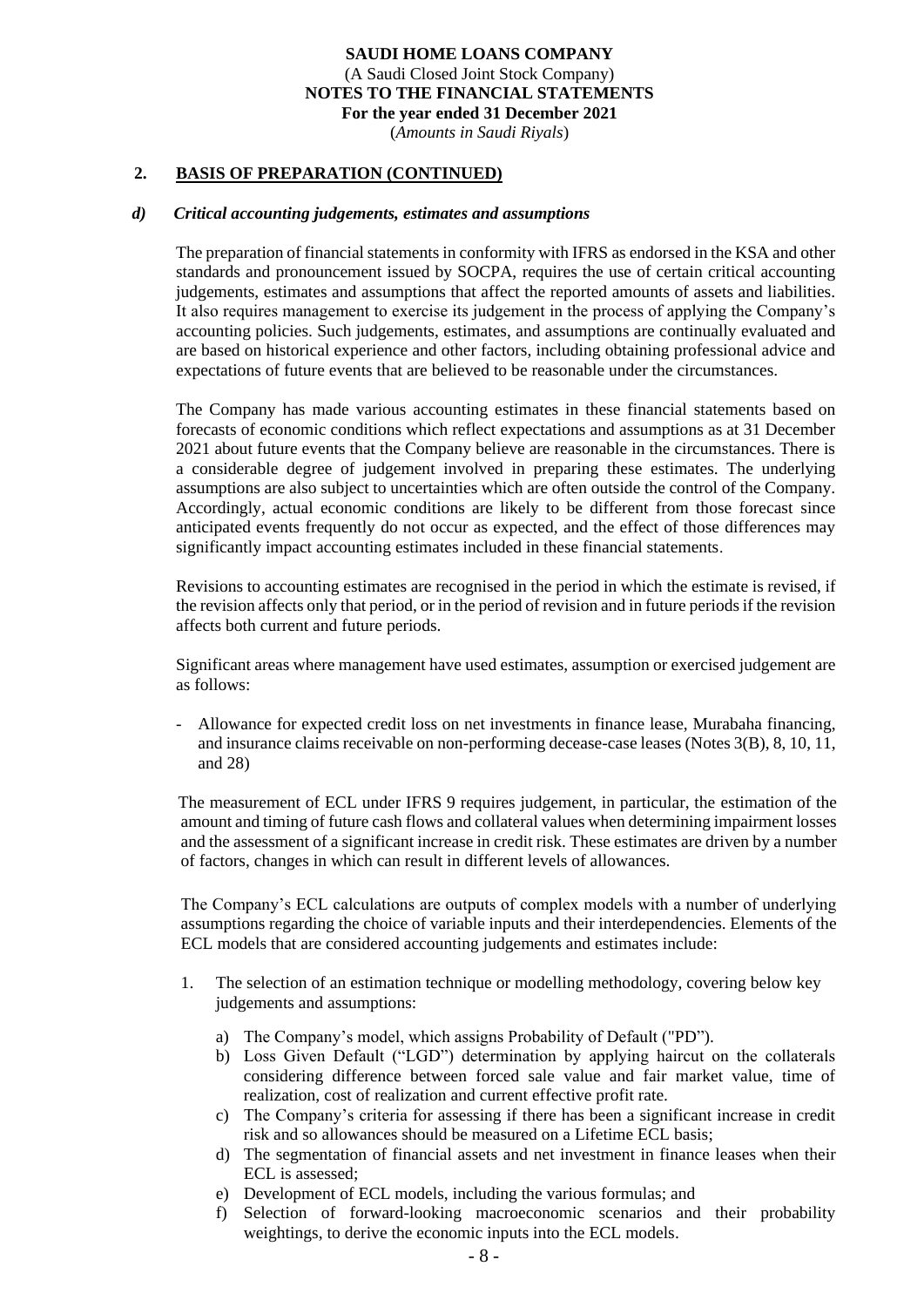(*Amounts in Saudi Riyals*)

## **2. BASIS OF PREPARATION (CONTINUED)**

#### *d) Critical accounting judgements, estimates and assumption (continued)*

- 2. The selection of inputs for those models, and the interdependencies between those inputs such as macroeconomic scenarios and economic inputs.
- i. End of service benefits liability (Note 3(G) and 23)
- ii. Valuation of other real estate assets (Note 3(I) and 13)

## **3. SIGNIFICANT ACCOUNTING POLICIES**

The significant accounting policies adopted in the preparation of these financial statements are set out below.

#### **A. Change in accounting policies**

The accounting policies used in the preparation of these financial statements are consistent with those used in the preparation of the annual financial statements for the year ended 31 December 2020. Moreover, based on the adoption of amendments to the existing standards and in consideration of current economic environment, the following accounting policies are applicable effective 1 January 2021 replacing, amending or adding to the corresponding accounting policies set out in 2020 annual financial statements.

## *a.) New IFRS Standards, interpretations and amendments adopted by the Company*

Below amendments to accounting standards and interpretations became applicable for annual reporting periods commencing on or after 1 January 2021. The management has assessed that the amendments have no significant impact on the Company's financial statements.

- Interest Rate Benchmark Reform Phase 2 (amendments to IFRS 9, IAS 39, IFRS 7, IFRS 4 and IFRS 16);
- COVID-19 Related Rent Concessions (Amendments to IFRS 16);
- Annual Improvements to IFRS Standards 2018–2020 (Amendment to IFRS 1, IFRS 9 and IAS 41);
- Reference to Conceptual Framework (Amendments to IFRS 3);
- Property, Plant and Equipment: Proceeds before Intended Use (Amendments to IAS 16); and
- Onerous contracts Cost of Fulfilling a contract (Amendments to IAS 37).

#### *b.) Accounting Standards issued but not yet effective*

The accounting standards, amendments and revisions which have been published and are mandatory for compliance for the Company's accounting year beginning on or after 1 January 2022 are listed below. The Company has opted not to early adopt these pronouncements.

- IFRS 17 Insurance contracts, applicable for the period beginning on or after January 1, 2023;
- Amendments to IAS 1, Presentation of financial statements', on classification of liabilities;
- Amendments to IAS 8, Accounting policies, changes in accounting estimates and errors, definition of accounting estimates;
- Amendments to IAS 1 Presentation of financial statements and IFRS practice statement 2 making materiality judgements, disclosure Initiative: Accounting policies;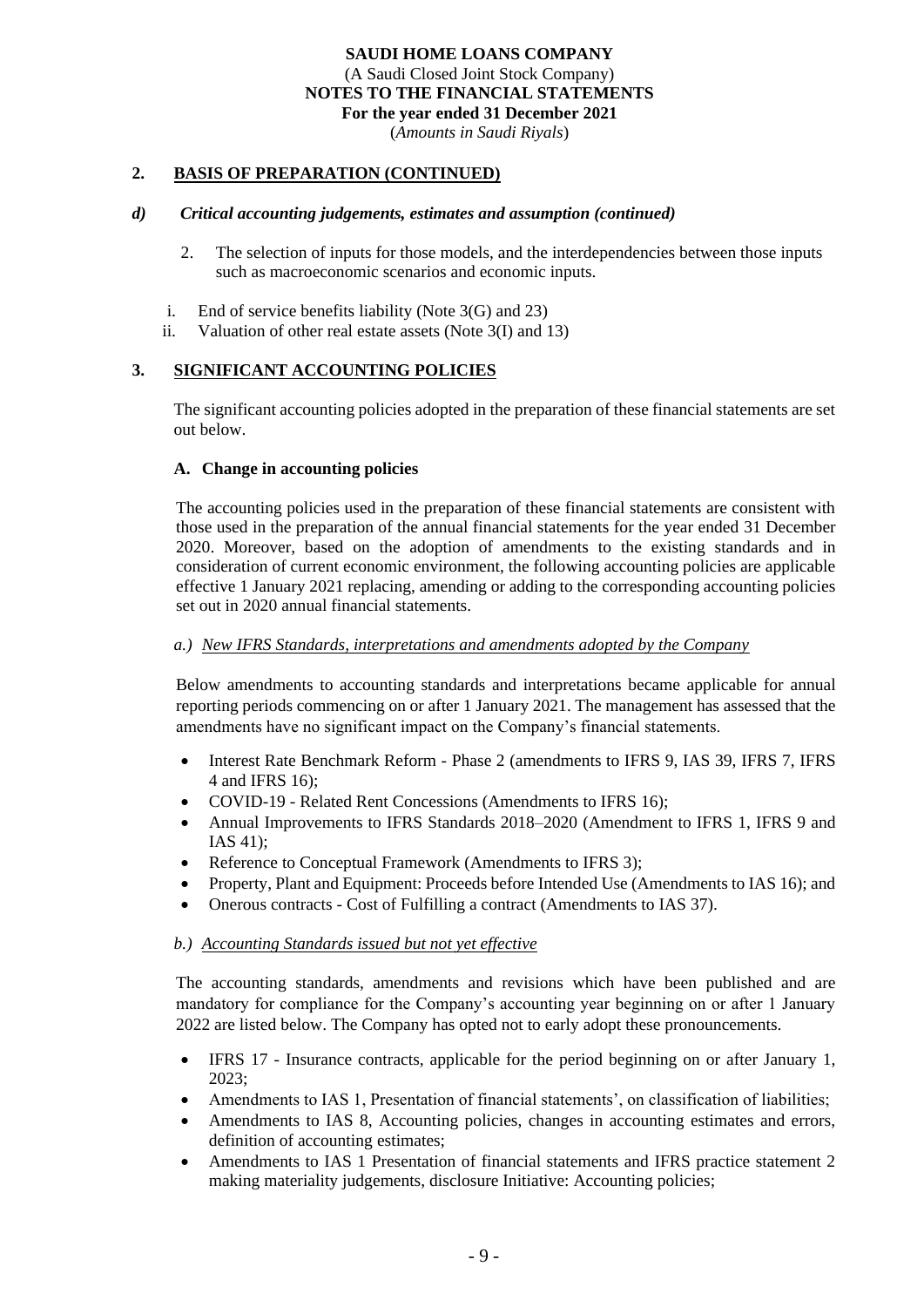(*Amounts in Saudi Riyals*)

#### **3. SIGNIFICANT ACCOUNTING POLICIES (CONTINUED)**

#### **A. Change in accounting policies (Continued)**

- Amendment to IAS 12- deferred tax related to assets and liabilities arising from a single transaction; and
- Amendments to IFRS 10 Consolidated Financial Statements and IAS 28 Investments in associates and joint ventures, sale or contribution of assets between an investor and its associate or joint venture.

The management of the Company anticipates that the application of these new standards and amendments in the future will not have significant impact on the amounts reported.

#### **B. Financial instruments**

#### *Classification of financial assets*

On initial recognition, a financial asset is classified as measured at: amortized cost, FVOCI or FVTPL. As at 31 December 2021 and 2020, the Company does not have Financial assets at FVTPL and debt instruments through FVOCI.

#### *Business model assessment*

The Company makes an assessment of the objective of a business model in which an asset is held at a portfolio level because this best reflects the way the business is managed and information is provided to management. The information considered includes:

- the stated policies and objectives for the portfolio and the operation of those policies in practice. In particular, whether management's strategy focuses on earning contractual interest revenue, maintaining a particular interest rate profile, matching the duration of the financial assets to the duration of the liabilities that are funding those assets or realizing cash flows through the sale of the assets;
- how the performance of the portfolio is evaluated and reported to the Company's management;
- the risks that affect the performance of the business model (and the financial assets held within that business model) and how those risks are managed;
- how managers of the business are compensated- e.g. whether compensation is based on the fair value of the assets managed or the contractual cash flows collected; and
- the frequency, volume and timing of sales in prior periods, the reasons for such sales and its expectations about future sales activity. However, information about sales activity is not considered in isolation, but as part of an overall assessment of how the Company's stated objective for managing the financial assets is achieved and how cash flows are realized.

The business model assessment is based on reasonably expected scenarios without taking 'worst case' or 'stress case' scenarios into account. If cash flows after initial recognition are realised in a way that is different from the Company's original expectations, the Company does not change the classification of the remaining financial assets held in that business model but incorporates such information when assessing newly originated or newly purchased financial assets going forward.

Financial assets that are held for trading and whose performance is evaluated on a fair value basis are measured at FVTPL because they are neither held to collect contractual cash flows nor held both to collect contractual cash flows and to sell financial assets.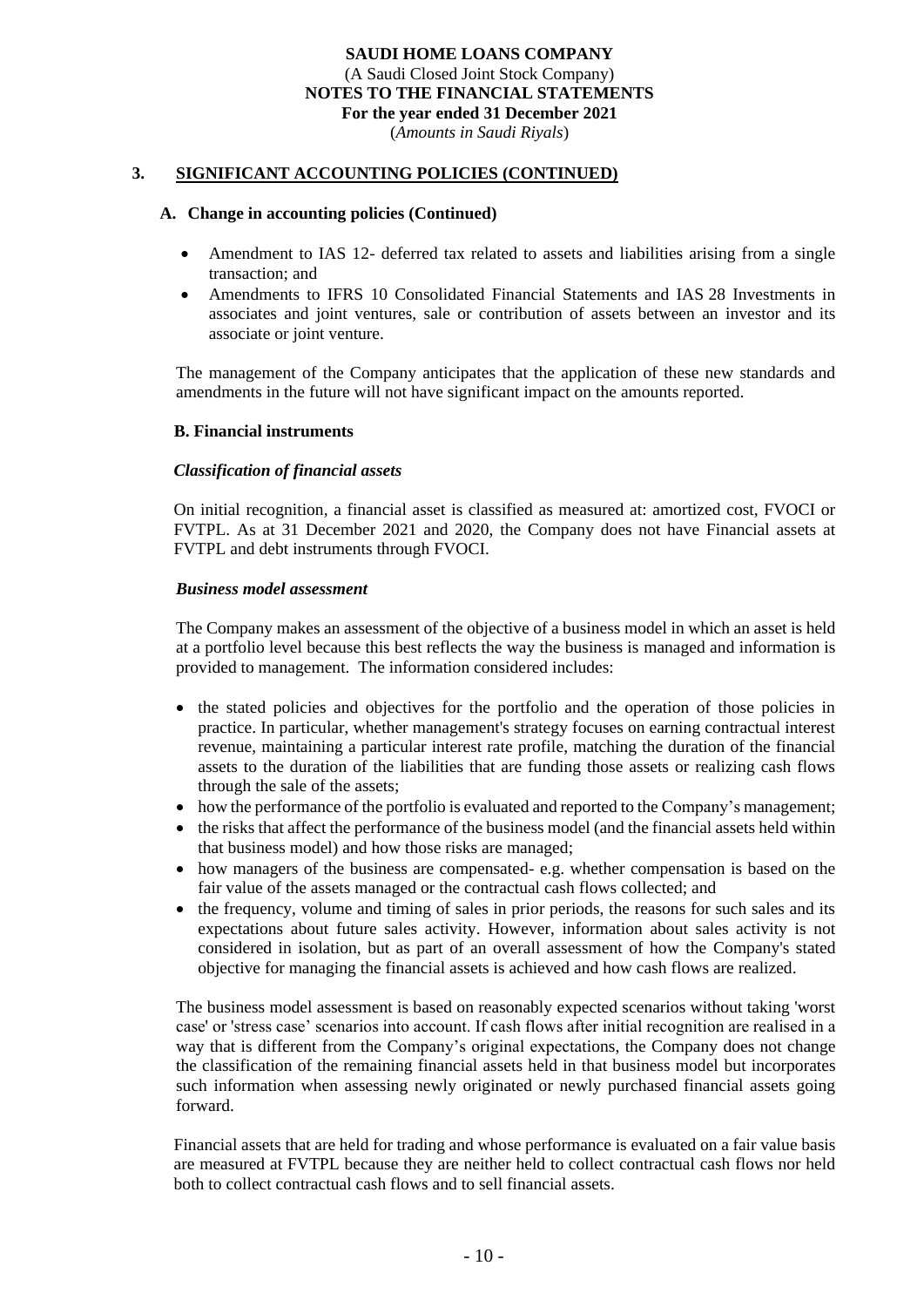(*Amounts in Saudi Riyals*)

#### **3. SIGNIFICANT ACCOUNTING POLICIES (CONTINUED)**

#### **B. Financial instruments (continued)**

#### *Assessments whether contractual cash flows are solely payments of principal and interest*

For the purposes of this assessment, 'principal' is the fair value of the financial asset on initial recognition. 'Interest' is the consideration for the time value of money, the credit and other basic lending risk associated with the principal amount outstanding during a particular period and other basic lending costs (e.g., liquidity risk and administrative costs), along with interest margin.

In assessing whether the contractual cash flows are solely payments of principal and interest, the company considers the contractual terms of the instrument. This includes assessing whether the financial asset contains a contractual term that could change the timing or amount of contractual cash flows such that it would not meet this condition. In making the assessment, the Company considers:

- contingent events that would change the amount and timing of cash flows;
- leverage features;
- prepayment and extension terms;
- terms that limit the company's claim to cash flows from specified assets (e.g. non-recourse asset arrangements); and
- features that modify consideration of the time value of money- e.g. periodical reset of interest rates.

#### • **Financial assets at amortized cost**

A financial asset is measured at amortized cost if it meets both of the following conditions and is not designated as at FVTPL:

- the asset is held within a business model whose objective is to hold assets to collect contractual cash flows; and
- the contractual terms of the financial asset give rise on specified dates to cash flows that are solely payments of principal and interest on the principal amount outstanding.

#### • **Financial assets at FVOCI**

**Equity Instruments:** On initial recognition, for an equity investment that is not held for trading, the Company may irrevocably elect to present subsequent changes in fair value in OCI. This election is made on an investment-by-investment basis.

#### *Classification of financial liabilities*

The Company classifies its financial liabilities as measured at amortized cost. Amortized cost is calculated by taking into account any discount or premium on issue funds, and costs that are an integral part of the effective interest rate ("EIR").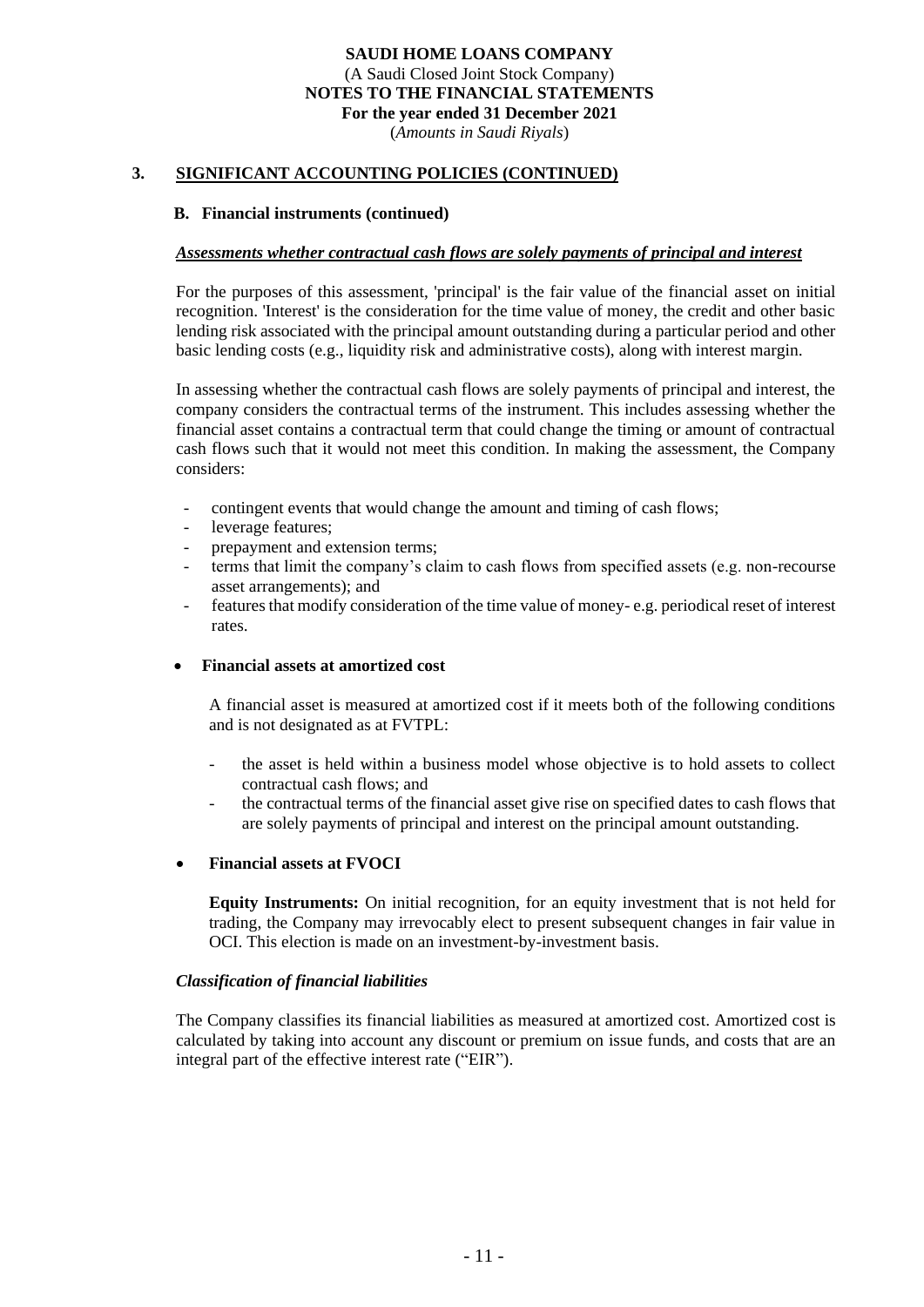(*Amounts in Saudi Riyals*)

#### **3. SIGNIFICANT ACCOUNTING POLICIES (CONTINUED)**

#### **B. Financial instruments (continued)**

#### *Derecognition*

#### **i. Financial assets**

The Company derecognises a financial asset when the contractual rights to the cash flows from the financial asset expire, or it transfers the rights to receive the contractual cash flows in a transaction in which substantially all of the risks and rewards of ownership of the financial asset are transferred or in which the Company neither transfers nor retains substantially all of the risks and rewards of ownership and it does not retain control of the financial asset.

In certain transactions, the Company retains the obligation to service the transferred financial asset for a fee. The transferred asset is derecognised if it meets the derecognition criteria. An asset or liability is recognised for the servicing contract if the servicing fee is more than adequate (asset) or is less than adequate (liability) for performing the servicing. Financial assets originated by the Company and subsequently disposed-off to third parties are derecognised when the rights to receive the contractual cash flows and substantially all of the risks and rewards of ownership of the financial asset are transferred.

On derecognition of a financial asset, the difference between the carrying amount of the asset (or the carrying amount allocated to the portion of the asset derecognized) and the sum of

- a. the consideration received (including any new asset obtained less any new liability assumed); and
- b. any cumulative gain or loss that had been recognized in OCI is recognized in profit or loss.

In transactions in which the Company neither retains nor transfers substantially all of the risks and rewards of ownership of a financial asset and it retains control over the asset, the Company continues to recognize the asset to the extent of its continuing involvement, determined by the extent to which it is exposed to changes in the value of the transferred asset.

#### **ii. Financial liabilities**

The Company derecognises a financial liability when its contractual obligations are discharged, cancelled, or expire.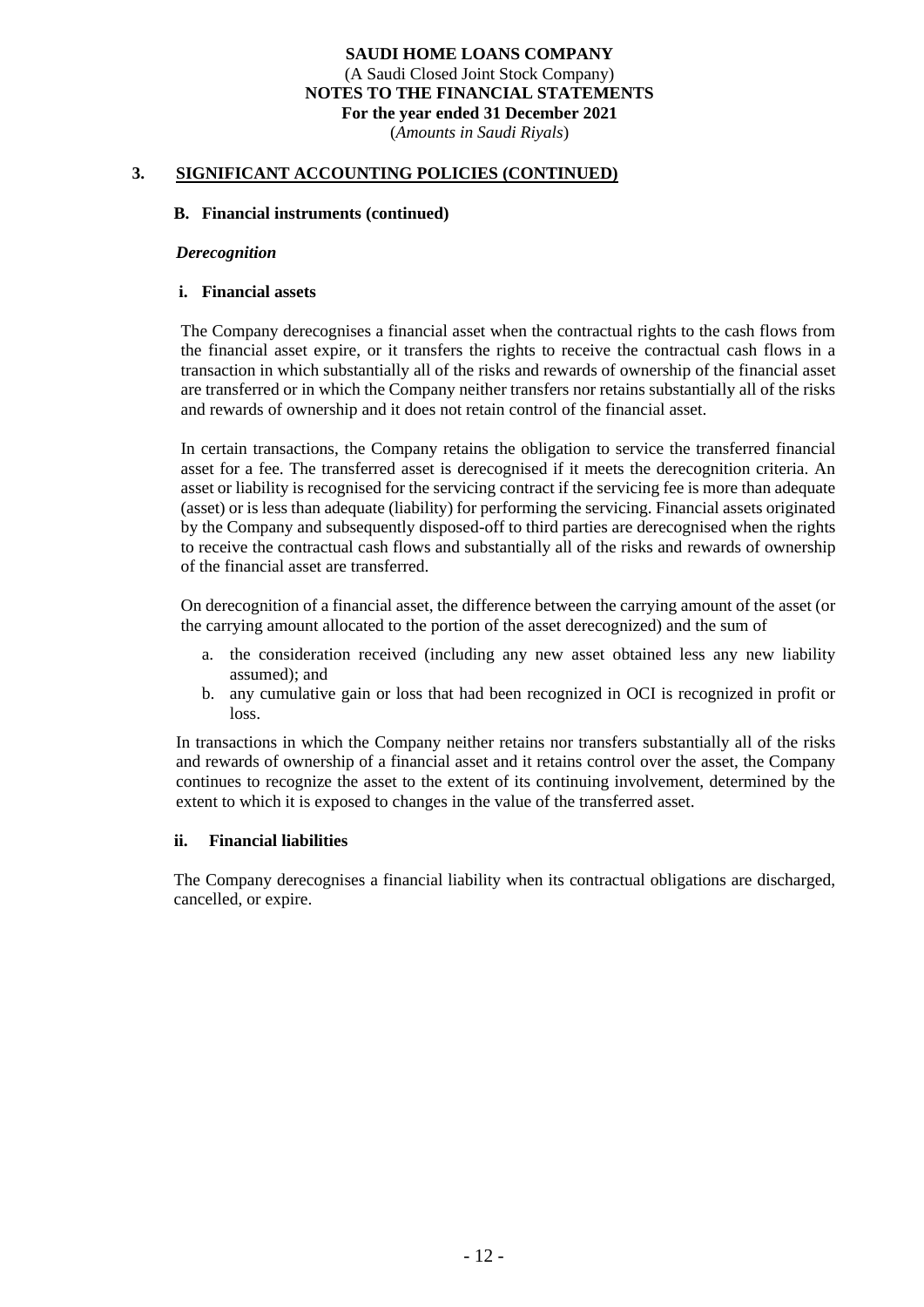(*Amounts in Saudi Riyals*)

#### **3. SIGNIFICANT ACCOUNTING POLICIES (CONTINUED)**

#### **B. Financial instruments (continued)**

#### *Modification of financial assets and financial liabilities*

#### **i. Financial assets**

If the terms of a financial asset are modified, the Company evaluates whether the cash flows of the modified asset are substantially different. If the cash flows are substantially different, then the contractual rights to cash flows from the original financial asset are deemed to have expired. In this case, the original financial asset is derecognized with the difference recognized as a derecognition gain or loss and a new financial asset is recognized at fair value.

 If the cash flows of the modified asset carried at amortized cost are not substantially different, then the modification does not resulting de-recognition of the financial asset. In this case, the Company recalculates the gross carrying amount of the financial asset and recognizes the amount arising from adjusting the gross carrying amount as a modification gain or loss in profit or loss. If such a modification is carried out because of financial difficulties of the borrower, then the gain or loss is presented together with impairment losses. In other cases, it is presented as interest income.

#### **ii. Financial liabilities**

The Company derecognises a financial liability when its terms are modified, and the cash flows of the modified liability are substantially different. In this case, a new financial liability based on the modified terms is recognised at fair value. The difference between the carrying amount of the financial liability extinguished and the new financial liability with modified terms is recognized in profit or loss.

If the modification of a financial liability is not accounted for as derecognition, then the amortized cost of the liability is recalculated by discounting the modified cash flows at the original effective interest rate and the resulting gain or loss is recognized in profit or loss. For financial liabilities, the Company considers a modification to be substantial based on qualitative factors and if it results in a difference between the adjusted discounted present value and the original carrying amount of the financial liability of, or greater than, ten percent.

#### *Expected Credit Losses ("ECL")*

The Company recognizes provision for ECL on the following financial instruments:

- Net investments in finance lease;
- Murabaha financing; and
- Insurance claims receivable on non-performing decease-case leases.

Exposure to credit risk on other financial assets is not significant for the Company. No expected credit loss is recognized on equity investments.

The Company measures loss allowances at an amount equal to lifetime ECL, except for other financial instruments on which credit risk has not increased significantly since their initial recognition.

12-month ECL are the portions of ECL that result from default events on a financial instrument that are possible within the 12 months after the reporting date.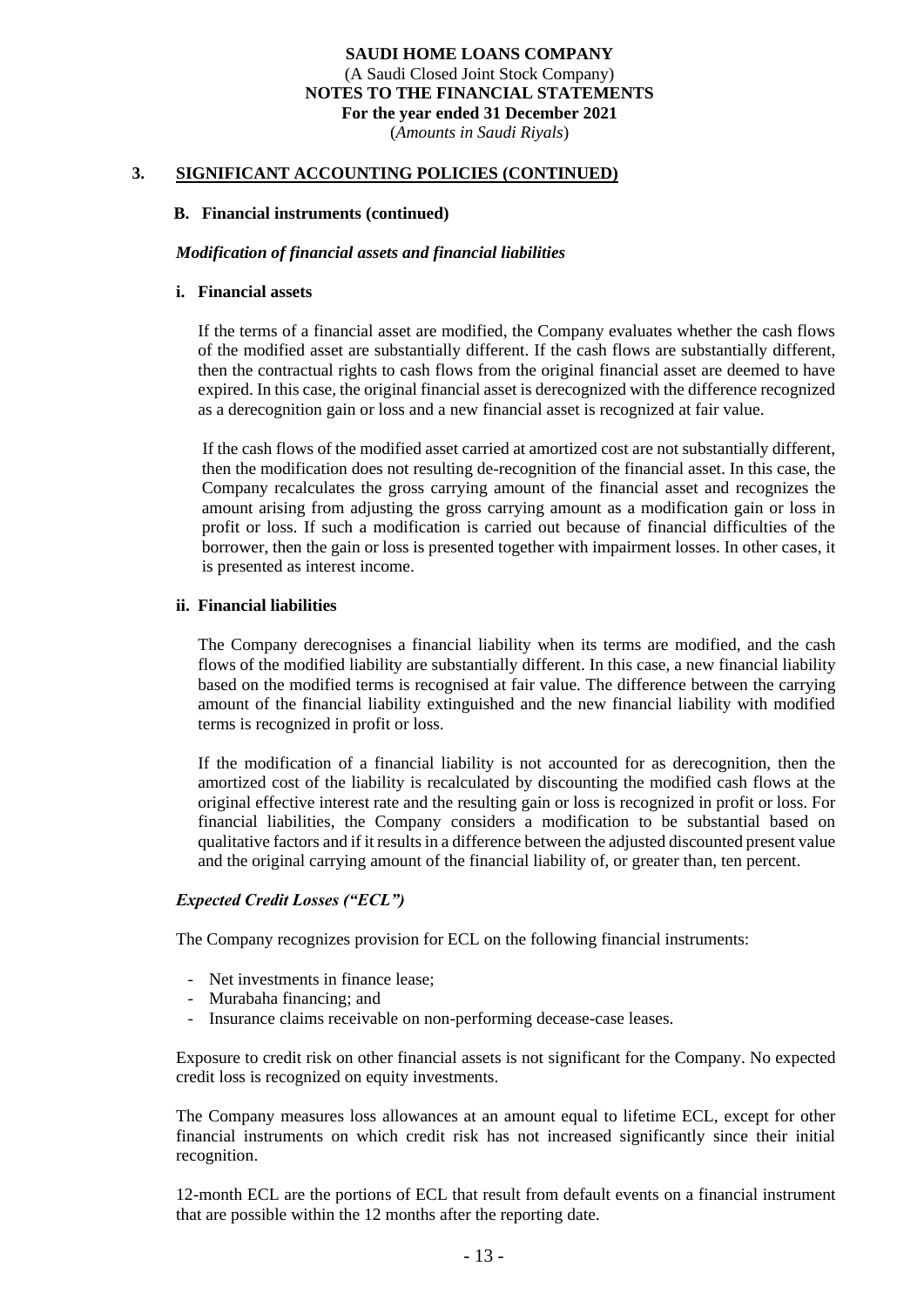(*Amounts in Saudi Riyals*)

#### **3. SIGNIFICANT ACCOUNTING POLICIES (CONTINUED)**

#### **B. Financial instruments (continued)**

#### **Measurement of ECL**

ECL is a probability-weighted estimate of credit losses. They are measured as follows:

- financial assets and net investment in finance leases that are not credit-impaired at the reporting date: as the present value of all cash shortfalls (i.e. the difference between the cash flows due to the entity in accordance with the contract and the cash flows that the Company expects to receive); and
- financial assets and net investment in finance leases that are credit-impaired at the reporting date: as the difference between the gross carrying amount and the present value of estimated future cash flows.

#### **Restructured financial assets or net investment in finance leases**

If the terms of a financial asset or investment in finance leases are renegotiated or modified or an existing financial asset or net investment in finance leases is replaced with a new one due to financial difficulties of the borrower, then an assessment is made of whether the financial asset or net investment in financial leases should be derecognized and ECL are measured as follows:

- If the expected restructuring will not result in derecognition of the existing asset, then the expected cash flows arising from the modified financial asset or net investment in finance leases are included in calculating the cash shortfalls from the existing asset; and
- If the expected restructuring will result in de-recognition of the existing asset, then the expected fair value of the new asset is treated as the final cash flow from the existing financial asset or net investment in finance leases at the time of its derecognition. This amount is included in calculating the cash shortfalls from the existing financial asset or net investment in finance leases that are discounted from the expected date of de-recognition to the reporting date using the original effective interest rate / internal rate of return of the existing financial asset or net investment in financial assets, respectively.

#### **Credit-impaired financial assets and net investment in finance leases**

At each reporting date, the Company assesses whether investments in finance lease and financial assets carried at amortized cost are credit-impaired. An investment in finance lease and financial asset is 'credit-impaired' when one or more events that have detrimental impact on the estimated future cash flows of the financial asset have occurred.

Evidence that an investment in finance lease and financial asset is credit-impaired includes the following observable data:

- significant financial difficulty of the borrower or issuer;
- a breach of contract such as a default or past due event;
- the restructuring of exposure on terms that the Company would not consider otherwise;
- it is becoming probable that the borrower will enter bankruptcy or other financial reorganization; and
- or the disappearance of an active market for a security because of financial difficulties.

An investment in finance lease or financial asset that has been renegotiated due to deterioration in the borrower's condition is usually considered to be credit-impaired unless there is evidence that the risk of not receiving contractual cash flows has reduced significantly and there are no other indicators of impairment. Refer to Note 28 for further details on significant increase in credit risk and definition of default.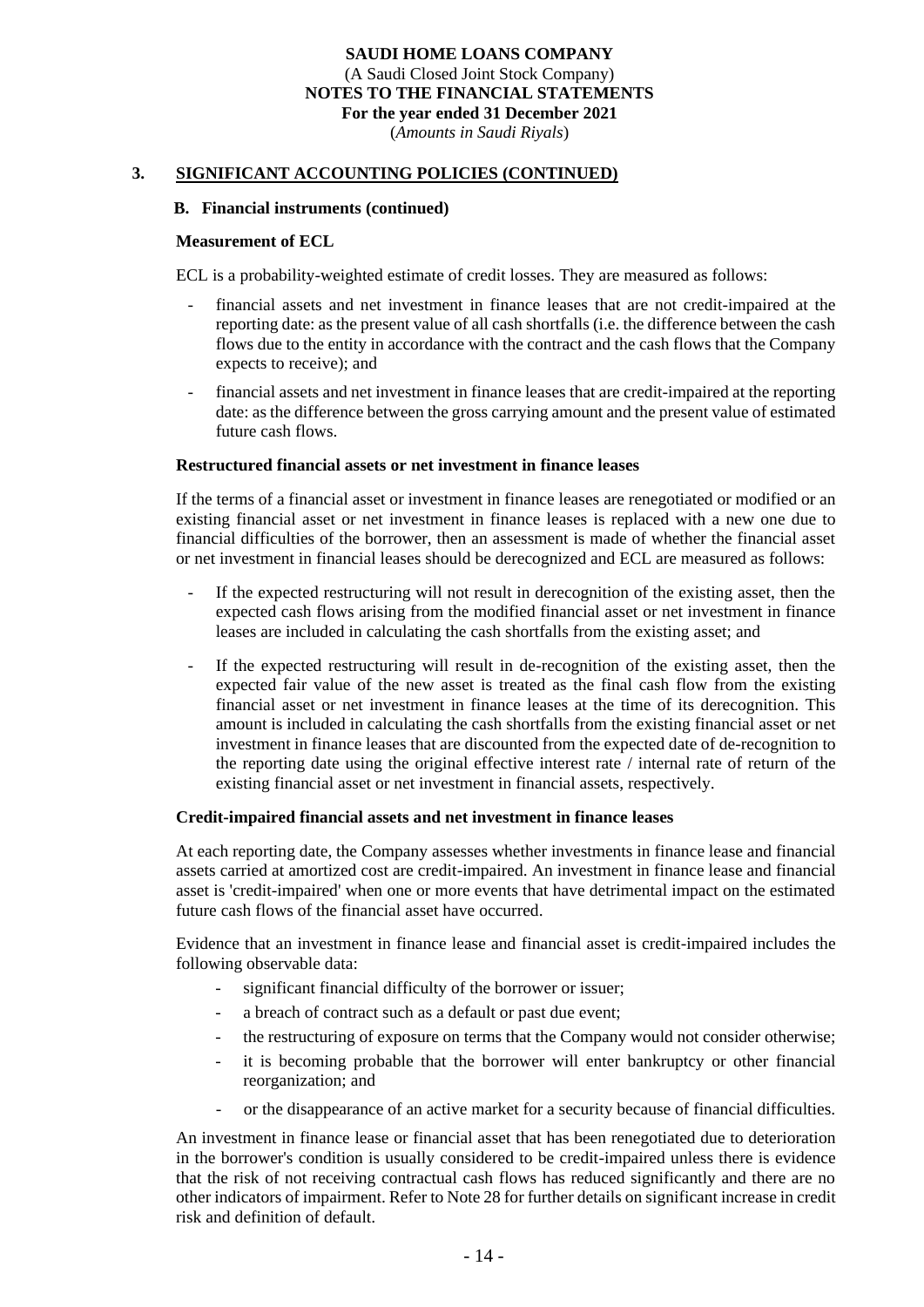(*Amounts in Saudi Riyals*)

## **3. SIGNIFICANT ACCOUNTING POLICIES (CONTINUED)**

#### **B. Financial instruments (continued)**

#### **Presentation of allowance for ECL in the statement of financial position**

Loss allowances for ECL are presented in the statement of financial position for financial assets measured at amortized cost and net investment in finance leases: as a deduction from the gross carrying amount of the assets.

#### **Write-off**

Net investments in finance lease and Murabaha financing are written off (either partially or in full) when there is no realistic prospect of recovery. However, financial assets and net investment in finance lease that are written off could still be subject to enforcement activities in order to comply with the Company's procedures for recovery of amounts due. If the amount to be written off is greater than the accumulated loss allowance, the difference is first treated as an addition to the allowance that is then applied against the gross carrying amount. Any subsequent recoveries are credited to impairment charge for credit losses.

#### *Collateral valuation*

To mitigate its credit risks on net investment in finance lease and financial assets at amortised cost, the Company seeks to use collateral, where possible. The collateral is primarily in the form of real estate. Collateral, unless repossessed, is not recorded on the Company's statement of financial position.

However, the fair value of collateral affects the calculation of ECLs. It is generally assessed, at a minimum, at inception and re-assessed on a periodic basis.

To the extent possible, the Company uses active market data for valuing financial assets held as collateral. Non-financial collateral, such as real estate, is valued by independent valuers appointed by the Company.

#### *Collateral repossessed*

The Company policy is to determine whether a repossessed asset can be best used for its internal operations or should be sold. Assets determined to be useful for the internal operations are transferred to their relevant asset category at the lower of their repossessed value or the carrying value of the original secured asset. Assets for which selling is determined to be a better option are transferred to assets held for sale at their fair value (if financial assets) and fair value less cost to sell for non-financial assets at the repossession date in line with the Company policy.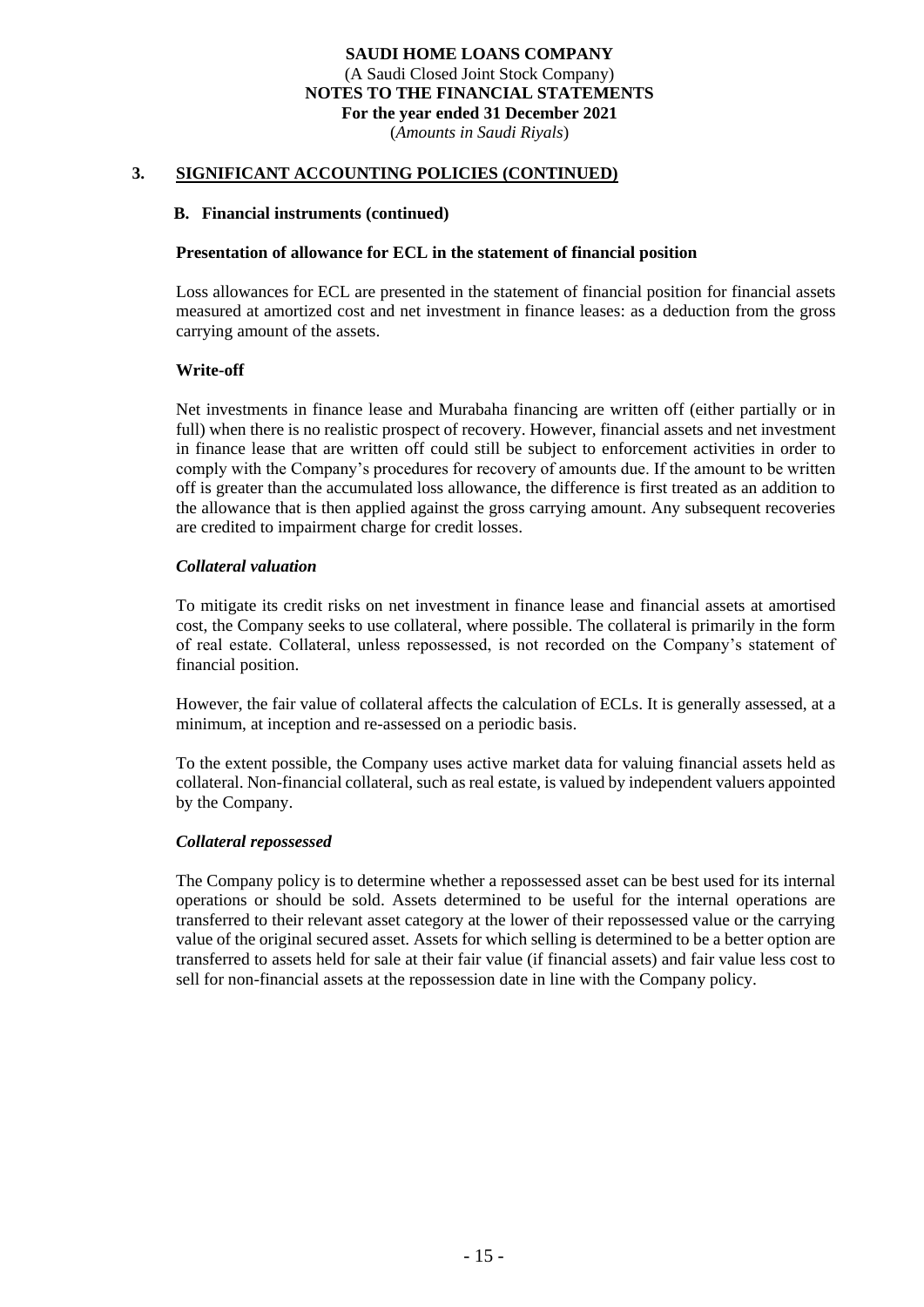(*Amounts in Saudi Riyals*)

#### **3. SIGNIFICANT ACCOUNTING POLICIES (CONTINUED)**

#### **C. Income recognition**

#### *Income from finance lease*

Finance lease income is recognised over the period of the lease on a systematic basis, which results in a constant periodic rate of return on the net investment outstanding.

#### *Income from Murabaha financing*

Interest income from Murabaha financing is recognised using the effective interest method over the term of the arrangement. The 'effective interest rate' is the rate that exactly discounts estimated future cash payments or receipts through the expected life of the financial instrument to the amortized cost of the financial instrument.

When calculating the effective interest rate for financial instruments other than credit-impaired assets, the Company estimates future cash flows considering all contractual terms of the financial instrument excluding expected credit losses. For credit-impaired financial assets, a credit-adjusted effective interest rate is calculated using estimated future cash flows including expected credit losses.

The calculation of the effective interest rate includes transaction costs and fees paid or received that are an integral part of the effective interest rate. Transaction costs include incremental costs that are directly attributable to the acquisition or issue of a financial asset or financial liability.

#### *Service fees*

Service fees are recognised as the related services are performed and performance obligations are achieved.

#### *Application and evaluation fee income*

Application and evaluation fee income are charged when the customer submits his application for evaluation to qualify for lease financing. Application and evaluation fee income are recognised as the transaction is completed or the service, is provided.

Related fees and commission expense are expensed as the transaction is completed or the service is received.

#### *Asset sale income*

This represents gain on third party sale of investment in finance lease portfolio and is recognised upfront upon completion of the sale transaction (i.e. when risks and rewards of asset is transferred to the buyer).

#### *Other income*

Others include gain on sale of other real estate and is recognized upon completion of the sale transaction.

#### **D. Cash and cash equivalents**

Cash and cash equivalents comprise of cash on hand and balances with local banks having sound credit rating with maturities of three (3) months or less.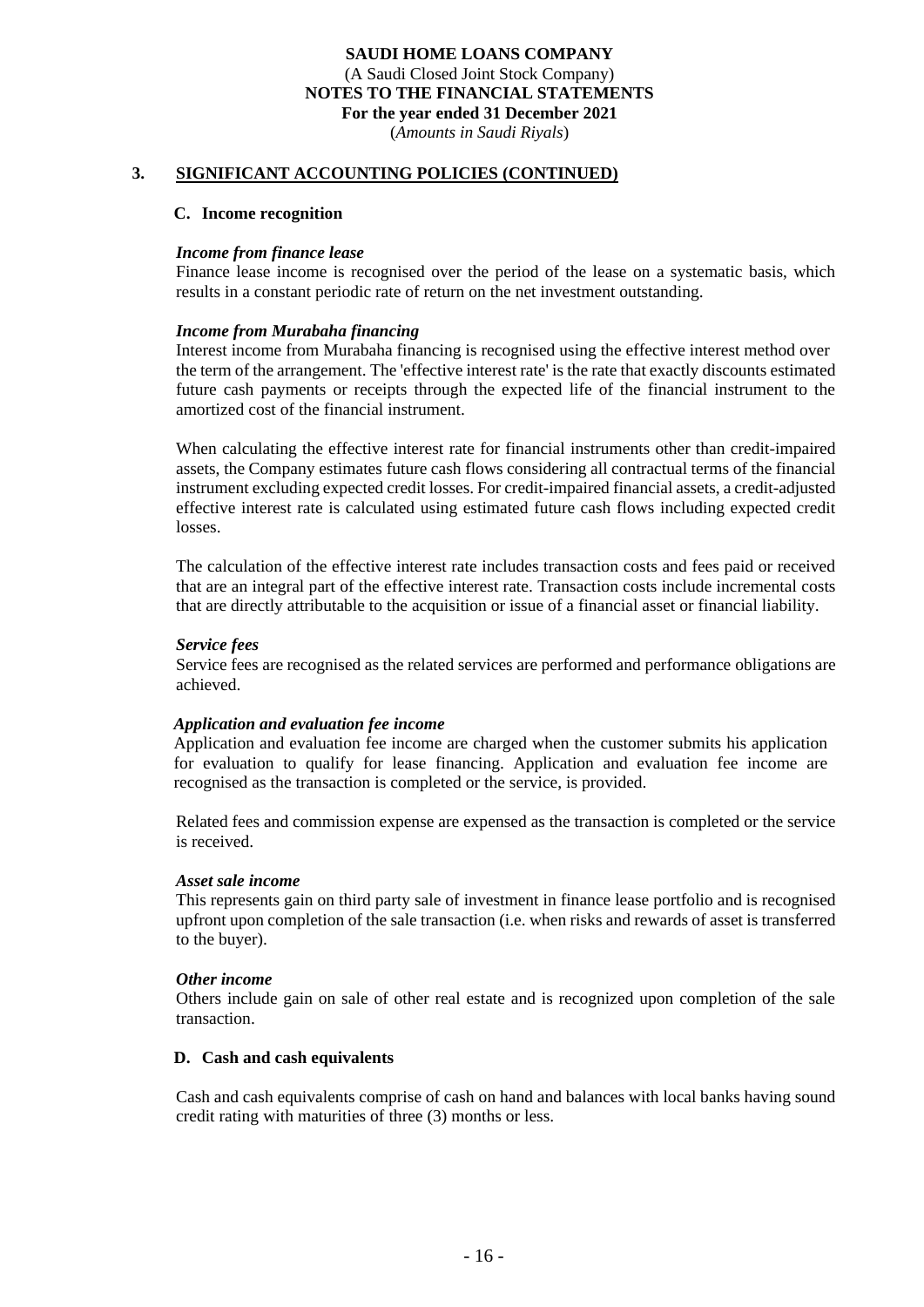(*Amounts in Saudi Riyals*)

## **3. SIGNIFICANT ACCOUNTING POLICIES (CONTINUED)**

#### **E. Net investments in finance lease**

Investments in finance lease represents net investment in ijarah leasing contracts which are receivable from customers on account of finance leases. Ijarah is an agreement whereby the Company, acting as a lessor, purchases an asset for lease according to the customer request (lessee), based on his promise to lease the asset for an agreed rent and specific period that could end by transferring the ownership of the leased asset to the lessee.

All leased properties subject to finance lease agreements are under the Company's name, except for those where the ownership has been transferred to Arab National Bank (a shareholder) in accordance with the terms of the facilities agreements for Tawarruq financing facilities (refer to Note 22), and for those where the ownership has been kept under the name of Kingdom Instalment Company (a shareholder) as a custodian in accordance with the custodian agreement. The contract signed with customer represents an Ijarah contract with irrevocable promises to transfer the ownership, where the legal title of the asset will be passed to the lessee once all Ijarah instalments are settled.

Gross investments in finance lease include the total of future lease payments on finance leases (lease receivables), plus estimated residual amounts receivable. The difference between the lease receivables and the cost of the leased asset is recorded as unearned lease finance income and for presentation purposes, is deducted from the gross investment in finance leases.

#### *Recognition*

The inception of the lease is the earlier of the date of the lease agreement and the date of commitment by the parties to the principal provisions of the lease. At the inception of the lease the amounts to be recognised at the commencement of the lease term are determined.

The commencement of the lease is considered to be the date when the lessee is entitled to exercise its right to use the leased asset. It is the date of initial recognition of the lease.

#### **F. Murabaha financing**

Murabaha is an agreement whereby the Company sells to a customer an asset, which the Company has purchased and acquired based on a promise received from the customer to buy. The selling price comprises the cost plus an agreed profit margin. Murabaha financing represents financial assets which is accounted for at amortised cost.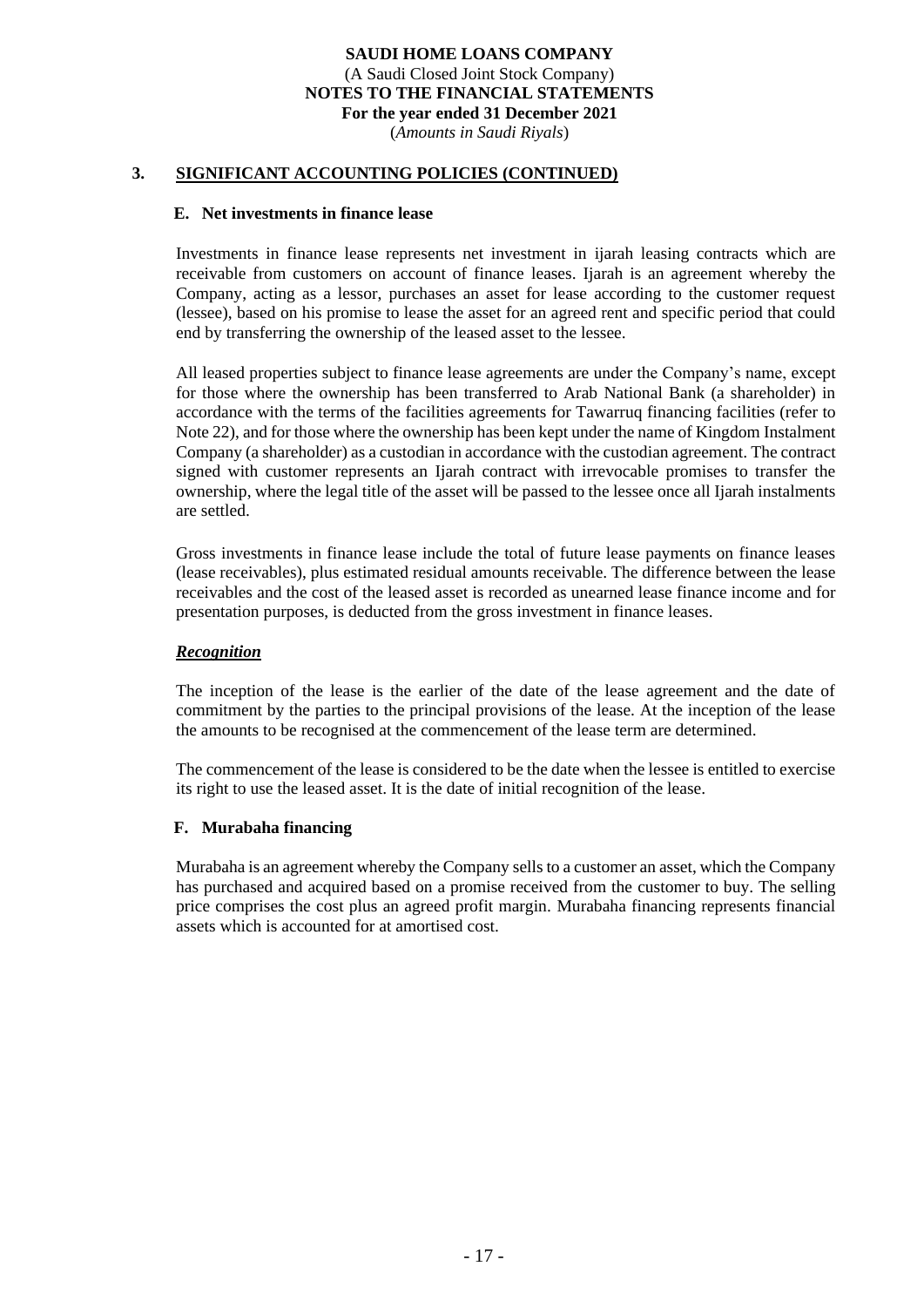(*Amounts in Saudi Riyals*)

#### **3. SIGNIFICANT ACCOUNTING POLICIES (CONTINUED)**

#### **G. End of service benefits**

The provision for end of service benefits is made based on actuarial valuation in accordance with Saudi Arabian Labour Laws. Net obligations, with respect to end of service benefits, to the Company is reviewed by using a projected unit credit method. Actuarial gains and losses on remeasurements are recognised in full in the period in which they occur in other comprehensive income. Remeasurements are not reclassified to profit or loss in subsequent periods.

Interest expense is calculated by applying the discount rate to the net defined benefit liability. The Company recognizes the following changes in the net defined benefit obligation under 'Employees' salaries and other benefits' in the statement of comprehensive income:

- Service costs comprising current services costs, past-service costs, gain and losses on curtailments and non-routine settlements, and
- Net interest expense or income

The assumptions used to calculate the scheme obligations include assumptions such as expected future salaries growth, expected employee resignation rates, and discount rate to discount the future cash flows.

#### **H. Property and equipment**

Property and equipment are stated at cost less accumulated depreciation. Expenditure on maintenance and repairs is expensed, while expenditure is capitalised only when it is probable that the future economic benefits of the expenditure will flow to the company. Depreciation is provided over the estimated useful lives of the applicable assets using the straight-line method. Leasehold improvements are amortized over the shorter of the estimated useful life or the remaining term of the lease.

The estimated useful lives of the principal classes of assets for all years presented are as follows :

|                                         | Rate          |
|-----------------------------------------|---------------|
| Leasehold improvements                  | 10%           |
| Motor vehicles                          | 25%           |
| Furniture, fixture and office equipment | $10\% - 25\%$ |
| Computers                               | 25%-33.3%     |

Depreciation is charged using the straight-line method over its estimated useful life, at the rates specified above, after taking into account residual value. Depreciation on additions is charged from the month the assets are available for use. Gains / losses on disposal of property and equipment, if any, are taken to the statement of comprehensive income in the period in which they arise.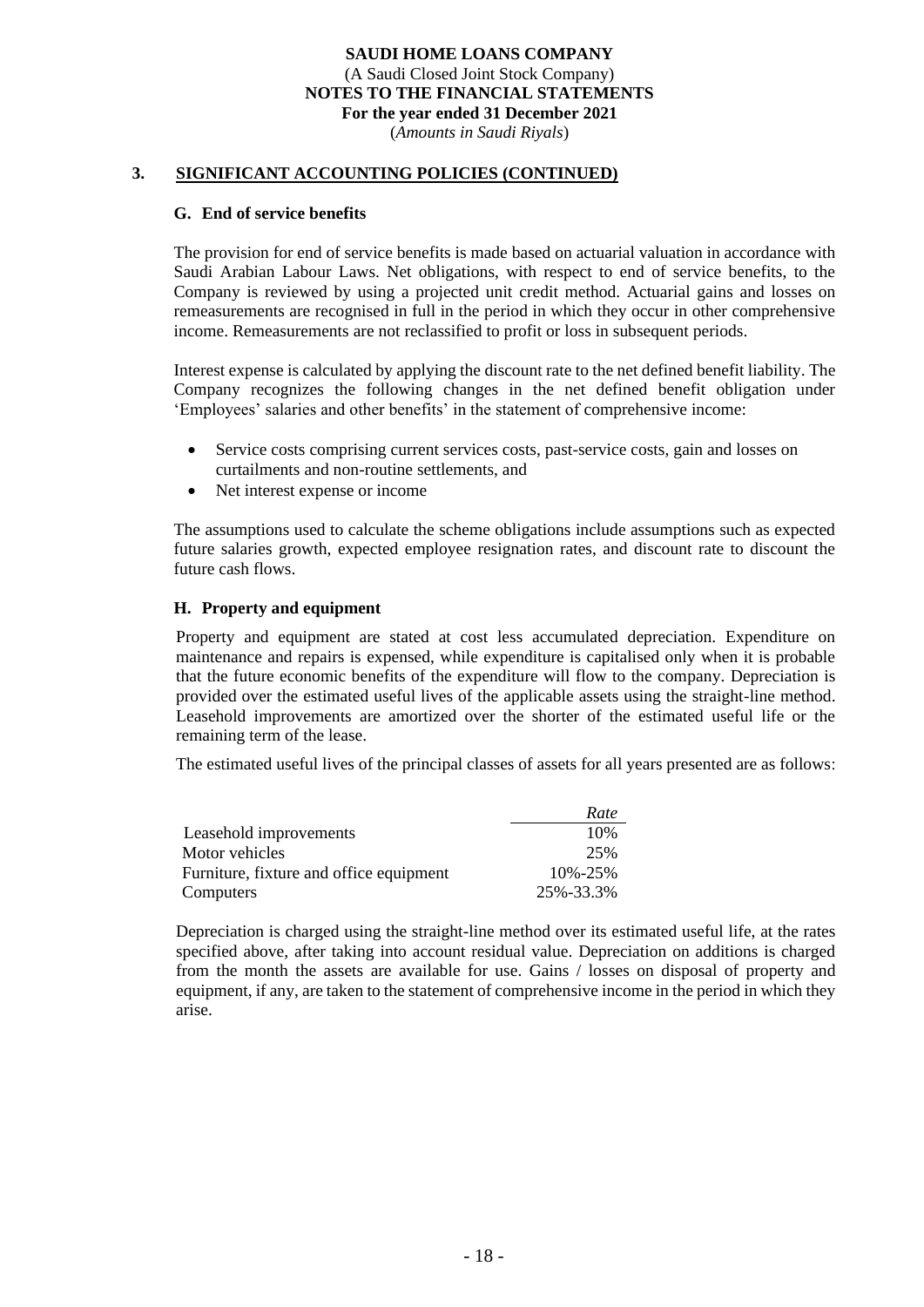(*Amounts in Saudi Riyals*)

#### **3. SIGNIFICANT ACCOUNTING POLICIES (CONTINUED)**

#### **I. Other real estate**

The Company, in the ordinary course of business, acquires / retains certain real estate against settlement of the investment in finance lease. Such real estate is considered as assets held for sale and are initially stated at the current fair value of the related properties, less any costs to sell (if material). No depreciation is charged on such real estate.

Subsequent to initial recognition, any subsequent write down to fair value less costs to sell, are charged to the statement of comprehensive income. Any subsequent revaluation gain in the fair value less costs to sell of these assets to the extent this does not exceed the cumulative write down is recognised in the statement of income. Gains or losses on disposal of these properties are recognised in the statement of comprehensive income.

#### **J. Intangible assets**

Intangible assets that are acquired by the Company and have finite useful lives and are measured at cost less accumulated amortisation and accumulated impairment.

Intangible assets are amortised on a straight-line basis in the statement of income over their estimated useful lives from the date that they are available for use.

Intangible assets comprise of computer software and their estimated useful life for the current and comparative years is 3-5 years (2020: 3-5 years). Amortization method and useful life is reviewed at least end of each reporting period.

#### **K. Impairment of non - financial assets**

An assessment is made at each statement of financial position date to determine whether there is an indication that an asset may be impaired. If any indication exists, or when annual impairment testing for an asset is required, the Company estimates the asset's recoverable amount. An asset's recoverable amount is the higher of an asset's or cash-generating units' ("CGU") fair value less cost to sell and its value in use and is determined for an individual asset, unless the asset does not generate cash inflows that are largely independent of those from other assets or group of assets. When the carrying amount of an asset or CGU exceeds its recoverable amount, the asset is considered impaired and is written down to its recoverable amount. A previously recognised impairment loss is reversed only if there has been a change in the assumptions used to determine the asset's recoverable amount since the last impairment loss was recognised. The reversal is limited so that the carrying amount of the asset does not exceed its recoverable amount, nor exceed the carrying amount that would have been determined, net of depreciation, had no impairment loss been recognised for the asset in prior years.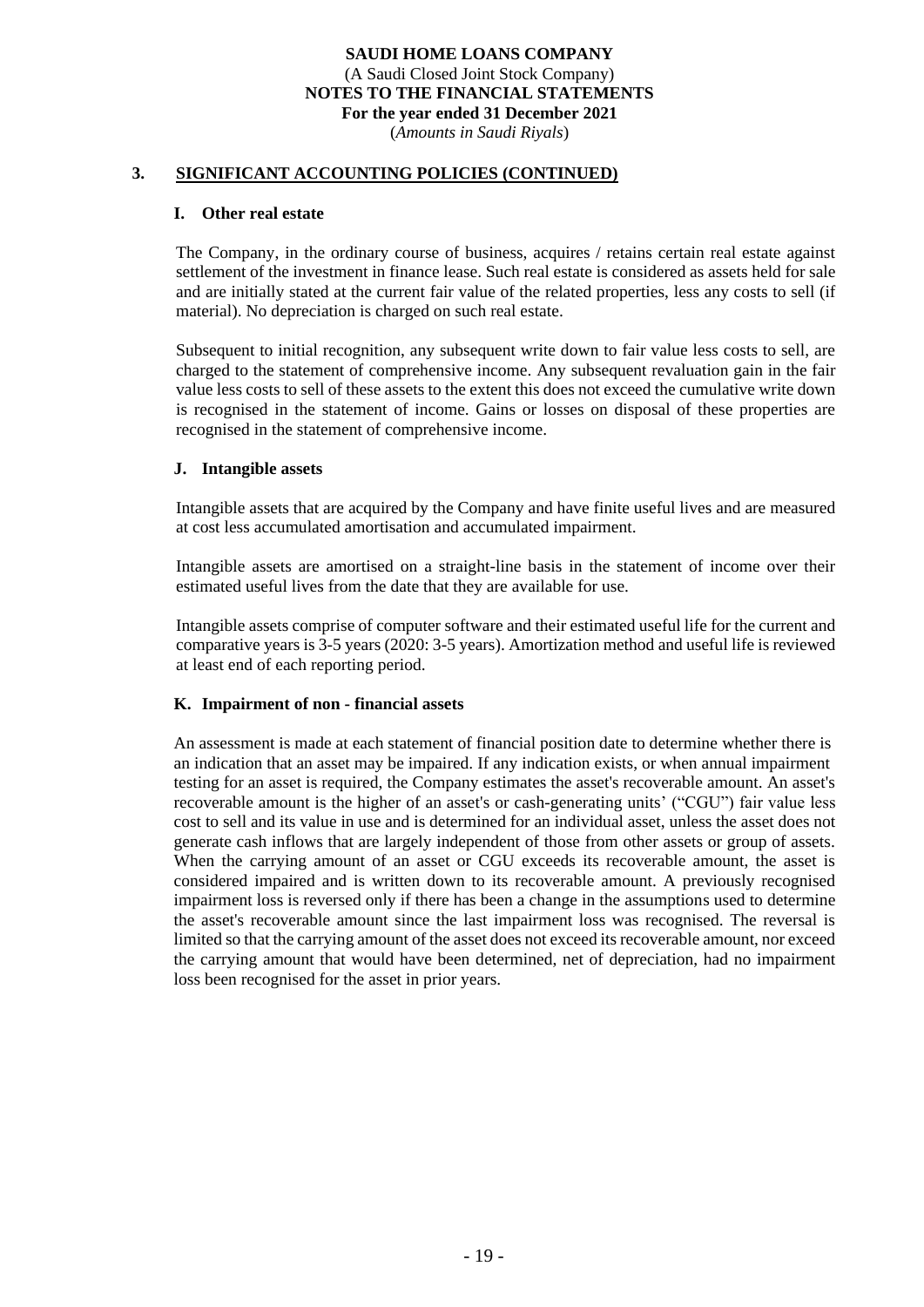(*Amounts in Saudi Riyals*)

#### **3. SIGNIFICANT ACCOUNTING POLICIES (CONTINUED)**

#### **L. Accounting for leases**

#### **Right-of-use asset / lease liability**

On initial recognition, at inception of the contract, the Company shall assess whether the contract is, or contains, a lease. A contract is, or contains, a lease if the contract conveys the right to control the use of an identified asset for a period of time in exchange for consideration. Control is identified if most of the benefits are flowing to the Company and the Company can direct the usage of such assets.

#### **Right of use assets**

The Company applies cost model, and measures right of use asset at cost:

- a. less any accumulated depreciation and any accumulated impairment losses; and
- b. adjusted for any re-measurement of the lease liability for lease modifications.

#### **Lease liability**

On initial recognition, the lease liability is the present value of all remaining payments to the lessor. Subsequent to the commencement date, the Company measures the lease liability by:

- a) Increasing the carrying amount to reflect interest on the lease liability;
- b) Reducing the carrying amount to reflect the lease payments made; and
- c) Re-measuring the carrying amount to reflect any re-assessment or lease modification.

#### **M. Deferred origination fees**

Deferred origination fees comprise of the unamortised portion of commission paid to a shareholder for deals originated through the use of infrastructure, resources and client base of the shareholder. This fee is amortized using the effective interest method over the period of the respective lease contracts.

#### **N. Advance lease rental**

Advance lease rental includes rent received from customers in advance, security deposits and unapplied receipts from the customers.

#### **O. Accrued expenses and other liabilities**

Accrued expenses and other liabilities include employee related cost, maintenance commitments and legal consultation fees.

## **P. Other provision**

Provisions are recognised when the Company has a present legal or constructive obligation as a result of past events, and it is probable that an outflow of resources embodying economic benefits will be required to settle the obligation and a reliable estimate can be made of the amount of the obligation. Provisions are reviewed at each statement of financial position date and are adjusted to reflect the current best estimates.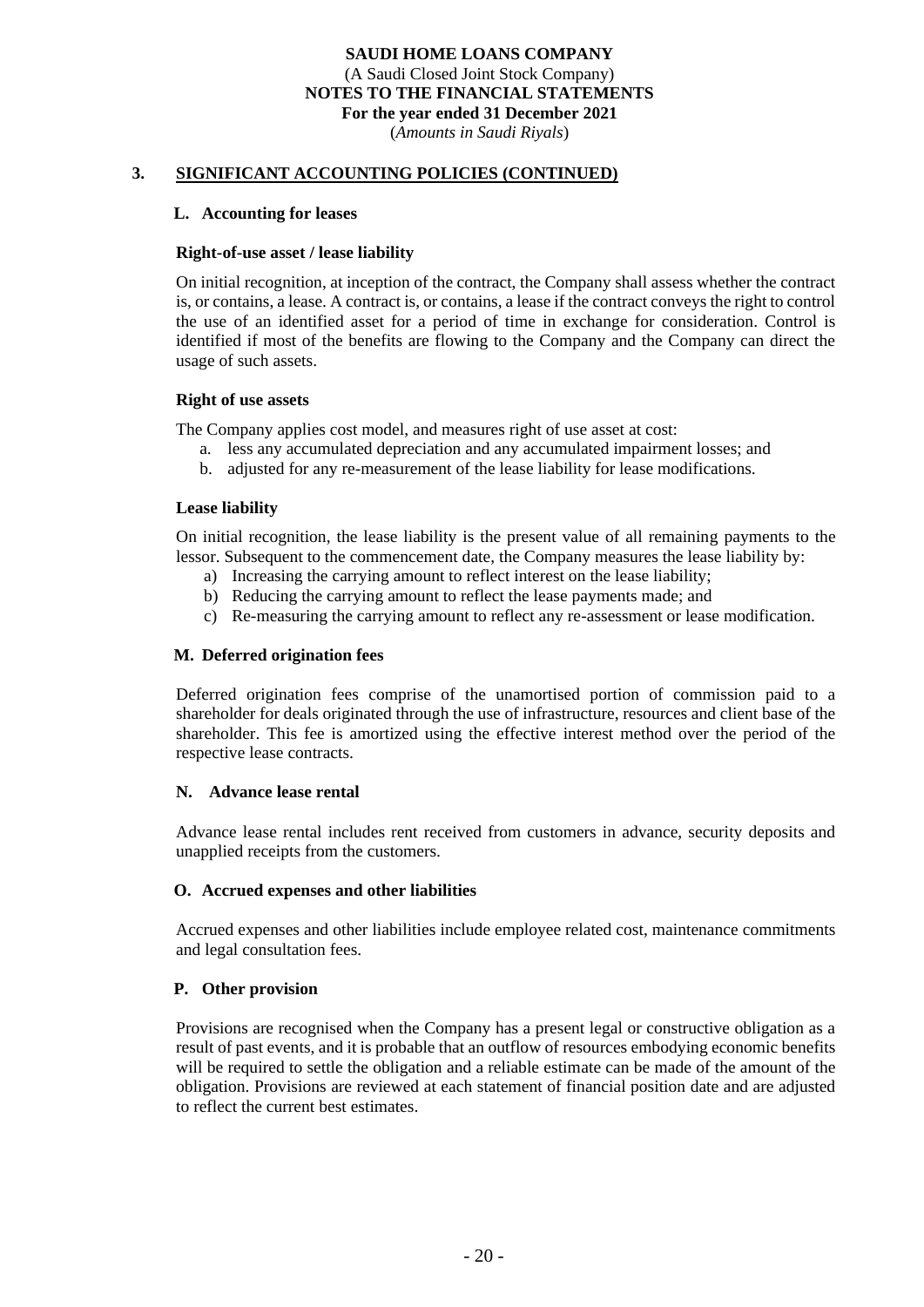(*Amounts in Saudi Riyals*)

#### **3. SIGNIFICANT ACCOUNTING POLICIES (CONTINUED)**

#### **Q. Accounting for zakat and income tax**

#### **Income tax**

The income tax expense or credit for the period is the tax payable on the current period's taxable income, based on the applicable income tax rate for each jurisdiction, adjusted by changes in deferred tax assets and liabilities attributable to temporary differences and to unused tax losses.

The current income tax charge is calculated on the basis of the tax laws enacted or substantively enacted at the end of the reporting period. Management periodically evaluates positions taken in tax returns with respect to situations in which applicable tax regulation is subject to interpretation. It establishes provisions, where appropriate, on the basis of amounts expected to be paid to the tax authorities.

Adjustments arising from the final income tax assessments are recorded in the period in which such assessments are made. The income tax expense or credit for the period is the tax payable on the current period's taxable income based on the applicable income tax rate adjusted for the changes in deferred tax assets and liabilities attributable to the temporary differences and to the unused tax losses.

#### **Deferred tax**

Deferred tax is provided using the liability method on temporary differences arising between the carrying amounts of assets and liabilities for financial reporting purposes and amounts used for the taxation purposes. The amount of deferred tax provided is based on the expected manner of realisation or settlement of the carrying amounts of assets and liabilities using the tax rates enacted or substantively enacted at the reporting date. A deferred tax asset is recognised only to the extent that it is probable that future taxable profits will be available, and the credits can be utilized. Deferred tax asset is reduced to the extent that it is no longer probable that the related tax benefits will be realised.

Deferred tax assets and liabilities are offset where there is a legally enforceable right to offset current tax assets and liabilities and where the deferred tax balances relate to the same taxation authority. Current tax assets and tax liabilities are offset where the entity has a legally enforceable right to offset and intends either to settle on a net basis, or to realise the asset and settle the liability simultaneously.

Current and deferred tax is recognised in statement of income, except to the extent that it relates to items recognised in OCI or directly in equity. In this case, the tax is also recognised in other comprehensive income.

#### **Zakat**

The Company is subject to zakat in accordance with the regulations of the Zakat, Tax, and Customs Authority ("ZATCA"). Zakat expense is charged to the statement of income. Zakat is not accounted for as income tax and as such no deferred tax is calculated relating to zakat.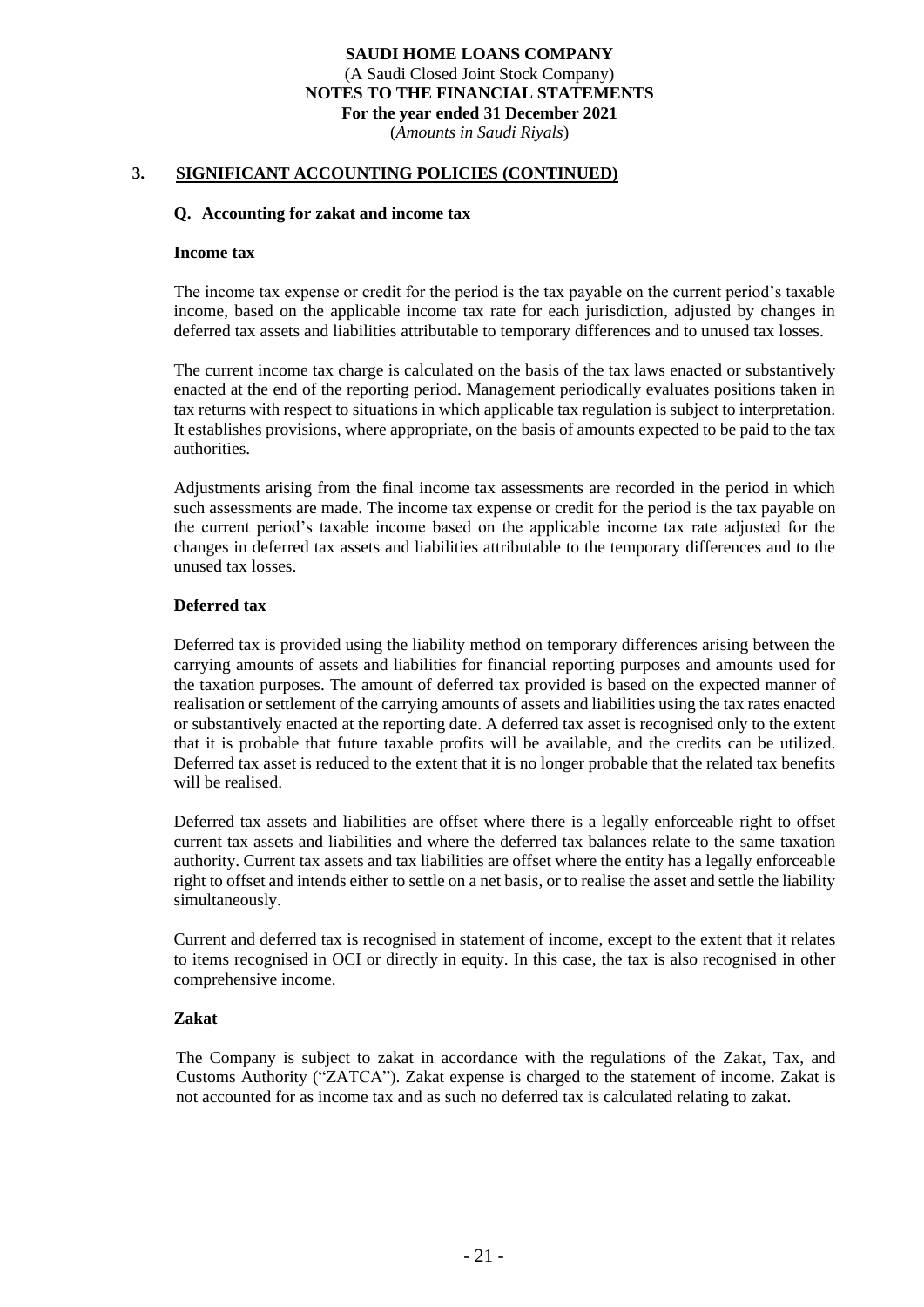(*Amounts in Saudi Riyals*)

#### **3. SIGNIFICANT ACCOUNTING POLICIES (CONTINUED)**

#### **R. Transactions with related parties**

The Company has related party relationships with related companies, associated companies, directors and key management personnel and entities over which the directors or key management personnel are able to exercise significant influence. The Company in the normal course of business carries out transactions with various related parties. Amounts due from and to related parties are disclosed in the relevant notes.

#### **S. Foreign currency transactions**

Foreign currency transactions are translated into Saudi Riyals at the rates of exchange prevailing at the time of the transactions. Monetary assets and liabilities denominated in foreign currencies at the statement of financial position date are translated at the exchange rates prevailing at that date. Gains and losses from settlement and translation of foreign currency transactions are included in the statement of comprehensive income.

#### **T. Expenses**

General and administrative expenses are expenses related to the day-to-day operations of the business including rent, insurance, utilities and salaries. The Company follows accrual basis of accounting to record the general and administrative expenses and recognised as expenses in the statement of income in the period in which they are incurred. Expenses that are deferred for more than one financial period are allocated to expenses over such periods using historical cost.

Sales and marketing expenses excluding compensation cost are those expenses that relates to sales and marketing representatives.

#### **U. Value Added Tax ("VAT")**

The Company collects VAT from its customers for qualifying services provided, and make VAT payments to its vendors for qualifying payments. On a monthly basis, net VAT remittances are made to the ZATCA representing VAT collected from its customers, net of any recoverable VAT on payments. Unrecoverable VAT is borne by the Company and is either expensed or in the case of property, equipment, and intangibles payments, is capitalized and either depreciated or amortized as part of the capital cost.

#### **V. Servicing rights under agency arrangements**

A servicing rights asset / liability is recognised for servicing rights under agency arrangements (acquired by the Company pursuant to sale of originated leases to third parties or as consideration for financing arrangements services) at the present value of net future cash flows under the agency arrangements. The net present value computation encompasses among others, estimates in respect of discount rate and fair value of services. An asset or liability is recognised for the servicing contract if the servicing fee is more than adequate (asset) or is less than adequate (liability) for performing the servicing.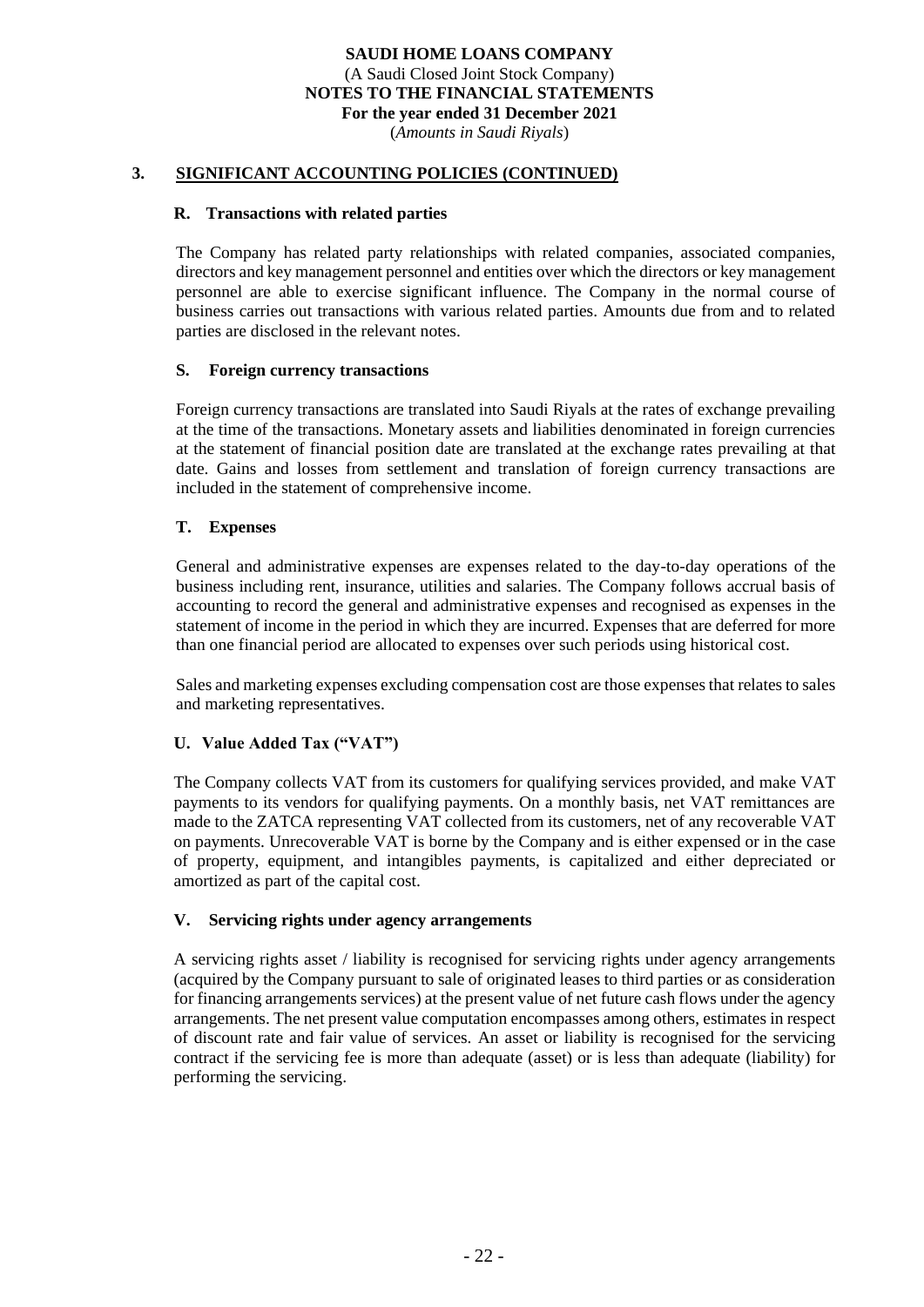(*Amounts in Saudi Riyals*)

## **4. CASH AND CASH EQUIVALENTS**

Cash and cash equivalents comprise cash on hand and current account balances with bank.

|                       | 2021        | 2020        |
|-----------------------|-------------|-------------|
| Cash on hand          | 22,000      | 22,000      |
| Bank current accounts | 214,445,647 | 142,305,982 |
|                       | 214,467,647 | 142,327,982 |

## **5. ADVANCES TO PROPERTY OWNERS**

This balance represents the amounts of certified cheques issued under the property owners' name, for the purchase of properties under the Company's Ijarah contracts (approved deals) and for which the transfer of title deeds, in the name of the Company, is in process. These certified cheques are submitted by official Company representatives directly at the Registration Office at the time of title deed transfer. Risk and reward of such Ijarah contracts are not transferred as at the date of statement of financial position.

## **6. RELATED PARTY TRANSACTIONS**

The related parties of the Company include the shareholders and an affiliate (i.e., a company with a common shareholder), and key management personnel. In the ordinary course of business, the Company enters into transactions with its related parties, which are based on prices and contract term approved by the Company's management and on an agreed basis with these related parties:

| <b>Name</b>                                | <b>Relationship</b> |
|--------------------------------------------|---------------------|
| Arab National Bank (ANB)                   | Shareholder         |
| Dar Al Arkan                               | Shareholder         |
| International Financial Corporation (IFC)  | Shareholder         |
| Kingdom Instalment company                 | Shareholder         |
| <b>Tharwat Alasool Real Estate Company</b> | Affiliate           |

The significant related party transactions during the year are as follows:

|                                          | 2021       | 2020       |
|------------------------------------------|------------|------------|
| Tawaruq financing charges (ANB)          | 47,878,512 | 62,159,970 |
| Residential unit purchased (Dar Alarkan) | 20,394,085 | 16,836,190 |
| Service fees, net (Note 17)              | 5,452,678  | 7,298,316  |
| Tawaruq financing charges (IFC)          | 3,831,843  | 6,317,122  |
| Rent charged by an affiliate             | 2,179,940  | 2,179,940  |
| Deferred origination fees (Note 12)      | 25,210     | 211,928    |

The following related party balances are included in the statement of financial position as at 31 December:

|                                                      | 2021          | 2020          |
|------------------------------------------------------|---------------|---------------|
| Loan obtained from a shareholder (ANB) (Note 22)     | 1,672,545,150 | 1,832,298,936 |
| Loan obtained from a shareholder (IFC) (Note 22)     | 109,517,304   | 140,784,894   |
| Deferred origination fees (Note 12)                  | 18,204,844    | 22,027,601    |
| Prepaid financing facility fees (IFC) (Note 22)      | 783,208       | 1,096,504     |
| Due from related party related to service fees (ANB) | 739,733       | 633,377       |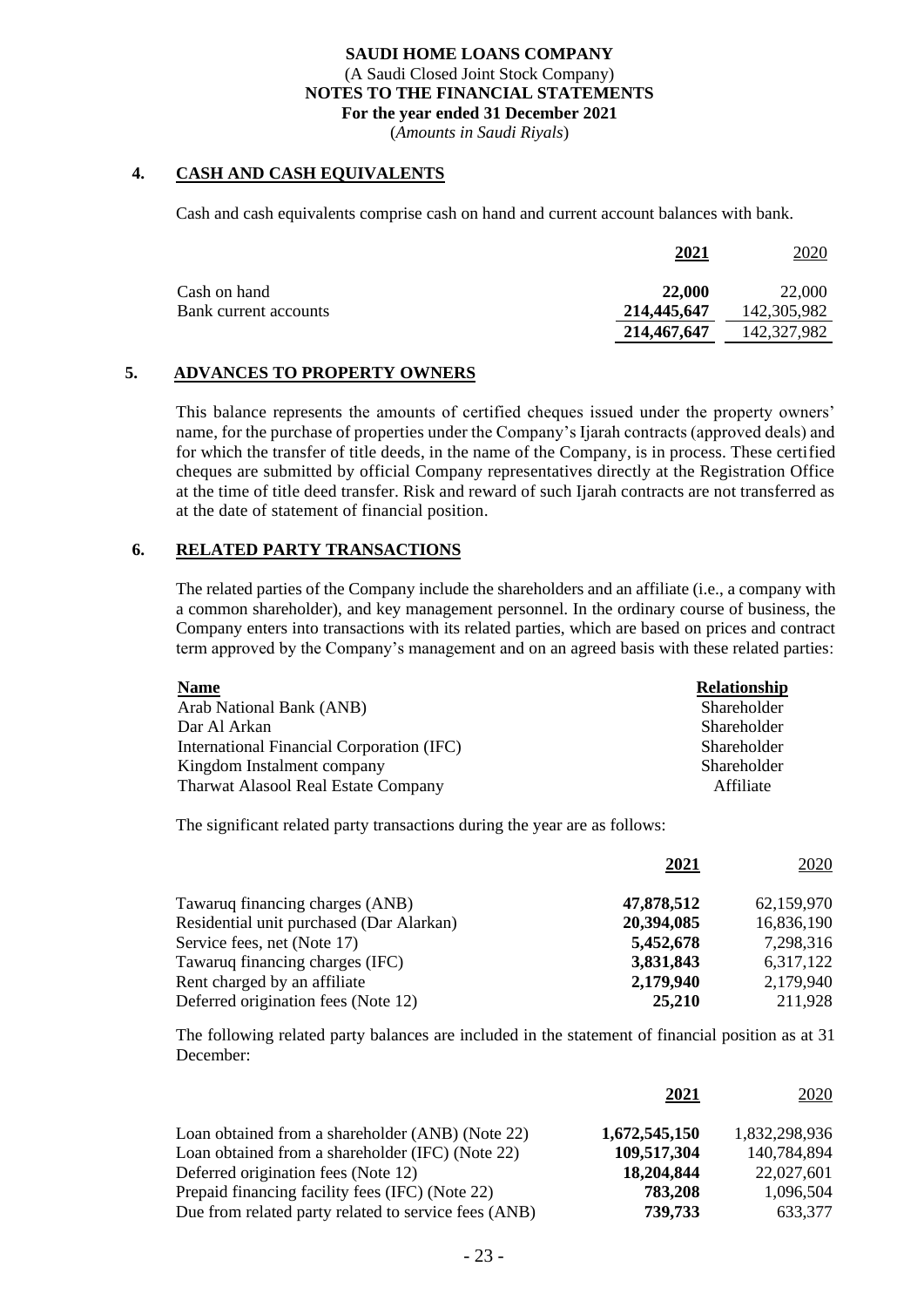(*Amounts in Saudi Riyals*)

## **6. RELATED PARTY TRANSACTIONS (CONTINUED)**

#### **Compensation for Key Management Personnel ("KMP")**

KMP are those having authority and responsibility for planning, directing and controlling the activities of the Company. Accordingly, the Company's KMP includes the Board of Directors (including executive and non-executive directors) and selected key employees who meet the above criteria.

The compensation details of Company's KMP is provided below:

|                         | 2021      | 2020      |
|-------------------------|-----------|-----------|
| <b>Salaries</b>         | 3,480,840 | 2,545,959 |
| End of service benefits | 168,445   | 580,844   |
| Other allowances        | 1,046,792 | 1,733,382 |
|                         | 4,696,077 | 4,860,185 |

## **7. PREPAID EXPENSES AND OTHER ASSETS**

Prepaid expenses and other assets comprise of the following:

|                                       | 2021<br>Note | 2020       |
|---------------------------------------|--------------|------------|
| Advance tax                           | 3,348,312    | 3,849,870  |
| Prepaid financing facility fees (GIB) | 2,663,125    | 3,510,625  |
| Prepaid insurance                     | 1,047,527    | 1,091,924  |
| Prepaid software maintenance          | 968,923      | 1,098,044  |
| Prepaid financing facility fees (IFC) | 783,208      | 1,096,504  |
| Sijil registration charges            | 54,900       | 419,400    |
| Others                                | 1,087,919    | 1,100,519  |
|                                       | 9,953,914    | 12,166,886 |

#### **8. OTHER RECEIVABLES, NET**

|                                                            | <b>Note</b> | 2021        | 2020        |
|------------------------------------------------------------|-------------|-------------|-------------|
| Insurance claims receivable on decease-case leases,<br>net | 8.1         | 22,715,740  | 34,459,222  |
| Legal claim                                                |             | 8,321,026   | 8,862,577   |
| VAT receivable                                             |             | 6,140,137   | 12,412,000  |
| Deferred Expenses                                          |             | 2,594,633   |             |
| Due from REDF                                              |             |             | 2,882,103   |
| Due from SRC                                               |             | 206,430     | 68,081      |
| Employees' advances and receivables                        |             | 114,250     | 132,999     |
|                                                            |             | 40,092,216  | 58,816,982  |
| Allowance for legal claim                                  |             | (3,212,577) | (3,212,577) |
|                                                            |             | 36,879,639  | 55,604,405  |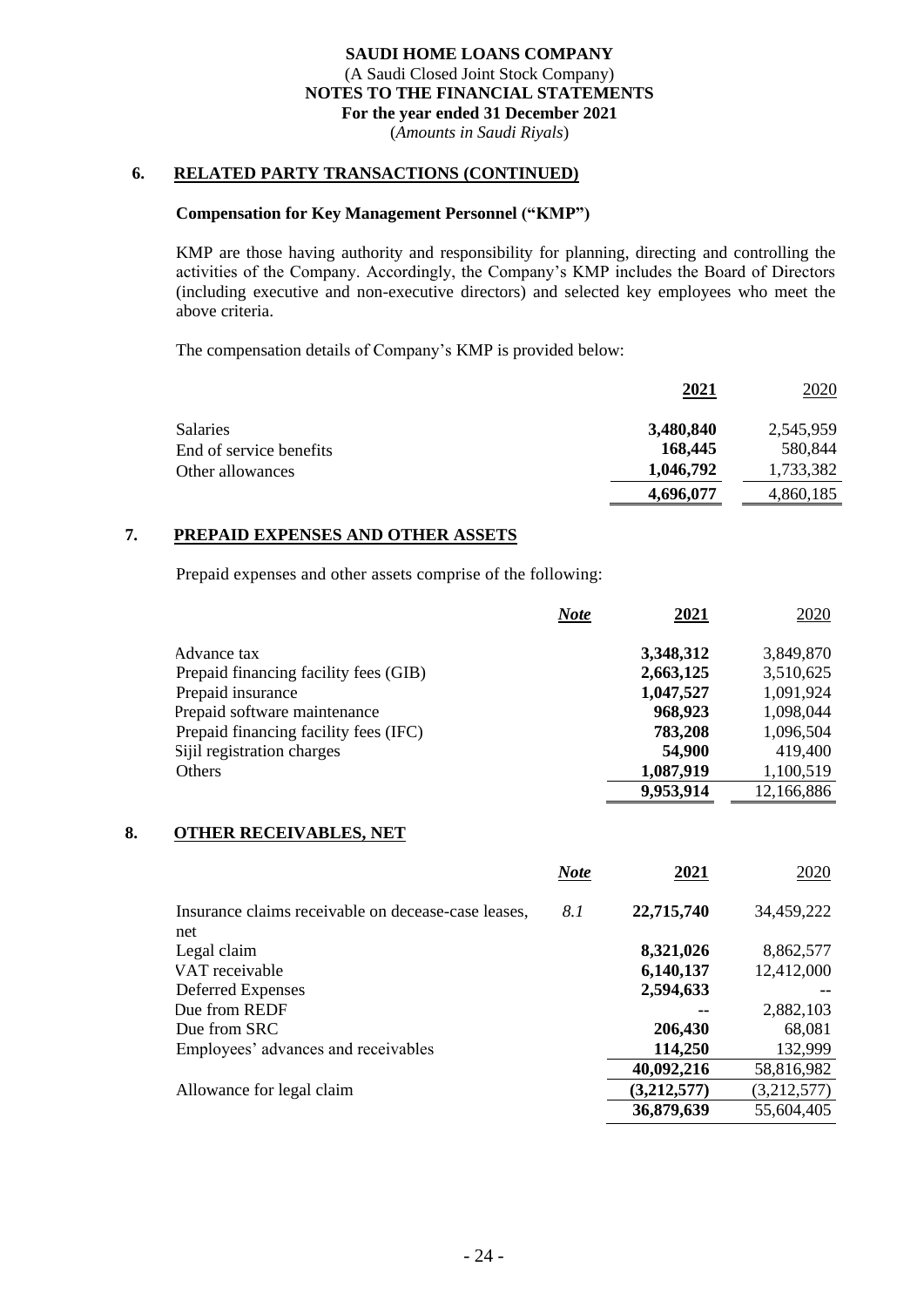(*Amounts in Saudi Riyals*)

#### **8. OTHER RECEIVABLES, NET (CONTINUED)**

**8.1** The insurance claims receivable on decease-case lease, net is comprised of the following:

|                                                   | 2021         | 2020         |
|---------------------------------------------------|--------------|--------------|
| Insurance claims receivable on decease-case lease | 47,626,621   | 49.854.017   |
| Allowance for ECL                                 | (24.910.881) | (15,394,795) |
|                                                   | 22,715,740   | 34.459.222   |

All insurance claims receivable against non-performing decease-case leases are classified as stage 3 in accordance with IFRS 9.

## **9. INVESTMENTS HELD AT FAIR VALUE THROUGH OTHER COMPREHENSIVE INCOME**

Pursuant to Article 18/1 of the financial leasing law, Saudi Financial Lease Contract Registry Company ("SIJIL") was established on 3/2/1439, corresponding to 23 October 2017, under CR No. 1010612415, and SAMA approval no. 381000124076 dated 23/12/1438, corresponding to 14 September 2017.

This Company has been set up by SAMA as a means to further regulate the market and facilitate transfer of leases between suppliers of finance and counterparties. SIJIL has 700,000 shares of SR 10 each. These 700,000 shares have been divided between finance lease companies registered and operating in Saudi Arabia. On 17 December 2017, Saudi Home Loans Company purchased 89,285 shares at SR 10 each, amounting to SR 892,850.

As at 31 December 2021, the carrying value of this investment is not materially different to its fair value.

#### **10. INVESTMENTS IN FINANCE LEASE, NET**

This balance represents net investments in finance lease as summarized below:

|                                                     | 2021            | 2020            |
|-----------------------------------------------------|-----------------|-----------------|
| <b>Minimum lease payments</b>                       |                 |                 |
| Performing leases                                   | 5,986,076,975   | 6,486,242,349   |
| Non-performing leases                               | 214,437,964     | 180,698,409     |
| <b>Investments in finance lease - gross</b>         | 6,200,514,939   | 6,666,940,758   |
| Less: Unearned finance income                       | (2,123,208,607) | (2,385,371,981) |
| <b>Investments in finance lease before expected</b> |                 |                 |
| credit loss                                         | 4,077,306,332   | 4,281,568,777   |
| Less: Allowance for expected credit losses          | (64,003,238)    | (82, 430, 269)  |
| Investments in finance lease – net                  | 4,013,303,094   | 4,199,138,508   |
| <b>Less:</b> Current portion                        | (284, 874, 210) | (283, 570, 327) |
| Less: Accrued finance lease receivable              | (49, 966, 786)  | (42, 285, 101)  |
| Non-current portion                                 | 3,678,462,098   | 3,873,283,080   |

Total number of outstanding lease agreements as at 31 December 2021 is 6,827 (31 December 2020: 7,041). Non-performing leases include those investment in finance leases under stage 3, except for those investment in finance lease that are subject to curing period.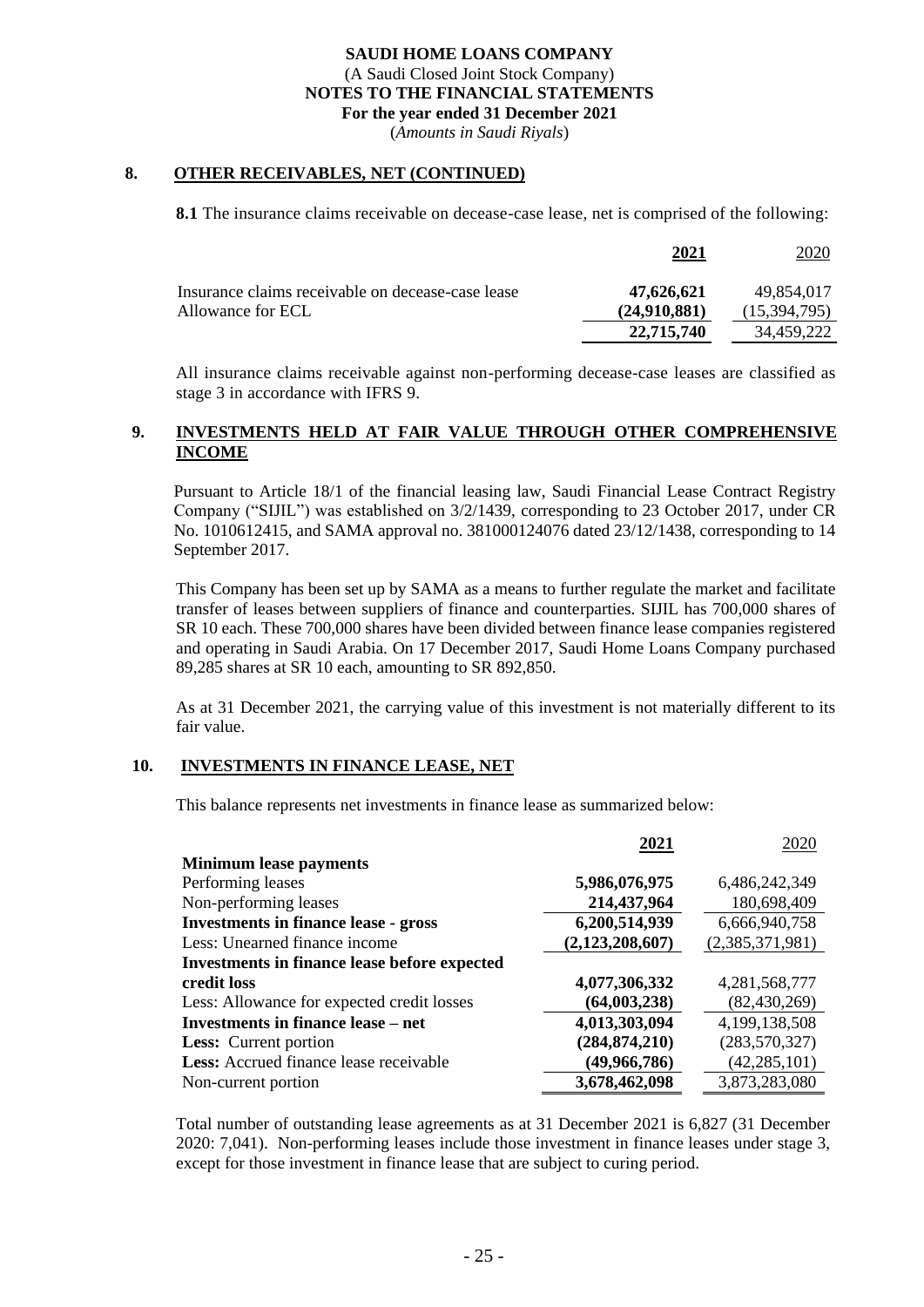(*Amounts in Saudi Riyals*)

#### **10. INVESTMENTS IN FINANCE LEASE, NET (CONTINUED)**

The Company generates substantially all of its revenues from leasing real estate in the Kingdom of Saudi Arabia. Gross amounts due in relation to the finance leases are due from individual customers.

10.1 The movement in the allowance for expected credit losses for investments as at 31 December is shown below:

|                                      | 31 December<br>2021 |
|--------------------------------------|---------------------|
| Balance at the beginning of the year | 82,430,269          |
| Reversal for the year, net           | (18, 427, 031)      |
| Balance at the end of the year       | 64,003,238          |
|                                      | 31 December         |
|                                      | 2020                |
| Balance at the beginning of the year | 78,226,322          |
| Charge for the year, net             | 4,203,947           |
| Balance at the end of the year       | 82,430,269          |

10.2 The credit quality of investments in finance lease is as follows:

|                        |               | <b>31 December 2021</b> |                   |                |
|------------------------|---------------|-------------------------|-------------------|----------------|
|                        |               | Life time               |                   |                |
|                        |               | <b>ECL</b> not          | Life time         |                |
|                        | 12-month      | credit                  | <b>ECL</b> credit |                |
|                        | ECL           | impaired                | impaired          | Total          |
| Gross carrying amount  | 3,624,926,342 | 297,913,090             | 154,466,900       | 4,077,306,332  |
| Allowance for          |               |                         |                   |                |
| expected credit losses | (1,433,525)   | (6,905,996)             | (55, 663, 717)    | (64,003,238)   |
| Net carrying amount    | 3,623,492,817 | 291,007,094             | 98,803,183        | 4,013,303,094  |
|                        |               |                         |                   |                |
|                        |               | 31 December 2020        |                   |                |
|                        |               | Life time               |                   |                |
|                        |               | ECL not                 | Life time         |                |
|                        | 12-month      | credit                  | ECL credit        |                |
|                        | ECL           | impaired                | impaired          | Total          |
| Gross carrying amount  | 3,623,423,812 | 382,231,466             | 275,913,499       | 4,281,568,777  |
| Allowance for          |               |                         |                   |                |
| expected credit losses | (2,154,938)   | (13,008,217)            | (67, 267, 114)    | (82, 430, 269) |
| Net carrying amount    | 3,621,268,874 | 369,223,249             | 208,646,385       | 4,199,138,508  |
|                        |               |                         |                   |                |

The related staging movements of the investments in finance lease and the related allowance for expected credit losses are disclosed in Note 28.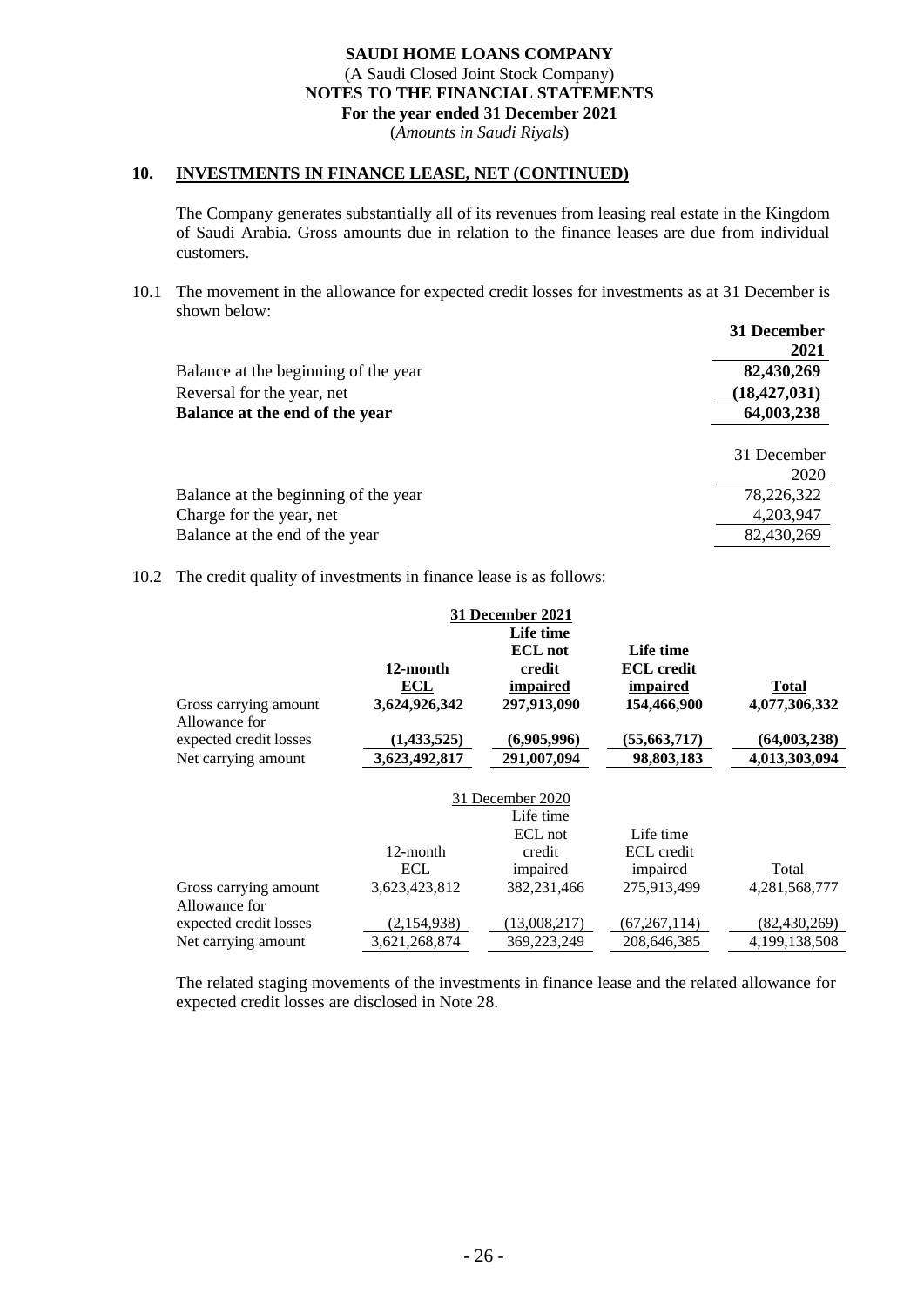(*Amounts in Saudi Riyals*)

#### **10. INVESTMENTS IN FINANCE LEASE, NET (CONTINUED)**

#### 10.3 Maturity profile of the lease payments is as follows:

|                     | 2021                             |                                   | 2020                                   |                                 |
|---------------------|----------------------------------|-----------------------------------|----------------------------------------|---------------------------------|
| <b>Year</b>         | <b>Minimum</b> lease<br>payments | <b>Unearned</b><br>finance income | <b>Investments in</b><br>finance lease | Investments in<br>finance lease |
| Within one year     | 599,409,583                      | 264,568,587                       | 334,840,996                            | 325,855,428                     |
| Year two            | 536,912,377                      | 245,592,745                       | 291,319,632                            | 292, 373, 314                   |
| Year three          | 517,230,730                      | 226,174,399                       | 291,056,331                            | 296, 323, 299                   |
| Year four           | 492,460,144                      | 208,725,999                       | 283,734,145                            | 293.994.391                     |
| Year five and later | 4,054,502,105                    | 1,178,146,877                     | 2,876,355,228                          | 3,073,022,345                   |
|                     | 6,200,514,939                    | 2,123,208,607                     | 4,077,306,332                          | 4,281,568,777                   |

10.4 The ageing of investment in finance leases, net which are not impaired are as follows:

| Days past due: | 2021          | 2020          |
|----------------|---------------|---------------|
| Current        | 2,700,494,391 | 2,735,793,157 |
| $1 - 30$       | 916,848,196   | 923, 232, 713 |
| $31 - 60$      | 182,875,679   | 294,727,693   |
| $61 - 89$      | 36,511,895    | 51,901,715    |
| Total          | 3,836,730,161 | 4,005,655,278 |
|                |               |               |

#### **Collateral**

As at 31 December 2021, the carrying amount of non-performing leases gross of allowance for expected credit losses amounted to SR 123.31 million (2020: SR 155.12 million) and the fair value of identifiable real estate collateral held against them amounted to SR 182.96 million (2020: SR 211.58 million). The Company has a policy to value every year, all real estate properties leased out, by involving approved appraisers.

#### **11. MURABAHA FINANCING, NET**

The balance of Murabaha financing, net is presented as follows:

|                                            | 31 December | 31 December |
|--------------------------------------------|-------------|-------------|
|                                            | 2021        | 2020        |
| Performing loans                           | 74,857,128  |             |
| Non-performing loans                       | --          | --          |
| Murabaha financing                         | 74,857,128  | --          |
| Less: Allowance for expected credit losses | (70, 991)   | --          |
| Murabaha financing, net                    | 74,786,137  | --          |

11.1 The movement in allowance for expected credit losses is shown below:

|                                      | 31 December | 31 December |
|--------------------------------------|-------------|-------------|
|                                      | 2021        | 2020        |
| Balance at the beginning of the year | --          | --          |
| Charge for the year, net             | 70.991      | --          |
| Balance at the end of the year       | 70,991      | --          |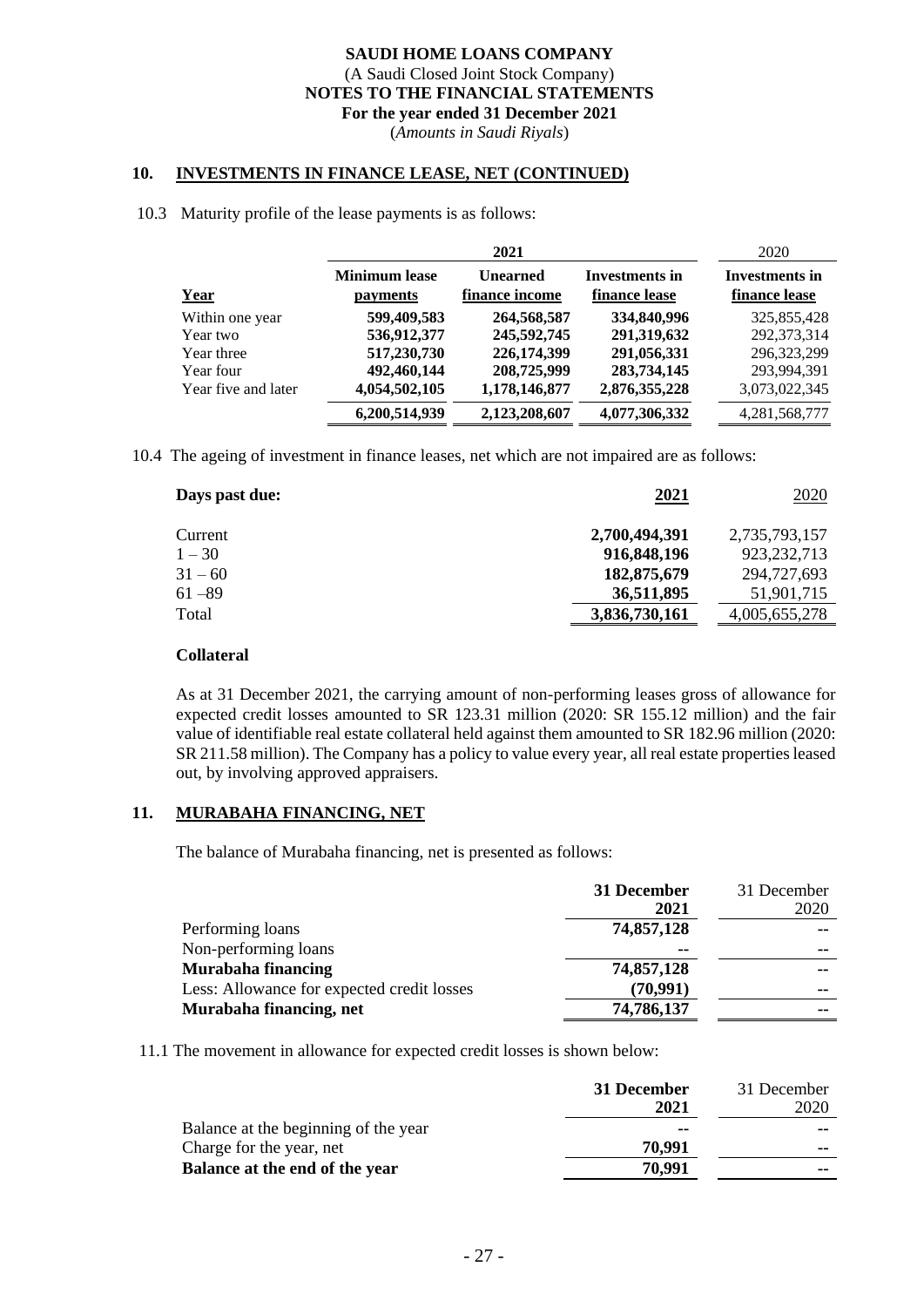(*Amounts in Saudi Riyals*)

#### **11. MURABAHA FINANCING, NET (CONTINUED)**

11.2 The credit quality of Murabaha financing is as follows:

| <b>31 December 2021</b> |            |                |                   |              |
|-------------------------|------------|----------------|-------------------|--------------|
|                         |            | Life time      |                   |              |
|                         |            | <b>ECL</b> not | Life time         |              |
|                         | 12-month   | credit         | <b>ECL</b> credit |              |
|                         | ECL        | impaired       | impaired          | <b>Total</b> |
| Gross carrying amount   | 74,857,128 | --             | --                | 74,857,128   |
| Allowance for           |            | --             | --                |              |
| expected credit losses  | (70, 991)  |                |                   | (70, 991)    |
| Net carrying amount     | 74,786,137 | --             | --                | 74,786,137   |

11.3 Maturity profile of the discounted murabaha payments is as follows:

|                     | 2021       | 2020 |
|---------------------|------------|------|
| Year                |            |      |
| Within one year     | 2,948,634  |      |
| Year two            | 3,126,968  |      |
| Year three          | 3,317,132  |      |
| Year four           | 3,519,999  |      |
| Year five and later | 61,944,395 |      |
|                     | 74,857,128 |      |

11.4 The ageing of gross murabaha financing receivables, which are not impaired are as follows:

| Days past due: | <u>2021</u> | 2020  |
|----------------|-------------|-------|
| Current        | 61,877,293  | $- -$ |
| $1 - 30$       | 12,979,835  | $- -$ |
| Total          | 74,857,128  | $- -$ |

# **12. DEFERRED ORIGINATION FEES**

Deferred origination fees comprise of the unamortized portion of commission paid to Arab National Bank, a shareholder for deals originated through the use of its infrastructure, resources and client base.

|                           | 2021        | 2020        |
|---------------------------|-------------|-------------|
| Deferred origination fees | 18,204,844  | 22,027,601  |
| Less: Current portion     | (2,342,462) | (2,654,437) |
| Non-current portion       | 15,862,382  | 19,373,164  |
|                           |             |             |

The movement in deferred origination fees is shown below:

|                                                 | 2021        | <u>2020</u> |
|-------------------------------------------------|-------------|-------------|
| At beginning of the year                        | 22,027,601  | 25,791,599  |
| Origination fees incurred and paid for the year | 25,210      | 211,928     |
| Origination charge for the year                 | (3,847,967) | (3,975,926) |
| At end of the year                              | 18,204,844  | 22,027,601  |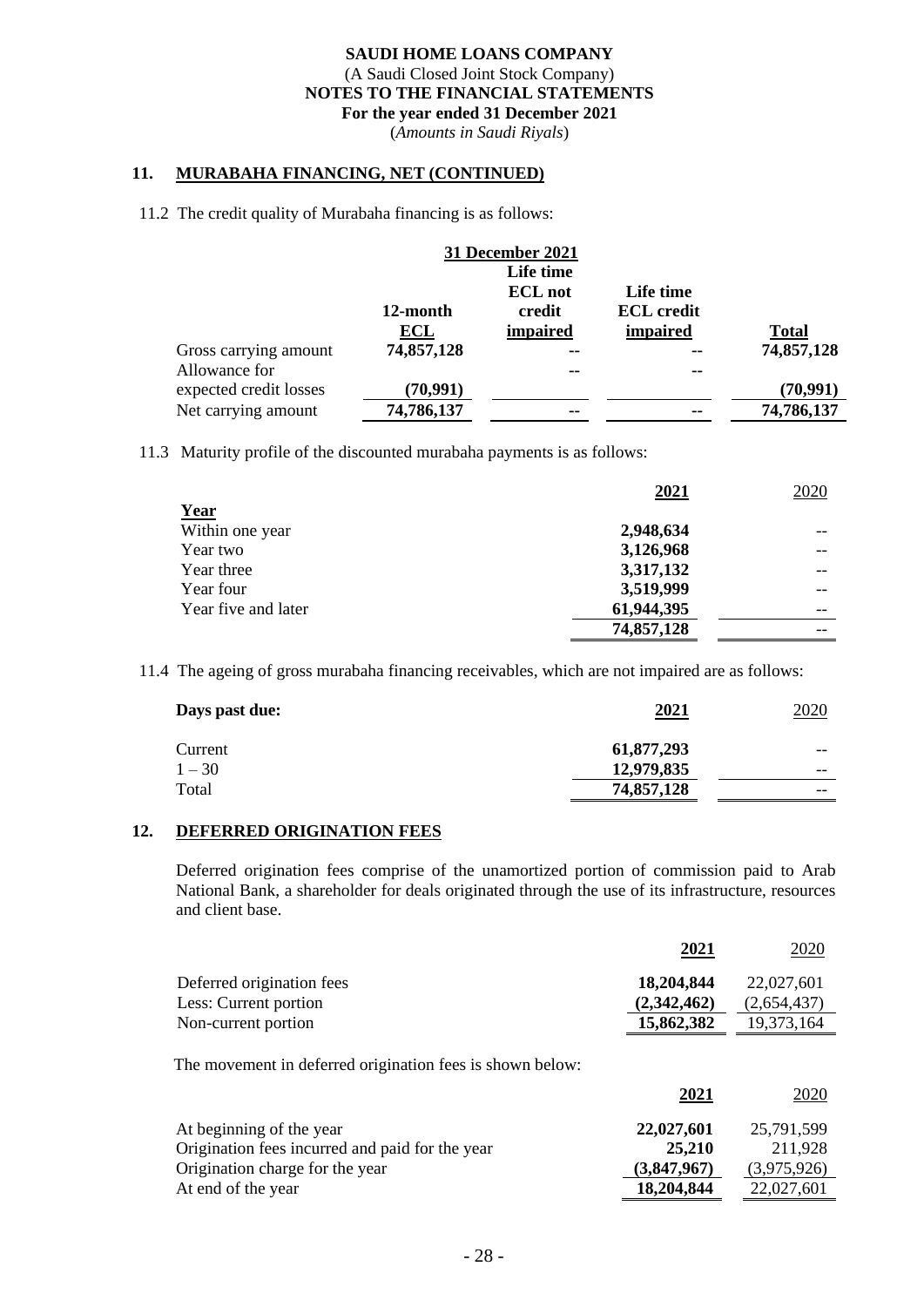(*Amounts in Saudi Riyals*)

## **13. OTHER REAL ESTATE**

The Company repossesses real estate assets against settlement of over-due long-term investments in finance lease as follows:

|                              | 2021           | 2020        |
|------------------------------|----------------|-------------|
| At beginning of the year     | 8,656,926      | 6,963,475   |
| Repossession during the year | 10,768,668     | 11,171,633  |
| Sold during the year         | (10, 727, 212) | (4,621,500) |
| <b>Impairment</b> losses     | (62, 163)      | (4,856,682) |
| At end of the year           | 8,636,219      | 8,656,926   |

#### **14. RIGHT-OF-USE ASSET / LEASE LIABILITY**

The Company has three lease contracts with different lessors for the lease of premises of the Head Office in Riyadh, Dammam Branch and Jeddah Branch.

Details on the three contracts are as follows:

| <b>Lease liability - 2021</b>                           | <b>Riyadh</b>          | Dammam        | <b>Jeddah</b> | <b>Total</b>           |
|---------------------------------------------------------|------------------------|---------------|---------------|------------------------|
| Undiscounted cash flows based on                        |                        |               |               |                        |
| lease terms                                             | 5,936,517              | 924,826       | 1,298,843     | 8,160,186              |
| Lease liability, 1 January 2021                         | 2,121,711              | 358,413       | 1,361,624     | 3,841,748              |
| Additions during the period                             | 5,936,517              |               |               | 5,936,517              |
| Modification on lease agreement                         |                        | (99, 438)     | (62, 781)     | (162, 219)             |
| Payment of lease liability                              | (2,179,940)            | (273,700)     | (600,000)     | (3,053,640)            |
| Amortisation of discount                                | 58,229                 | 14,725        | 118,131       | 191,085                |
| Lease liability, 31 December 2021                       | 5,936,517              | --            | 816,974       | 6,753,491              |
|                                                         |                        |               |               |                        |
| Right-of-use asset - 2021                               |                        |               |               |                        |
| Right-of-use asset, 1 January 2021                      | 2,108,410              | 398,321       | 1,298,842     | 3,805,573              |
| Additions during the period                             | 5,936,517              |               |               | 5,936,517              |
| Modification on lease agreement                         |                        | (99, 438)     | (62, 781)     | (162, 219)             |
| Accumulated depreciation                                | (2,108,410)            | (258, 556)    | (196, 987)    | (2,563,953)            |
| Right-of-use asset, 31 December 2021                    | 5,936,517              | 40,327        | 1,039,074     | 7,015,918              |
|                                                         |                        |               |               |                        |
|                                                         |                        |               |               |                        |
| <b>Lease liability - 2020</b>                           | <b>Riyadh</b>          | <b>Dammam</b> | <b>Jeddah</b> | <b>Total</b>           |
| Undiscounted cash flows based on                        |                        |               |               |                        |
| lease terms                                             | 6,539,820              | 1,115,730     | 2,500,000     | 10,155,550             |
|                                                         |                        |               |               |                        |
| Lease liability, 1 January 2020                         | 3,868,796              | 699,557       | 1,361,624     | 5,929,977              |
| Additions during the period                             | 228,014                |               |               | 228,014                |
| Payment of lease liability                              | (2,179,940)            | (371,910)     | $-$           | (2,551,850)            |
| Amortisation of discount                                | 204,841                | 30,766        | $-$           | 235,607                |
| Lease liability, 31 December 2020                       | 2,121,711              | 358,413       | 1,361,624     | 3,841,748              |
|                                                         |                        |               |               |                        |
| <u>Right-of-use asset <math>-2020</math></u>            |                        |               |               |                        |
| Right-of-use asset, 1 January 2020                      | 3,837,515              | 739,742       | 1,731,790     | 6,309,047              |
| Additions during the period<br>Accumulated depreciation | 228,014<br>(1,957,119) | (341, 421)    | (432, 948)    | 228,014<br>(2,731,488) |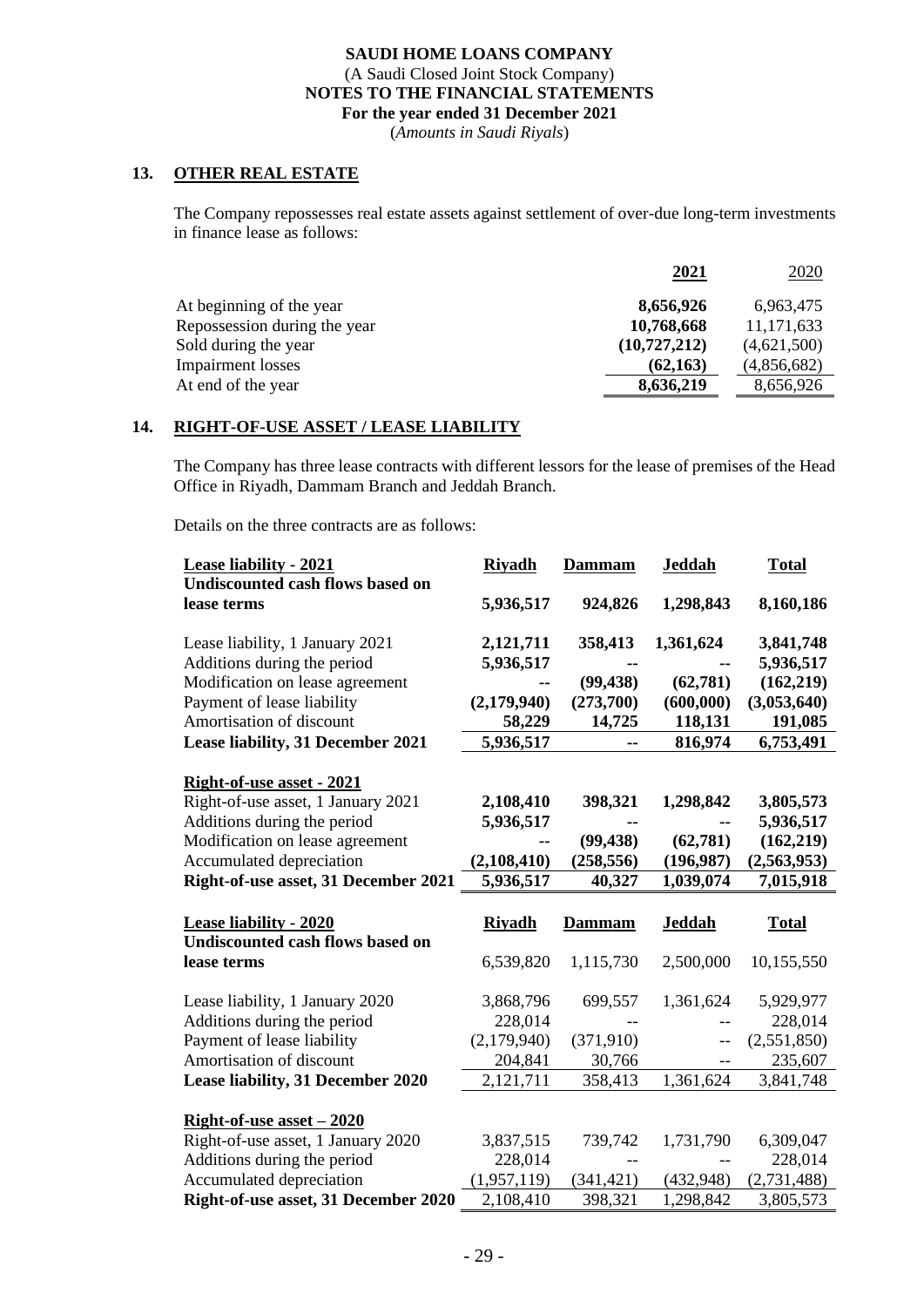(*Amounts in Saudi Riyals*)

#### **14. RIGHT-OF-USE ASSET / LEASE LIABILITY (CONTINUED)**

The Company calculates the present value of the three contracts using the Company's incremental borrowing rate of 5% over the lease term and amortises the right-of-use asset using the straightline method over the lease term.

## **15. PROPERTY AND EQUIPMENT, NET**

| <b>31 December 2021</b><br>Cost      | Leasehold<br>improvements        | <b>Vehicles</b> | Furniture,<br>fixtures and<br>office<br>equipment | <b>Computers</b> | Work-in-<br>process      | <b>Total</b> |
|--------------------------------------|----------------------------------|-----------------|---------------------------------------------------|------------------|--------------------------|--------------|
| Balance at beginning of              |                                  |                 |                                                   |                  |                          |              |
| the year                             | 5,703,371                        | 195,001         | 6,144,385                                         | 9,457,338        | 1,221,042                | 22,721,137   |
| <b>Additions</b>                     |                                  |                 |                                                   |                  | 84,073                   | 84,073       |
| Transfer from work in                |                                  |                 |                                                   |                  |                          |              |
| process                              | 200,569                          |                 | 161,807                                           | 521,190          | (883, 566)               |              |
| Balance at end of the year           | 5,903,940                        | 195,001         | 6,306,192                                         | 9,978,528        | 421,549                  | 22,805,210   |
| <b>Accumulated depreciation</b>      |                                  |                 |                                                   |                  |                          |              |
| Balance at beginning of              |                                  |                 |                                                   |                  |                          |              |
| the year                             | 4,260,932                        | 194,897         | 5,312,745                                         | 7,680,422        | --                       | 17,448,996   |
| Charge for the year                  | 374,319                          | 101             | 248,518                                           | 595,936          | --                       | 1,218,874    |
| Balance at end of the year           | 4,635,251                        | 194,998         | 5,561,263                                         | 8,276,358        | --                       | 18,667,870   |
| Net book value                       | 1,268,689                        | 3               | 744,929                                           | 1,702,170        | 421,549                  | 4,137,340    |
| 31 December 2020                     | <b>Leasehold</b><br>improvements | <b>Vehicles</b> | Furniture,<br>fixtures and<br>office<br>equipment | <b>Computers</b> | Work-in-<br>process      | Total        |
| Cost                                 |                                  |                 |                                                   |                  |                          |              |
|                                      |                                  |                 |                                                   |                  |                          |              |
| Balance at beginning of              |                                  |                 |                                                   |                  |                          |              |
| the year                             | 5,601,697                        | 495,001         | 6,034,468                                         | 8,848,146        | 851,206                  | 21,830,518   |
| <b>Additions</b>                     | 101,674                          |                 | 109,917                                           | 969,227          | 369,836                  | 1,550,654    |
| Disposals                            |                                  | (300,000)       | $-$                                               | (360, 035)       | $\overline{\phantom{a}}$ | (660, 035)   |
| <b>Balance at end of the</b>         |                                  |                 |                                                   |                  |                          |              |
| year                                 | 5,703,371                        | 195,001         | 6,144,385                                         | 9,457,338        | 1,221,042                | 22,721,137   |
| <b>Accumulated depreciation</b>      |                                  |                 |                                                   |                  |                          |              |
| Balance at beginning of              |                                  |                 |                                                   |                  |                          |              |
| the year                             | 3,927,994                        | 457,706         | 5,087,144                                         | 7,590,091        | --                       | 17,062,935   |
| Charge for the year                  | 332,938                          | 37,191          | 225,601                                           | 450,366          | $\mathbf{u}$             | 1,046,096    |
| Disposal                             | $-$                              | (300,000)       | $-$                                               | (360, 035)       | $-$                      | (660, 035)   |
| <b>Balance at end of the</b><br>year | 4,260,932                        | 194,897         | 5,312,745                                         | 7,680,422        | $\overline{\phantom{a}}$ | 17,448,996   |

Work in process mainly includes costs incurred for leasehold improvements, furniture and fixture, and computers for which assets are still not available for use pending either completion of improvements or delivery of asset.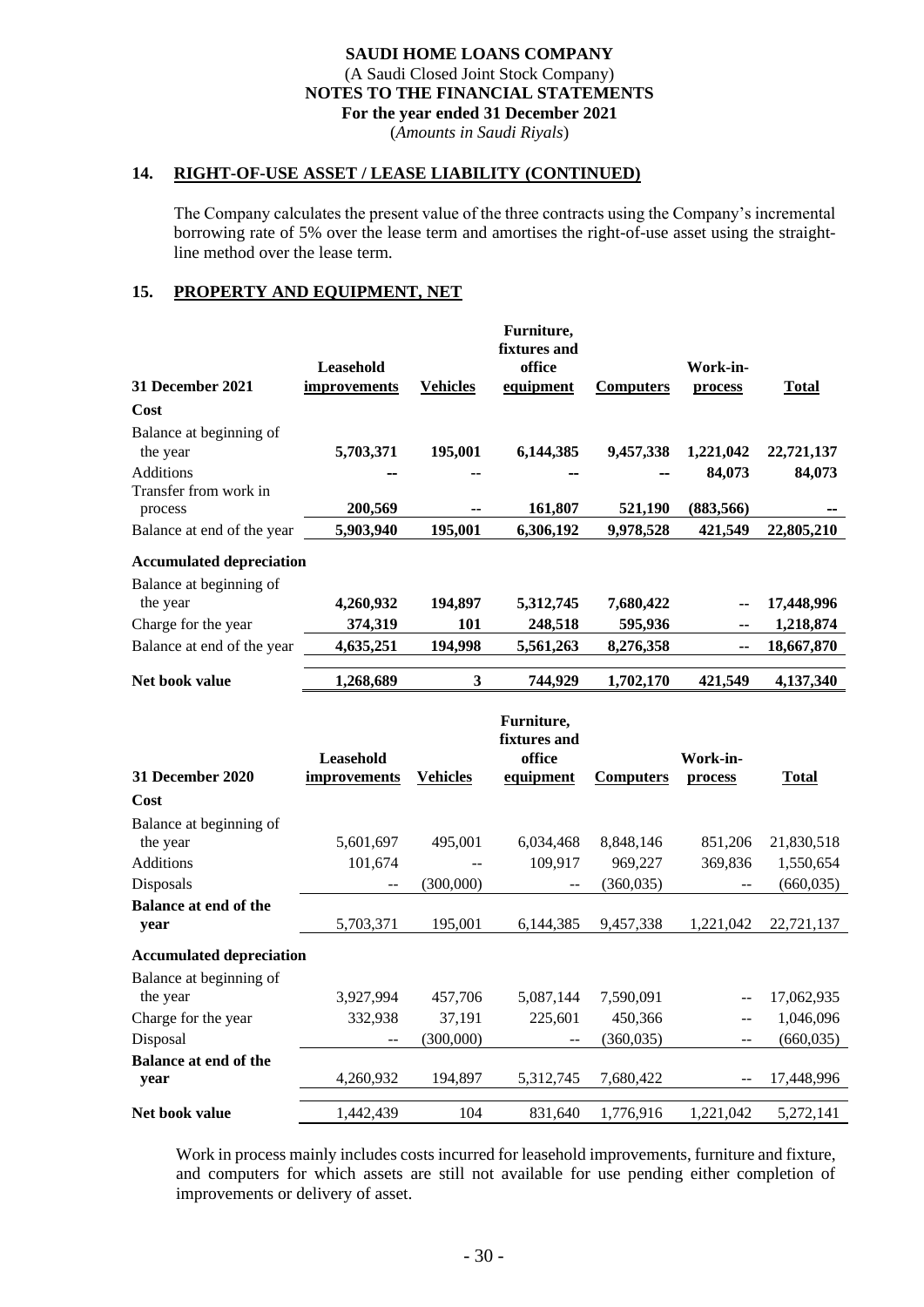(*Amounts in Saudi Riyals*)

## **16. INTANGIBLE ASSETS**

| <b>Cost</b>                      | 2021        | 2020        |
|----------------------------------|-------------|-------------|
| Balance at beginning of the year | 11,140,333  | 10,373,893  |
| <b>Additions</b>                 | 1,339,487   | 766,440     |
| Balance at end of the year       | 12,479,820  | 11,140,333  |
| <b>Accumulated amortisation</b>  |             |             |
| Balance at beginning of the year | (8,640,410) | (7,216,557) |
| Charge for the year              | (943, 339)  | (1,423,853) |
| Balance at end of year           | (9,583,749) | (8,640,410) |
| Net book value                   | 2,896,071   | 2,499,923   |

Intangible assets comprise of computer software purchased by the Company for its business and major upgrades in the computer software to meet business requirements.

## **17. SERVICING RIGHTS UNDER AGENCY ARRANGEMENTS**

The Company enters into arrangements for servicing investment in finance leases on behalf of third parties. Such investment in finance leases represent instruments initially originated by the Company and subsequently sold to third party. The Company acts in the sole capacity of servicing agent represented by activities such as collection of lease finance receivable rentals on behalf of the principals. No credit risk is assumed by the Company throughout the period of servicing.

*Assumptions and their sensitivity involved in the calculation of servicing rights under agency arrangements are as follows:*

#### *Discount rates*

Discount rate represents the current market assessment of the risks specific to the Company, taking into consideration Company's incremental borrowing rate.

#### *Servicing costs*

The Company assesses the cost of servicing including staff and other costs, to arrive at a base rate per contract.

#### **18. ACCOUNTS PAYABLE**

Accounts payable includes amounts pertaining to VAT payable to ZATCA, evaluation and other services provider companies.

#### **19. ACCRUED EXPENSES AND OTHER LIABILITIES**

|                                                      | 2021       | 2020      |
|------------------------------------------------------|------------|-----------|
| Employees' related expenses                          | 6,875,322  | 7,192,528 |
| Accrued annual maintenance charges                   | 3,013,577  |           |
| Provision for maintenance on finance lease contracts | 469,071    | 424,800   |
| Accrued legal and consultation fees                  | 492,500    | 548,500   |
| Servicing right liability                            | 347,195    | 774,923   |
| Accrued brokerage fees                               | 57,488     | 57,738    |
| Others                                               | 411,773    | 327,227   |
| Total                                                | 11,666,926 | 9,325,716 |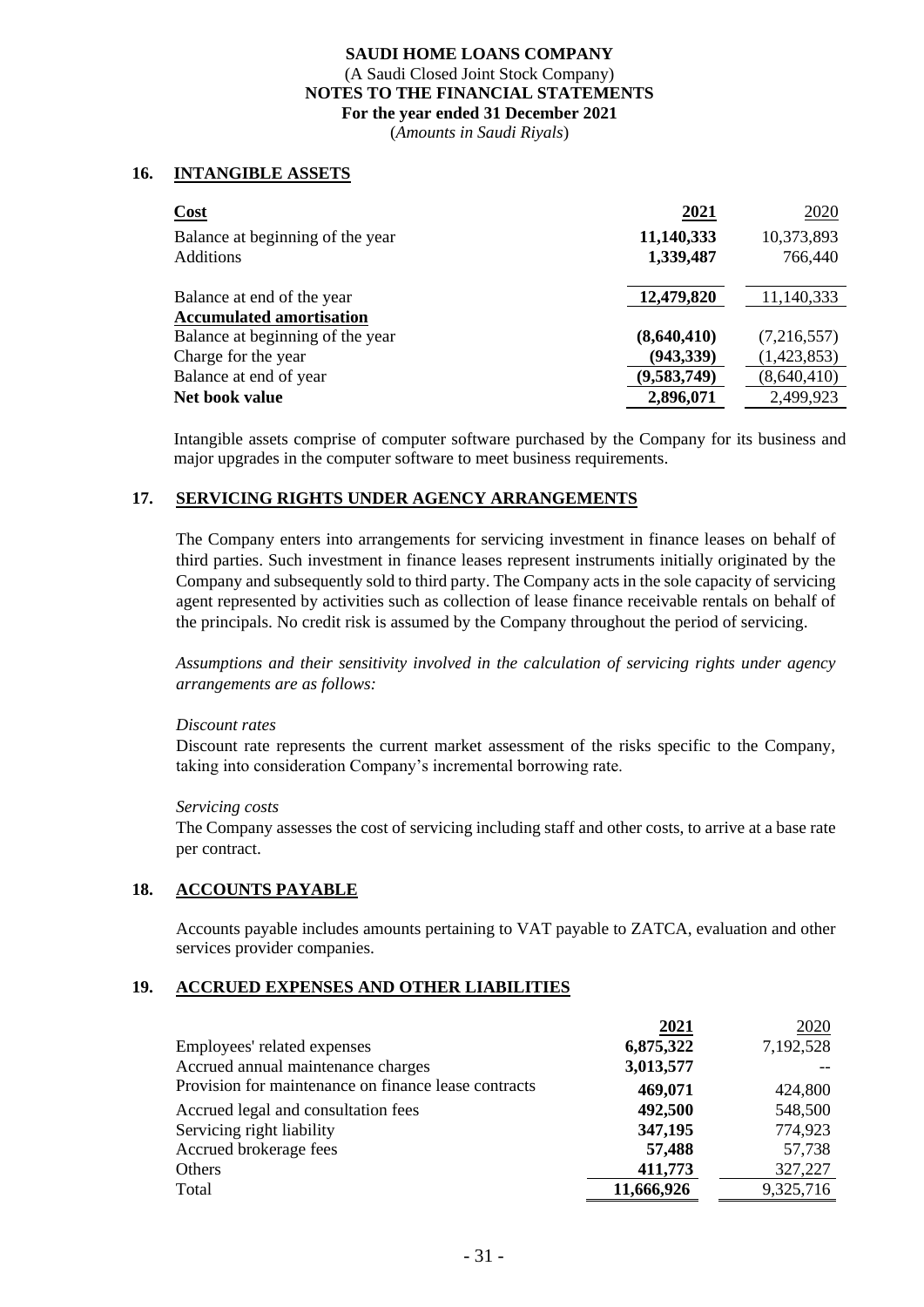(*Amounts in Saudi Riyals*)

#### **20. PROVISION FOR ZAKAT AND INCOME TAX**

Zakat is a levy as defined by the ZATCA in the Kingdom of Saudi Arabia on the Saudi shareholders. Income tax charge for the year has been calculated based on adjusted net income of the Company attributable to Non-Saudi shareholders at the rate of 20% per annum.

The Company has filed its zakat and income tax returns for the years from 2008 up to 2020 and have received final assessment up to 2018.

#### **Prior years zakat settlement**

For financial years 2008 – 2013, the files for these years were closed based on settlement agreed with the authority.

Furthermore, in February 2019, the Company received a settlement agreement from the GAZT to settle the outstanding assessments relating to zakat for the financial years from 2014 to 2017 and provided a settlement calculation method for financial year 2018. The Company accepted this settlement agreement and begun paying the amounts. The remaining balance to be paid as part of this settlement as of 31 December 2021 is SR 8.12 million (2020: SR 12.18 million).

The movements in the Company's provision for zakat and income tax for the year ended 31 December are as follows:

|                                               | 2021           | 2020         |
|-----------------------------------------------|----------------|--------------|
| Balance, beginning of the year                | 24,644,795     | 27,978,017   |
| Provision for zakat for the current year      | 9,694,054      | 7,969,857    |
| Provision for zakat for the previous years    | 914,495        |              |
| Provision for income tax for the current year | 4,772,292      | 4,764,834    |
| Payment during the year                       | (17, 407, 460) | (16,067,913) |
| Balance, end of the year                      | 22,618,176     | 24,644,795   |

The Company's provision for income tax for the year ended 31 December is computed as follows:

| Income tax                                              | 2021        | 2020         |
|---------------------------------------------------------|-------------|--------------|
| Taxable net income                                      | 113,625,994 | 110,007,892  |
| Non-Saudi portion of the adjusted net income            | 23,861,459  | 23, 101, 657 |
| Non-Saudi share of utilized provisions previously added |             |              |
| back to the taxable income                              |             | (607, 353)   |
|                                                         | 23,861,459  | 22,494,304   |
|                                                         |             |              |
| Income tax for the year $(20\%)$                        | 4,772,292   | 4,498,861    |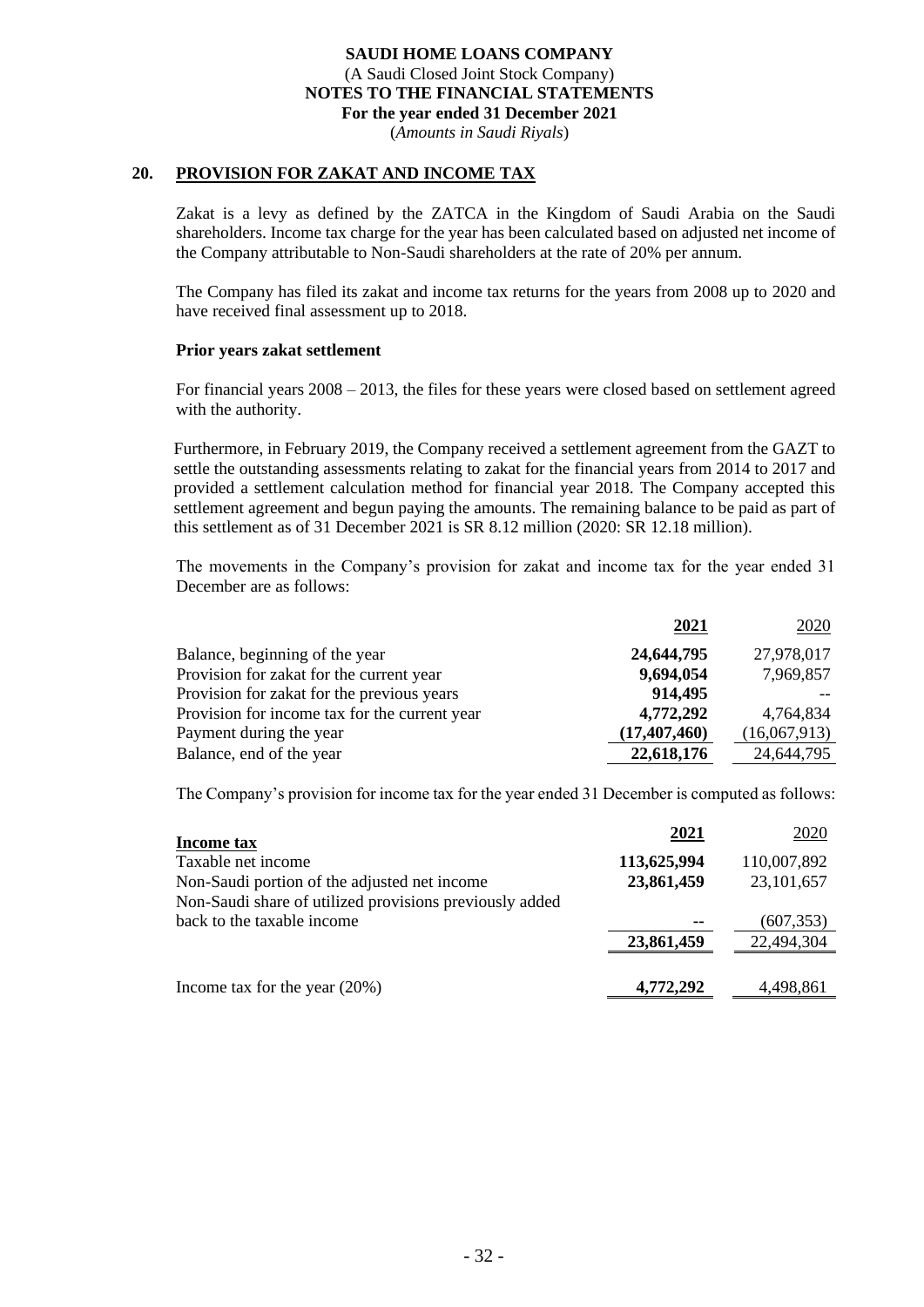(*Amounts in Saudi Riyals*)

## **21. DEFFERED TAX ASSETS**

|                                      | 31 December | 31 December |
|--------------------------------------|-------------|-------------|
|                                      | 2021        | 2020        |
| Balance at the beginning of the year | 4,837,338   | 4.563.723   |
| Movement during the period           | (435,008)   | 273.615     |
| Balance at end of the year           | 4,402,330   | 4,837,338   |

The Company's deferred tax assets arise primarily from employees' end of service benefits liability, allowance for expected credit losses on investment in finance lease, murabaha financing, and depreciation of property and equipment.

| 2021                                            | <b>Beginning</b><br>balance | <b>Recognised in</b><br>the statement<br>of income | <b>Ending</b><br>balance |
|-------------------------------------------------|-----------------------------|----------------------------------------------------|--------------------------|
| Deductible temporary difference                 |                             |                                                    |                          |
| Depreciation of property and equipment          | 304,881                     | 57,835                                             | 362,716                  |
| Provision for end of service benefits liability | 351,616                     | (16,305)                                           | 335,311                  |
| Provision for expected credit losses            | 4,180,841                   | (476, 538)                                         | 3,704,303                |
| Balance at end of the year                      | 4,837,338                   | (435,008)                                          | 4,402,330                |
|                                                 |                             | T.                                                 |                          |

| 2020                                            | <b>Beginning</b><br>balance | <b>Recognised in</b><br>the statement<br>of income | Ending<br>balance |
|-------------------------------------------------|-----------------------------|----------------------------------------------------|-------------------|
| Deductible temporary difference                 |                             |                                                    |                   |
| Depreciation of property and equipment          | 313,507                     | (8,626)                                            | 304,881           |
| Provision for end of service benefits liability | 393,830                     | (42, 214)                                          | 351,616           |
| Provision for expected credit losses            | 3,856,386                   | 324,455                                            | 4,180,841         |
| Balance at end of the year                      | 4,563,723                   | 273,615                                            | 4,837,338         |

## **22. TAWARRUQ FINANCING FACILITIES**

|                                   | 2021          | 2020          |
|-----------------------------------|---------------|---------------|
| Current portion of facilities     | 702,791,374   | 1,091,739,856 |
| Non-current portion of facilities | 1,946,175,830 | 1,714,657,021 |
| Total excluding financial charges | 2,648,967,204 | 2,806,396,877 |
| Accrued Tawaruq financing charges | 4,107,311     | 13,486,900    |
| Total including financial charges | 2,653,074,515 | 2,819,883,777 |

This item represents the Tawarruq financing facilities from Arab National Bank (shareholder) ("ANB"), International Finance Corporation (Shareholder) ("IFC"), Gulf International Bank ("GIB"), Saudi National Bank ("SNB") and Saudi Refinance Company ("SRC") to finance the investments in finance lease.

All facilities are secured by promissory notes and assignment of contracts and proceeds from investments in finance lease, these facilities bear finance charges at interest margin plus 6 months/ 3 months SAIBOR. Facility repayment schedule is based on equal semi-annual or quarter payment.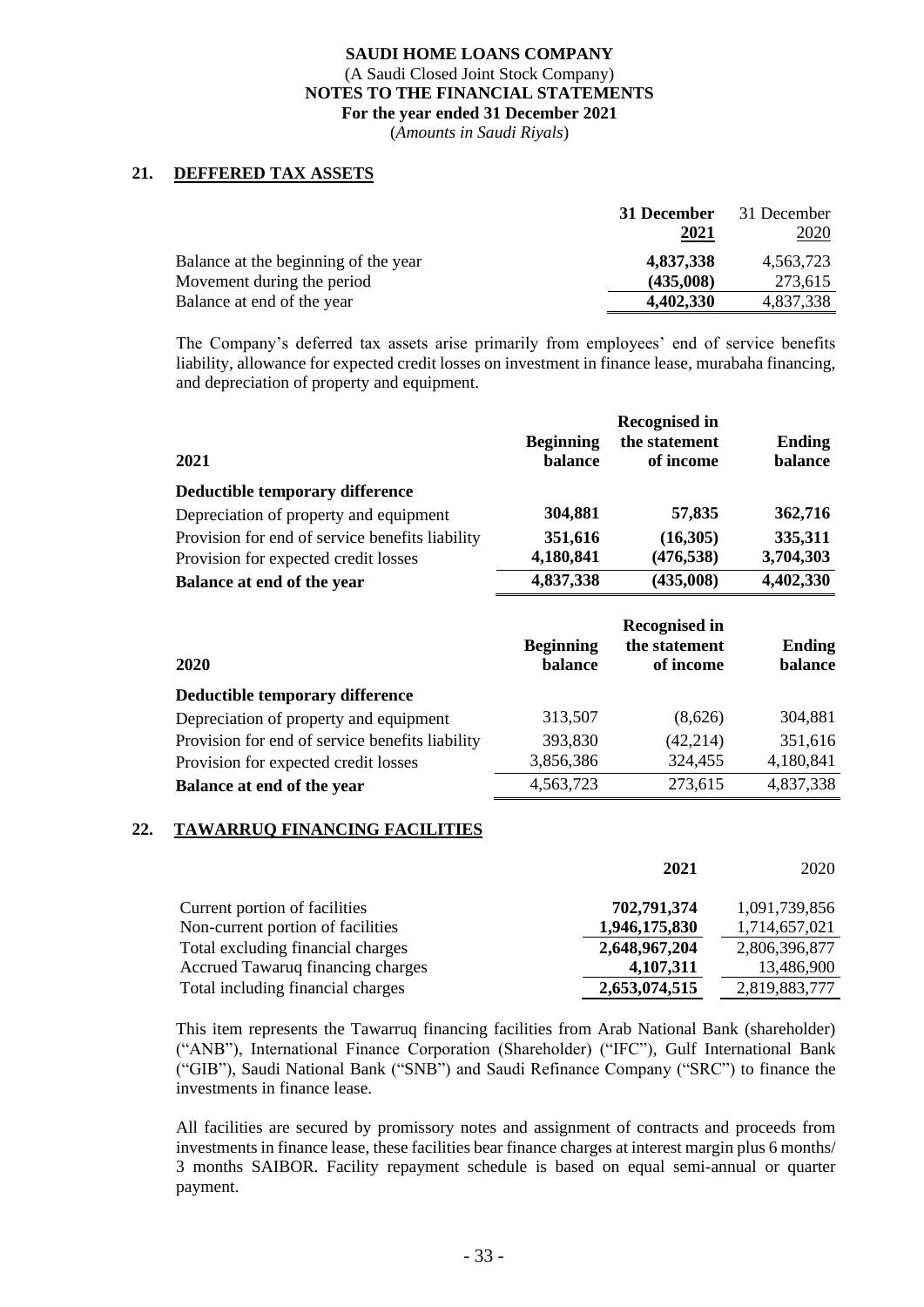(*Amounts in Saudi Riyals*)

# **22. TAWARRUQ FINANCING FACILITIES (CONTINUED)**

The movements during the year ended 31 December are as follows:

|                                           | 2021            | 2020           |
|-------------------------------------------|-----------------|----------------|
| Balance as at beginning of the year       | 2,819,883,777   | 2,801,922,613  |
| Borrowings made during the year           | 200,000,000     | 224, 322, 158  |
| Repayment during the year                 | (358, 814, 404) | (212,369,801)  |
| Finance charge accrued during the year    | 74,077,401      | 93,167,534     |
| Finance charge repayments during the year | (82,072,259)    | (87, 158, 727) |
| Balance as at end of the year             | 2,653,074,515   | 2,819,883,777  |

The outstanding balance for these facilities is as follows:

|                                          | 2021          | 2020          |
|------------------------------------------|---------------|---------------|
| <b>Arab National Bank</b>                | 1,672,545,150 | 1,832,298,936 |
| <b>Gulf International Bank</b>           | 411,908,999   | 392,920,322   |
| <b>International Finance Corporation</b> | 109,517,304   | 140,784,894   |
| Saudi National Bank                      | 357,742,546   | 377,881,841   |
| Saudi Real Estate Refinance Company      | 101,360,516   | 75,997,784    |
| Total                                    | 2,653,074,515 | 2,819,883,777 |

The finance charge related to these facilities is as follows:

| 2021       | 2020       |
|------------|------------|
| 47,878,512 | 62,159,970 |
| 11,034,082 | 13,932,011 |
| 3,831,843  | 6,317,122  |
| 9,497,653  | 9,760,646  |
| 1,835,311  | 997,785    |
| 74,077,401 | 93,167,534 |
|            |            |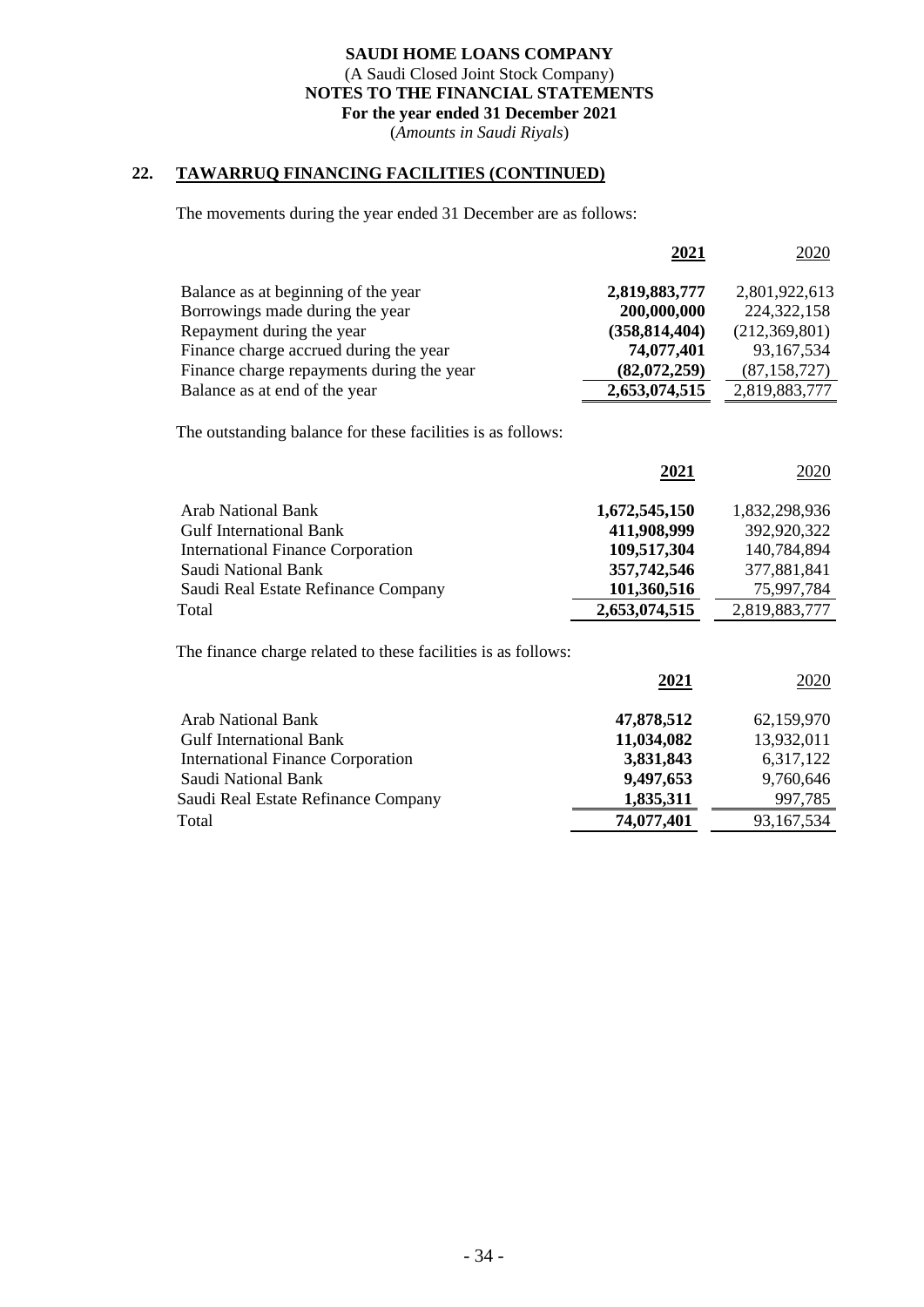(*Amounts in Saudi Riyals*)

## **22. TAWARRUQ FINANCING FACILITIES (CONTINUED)**

Details of the facilities and outstanding balance thereon is as follows:

|                      |            | <b>Facility</b> | Outstanding   | <b>Current</b> | Non-current   |
|----------------------|------------|-----------------|---------------|----------------|---------------|
| <b>Maturity date</b> |            | amount          | balance       | portion        | portion       |
| March 2022           | <b>ANB</b> | 500,000,000     | 27,739,411    | 27,739,411     |               |
| June 2022            | <b>ANB</b> | 650,000,000     | 389,423,073   | 389,423,073    |               |
| October 2023         | <b>ANB</b> | 500,000,000     | 351,685,308   | 15,985,696     | 335,699,612   |
| October 2023         | <b>ANB</b> | 150,000,000     | 104,865,553   | 4,766,616      | 100,098,937   |
| <b>July 2023</b>     | <b>ANB</b> | 400,000,000     | 233,768,789   | 12,778,822     | 220,989,967   |
| August 2025          | <b>ANB</b> | 206,696,969     | 158,743,273   | 6,614,304      | 152128969     |
| June 2026            | <b>ANB</b> | 500,000,000     | 211,919,764   | 8,710,322      | 203, 209, 442 |
| June 2026            | <b>ANB</b> | 350,000,000     | 194,399,980   | 17,500,000     | 176899980     |
|                      |            | 3,256,696,969   | 1,672,545,151 | 483,518,244    | 1,189,026,907 |
| Dec 2025             | <b>GIB</b> | 300,000,000     | 156,754,934   | 29,199,378     | 127,555,556   |
| <b>July 2023</b>     | <b>GIB</b> | 150,000,000     | 132,009,434   | 6,009,434      | 126,000,000   |
| June 2025            | <b>GIB</b> | 415,000,000     | 123,144,630   | 19,366,852     | 103,777,778   |
|                      |            | 865,000,000     | 411,908,998   | 54,575,664     | 357, 333, 334 |
| September 2034       | <b>SNB</b> | 282,074,992     | 250,412,485   | 14,174,679     | 236, 237, 806 |
| November 2034        | <b>SNB</b> | 50,602,850      | 45,574,571    | 2,562,149      | 43,012,422    |
| January 2035         | <b>SNB</b> | 67,322,158      | 61,755,490    | 3,690,129      | 58,065,361    |
|                      |            | 400,000,000     | 357,742,546   | 20,426,957     | 337, 315, 589 |
| August 2022          | <b>SRC</b> | 250,000,000     | 101,360,516   | 101,360,516    |               |
| June 2025            | <b>IFC</b> | 187,500,000     | 109,517,304   | 47,017,304     | 62,500,000    |
| <b>Total</b>         |            | 4,959,196,969   | 2,653,074,515 | 706,898,685    | 1,946,175,830 |

Tawarruq financing facilities are scheduled for repayment as follows:

| <b>Year</b>   | 2021          | <u>2020</u>   |
|---------------|---------------|---------------|
| 2021          | --            | 1,105,226,756 |
| 2022          | 706,898,685   | 514, 524, 737 |
| 2023          | 860,430,154   | 796,900,026   |
| 2024          | 123,891,637   | 60,361,111    |
| 2025          | 373,011,027   | 65, 555, 556  |
| 2026          | 331,527,422   | 277,315,591   |
| $2027 - 2035$ | 257,315,590   |               |
|               | 2,653,074,515 | 2,819,883,777 |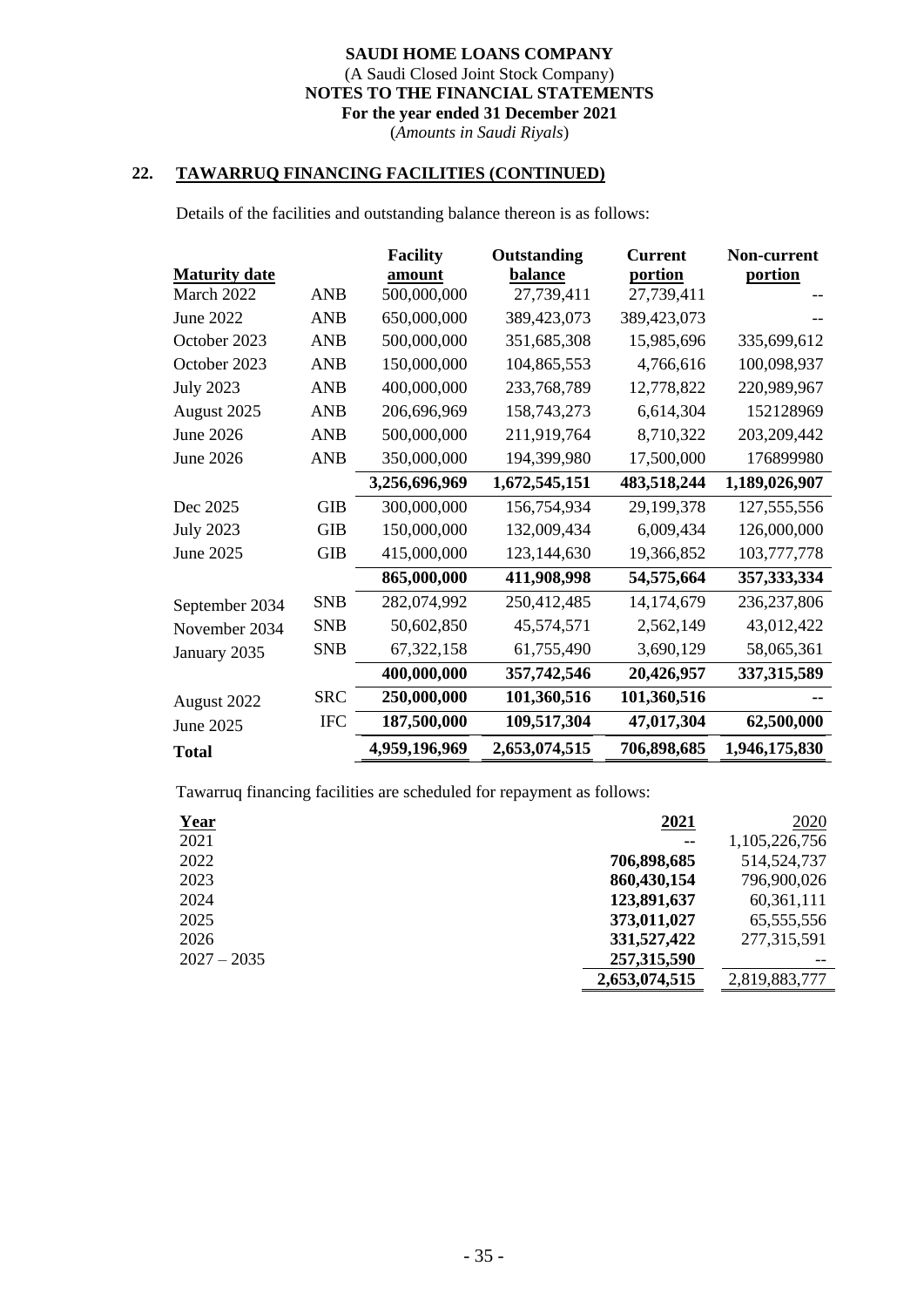(*Amounts in Saudi Riyals*)

#### **23. END OF SERVICE BENEFITS**

The Company operates an 'End of service benefit plan' for its staff based on the prevailing Saudi Labour Laws. As at 31 December 2021, actuarial valuation was carried out by the Company which estimated the plan liability to be SR 8.59 million.

The amounts recognized in the statement of financial position and movement in the obligation during the year based on its present value are as follows:

|                                                         | 2021       | 2020        |
|---------------------------------------------------------|------------|-------------|
| Defined benefit obligation at the beginning of the year | 8,371,800  | 9,376,906   |
| Current service cost                                    | 1,527,171  | 1,594,609   |
| Interest cost on defined benefit obligation             | 180,353    | 292,441     |
| Benefits paid to outgoing members during the year       | (808,795)  | (2,030,696) |
| Actuarial gain on obligation                            | (672, 116) | (861, 460)  |
| Defined benefit obligation at the end of the year       | 8,598,413  | 8,371,800   |

Amounts charged to the statements of income and comprehensive income for the year are as follows:

|                                                       | 2021       | 2020       |
|-------------------------------------------------------|------------|------------|
| <b>Current service cost</b>                           | 1,527,171  | 1,594,609  |
| Interest cost on defined benefit obligation           | 180,353    | 292,441    |
| Cost recognised in the statement of income            | 1,707,524  | 1,887,050  |
| Actuarial gain on obligation recognised in OCI        | (672, 116) | (861, 460) |
| Total defined benefit cost recognised during the year | 1,035,408  | 1,025,590  |

The re-measurement recognised in other comprehensive income comprise of the following:

|                                                    | 2021       | 2020       |
|----------------------------------------------------|------------|------------|
| (Gain) / loss from change in financial assumptions | (138, 389) | 141.771    |
| Gain due to change in demographic assumptions      | (27, 293)  | (496,240)  |
| Gain from change in experience assumptions         | (506, 434) | (506, 991) |
| Actuarial re-measurement of the defined benefit    | (672, 116) | (861, 460) |
| obligation                                         |            |            |

The principal actuarial assumptions in respect of the employee benefit scheme are as follows:

|                                  | 2021     | 2020  |
|----------------------------------|----------|-------|
| Discount rate                    | $2.30\%$ | 1.70% |
| Expected rate of salary increase | 2.30%    | 5%    |
| Normal retirement age            | 60       | 60    |

During 2021, the discount rate has been increased to SR 2.3% to reflect the current market yields of sovereign bonds considering the average duration of the defined benefit obligation of 7 years. Furthermore, management has decreased the expected salary increase rate to 2.3% based on the recent available trend on salary of the Company's employees.

Assumptions regarding future mortality are set based on actuarial advice in accordance with the published statistics and experience in the region.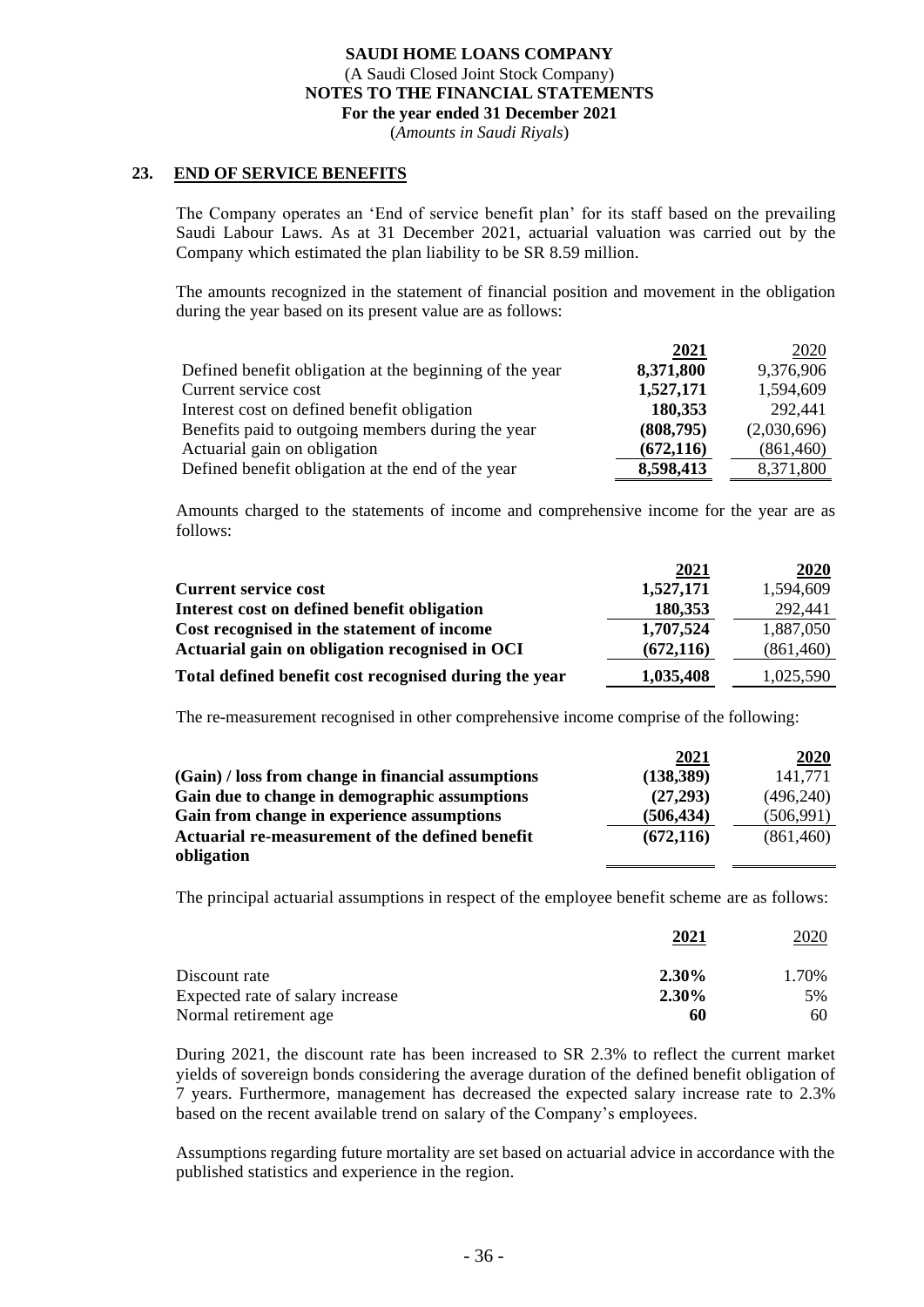(*Amounts in Saudi Riyals*)

## **23. END OF SERVICE BENEFITS (CONTINUED)**

The maturity profile of the defined benefit obligation is as follows:

|                                                                                                           | 2021      | 2020      |
|-----------------------------------------------------------------------------------------------------------|-----------|-----------|
| Weighted average duration of the defined benefit obligation<br>Distribution of timing of benefit payments | 6.92      | 7.38      |
| Year 1                                                                                                    | 1,000,986 | 929,036   |
| Year 2                                                                                                    | 1,569,037 | 1,472,969 |
| Year 3                                                                                                    | 1,024,840 | 981,220   |
| Year 4                                                                                                    | 1,088,959 | 968,761   |
| Year 5                                                                                                    | 1,140,646 | 1,033,132 |
| Year $6-10$                                                                                               | 5,429,734 | 5,515,498 |
|                                                                                                           |           |           |

The table below illustrates the sensitivity of the defined benefit obligation valuation as at 31 December 2021 and 2020 to the discount rate and the expected rate of salary increase while other assumptions remain constant.

| 2021      | 2020       |
|-----------|------------|
| 298,067   | (309.577)  |
| (298,067) | 309.577    |
| 297,981   | 251,859    |
| (297,981) | (251, 859) |
|           |            |

## **24. SHARE CAPITAL**

The authorised, issued and fully paid share capital of the company consists of 100 million shares of SAR 10 each (2021: 100 million shares of SAR 10 each).

The ownership of the company's share capital is as follows:

|                                              | No. of shares | <b>Share capital</b> |
|----------------------------------------------|---------------|----------------------|
| Arab National Bank                           | 40,000,000    | 400,000,000          |
| Dar Al Arkan Real Estate Development Company | 15,000,000    | 150,000,000          |
| Kingdom Instalment Company                   | 9,000,000     | 90,000,000           |
| Youssef bin Abdullah Al Shalash              | 8,000,000     | 80,000,000           |
| Tareq Mohammad Al Jarallah                   | 6,000,000     | 60,000,000           |
| Hathlool Bin Saleh Al Hathlool               | 6,000,000     | 60,000,000           |
| <b>International Finance Corporation</b>     | 5,000,000     | 50,000,000           |
| Abdulatif Bin Abdullah Al Shalash            | 5,000,000     | 50,000,000           |
| Inma Almadaen Company                        | 4,000,000     | 40,000,000           |
| Daem Al Khaleej Company                      | 2,000,000     | 20,000,000           |
| <b>Total</b>                                 | 100,000,000   | 1,000,000,000        |

## **25. STATUTORY RESERVES**

In accordance with the Company's By-laws, minimum 10% of the annual net income is required to be transferred to a statutory reserve until this reserve equals 30% of the capital. This reserve is not available for dividend distribution.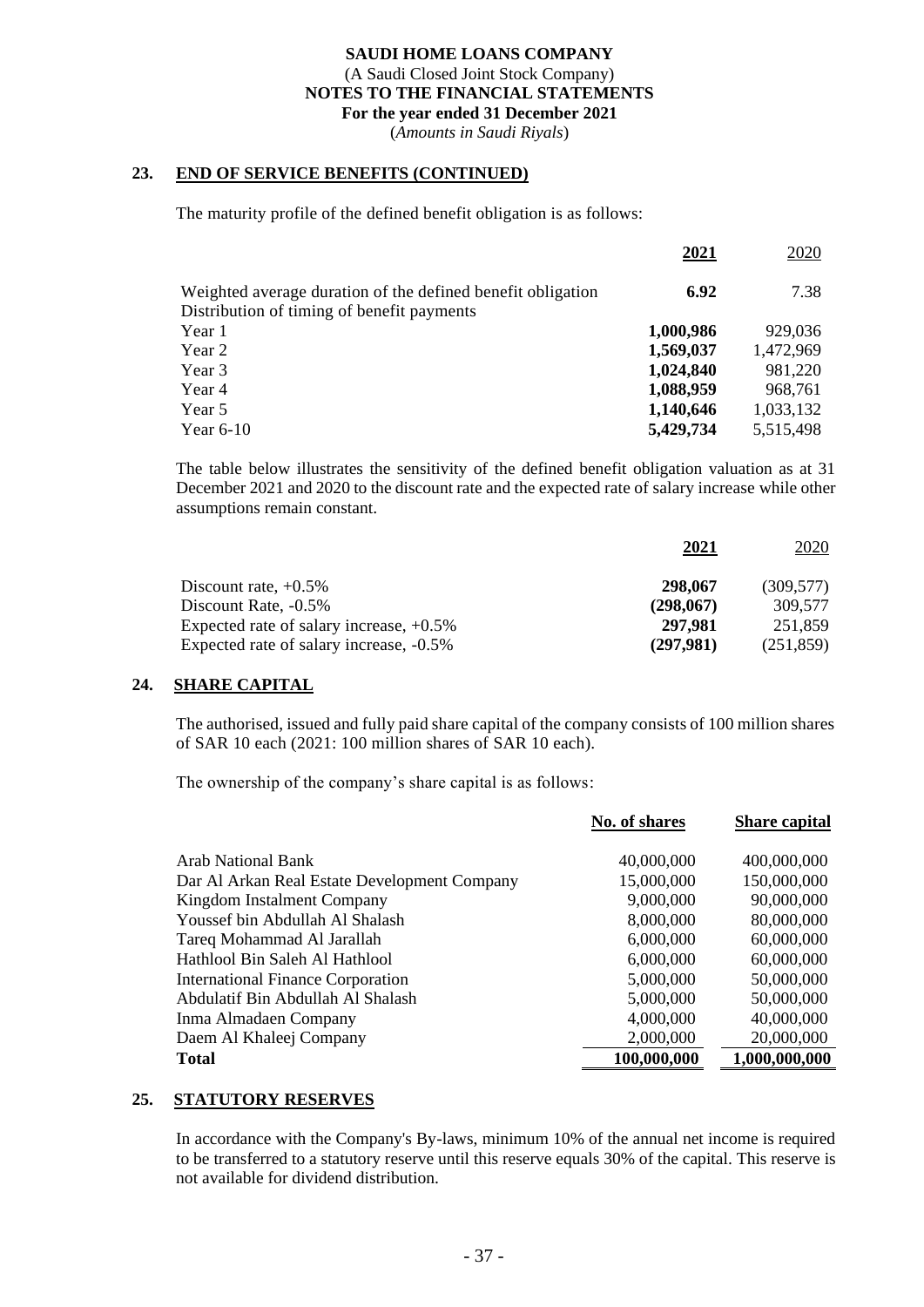(*Amounts in Saudi Riyals*)

#### **26. GENERAL AND ADMINISTRATIVE EXPENSES**

|                                        | <b>Note</b> | 2021       | 2020       |
|----------------------------------------|-------------|------------|------------|
| Employees' salaries and other benefits |             | 49,122,123 | 49,473,859 |
| Insurance expenses                     |             | 24,033,204 | 15,193,707 |
| <b>Consultation</b> fees               |             | 4,161,122  | 4,620,229  |
| Depreciation and amortisation          | 14, 15, 16  | 4,726,167  | 5,201,437  |
| Software support charges               |             | 4,661,853  | 2,854,603  |
| <b>Collection Commission</b>           |             | 2,691,025  | 2,501,196  |
| VAT expense                            |             | 3,834,307  | 2,134,145  |
| Telecommunication expenses             |             | 942,739    | 920,300    |
| Bank charges                           |             | 446,982    | 470,743    |
| Recruitment related expenses           |             | 428,947    | 247,667    |
| Repairs and maintenance                |             | 408,415    | 616,161    |
| Travel expenses                        |             | 299,868    | 372,548    |
| Printing and stationary                |             | 186,705    | 163,631    |
| Withholding tax                        |             | 66,190     | 11,287     |
| Impairment loss on other real estate   | 13          | 62,163     | 4,856,683  |
| Provision against legal claim          |             |            | 1,718,488  |
| Others                                 |             | 1,978,320  | 2,330,839  |
|                                        |             | 98,050,130 | 93,687,523 |

Other expense mainly include provision for legal claims, subscription expenses and various expenses.

## **27. SELLING AND MARKETING EXPENSES**

|                            | 2021       | <u>2020</u> |
|----------------------------|------------|-------------|
| Sales and title commission | 4,386,514  | 2,634,637   |
| Origination expenses       | 3,847,967  | 3,975,926   |
| <b>Evaluation fees</b>     | 3,558,881  | 2,668,360   |
| Marketing expenses         | 273,039    | 1,250,384   |
| Others                     | 869,232    | 881,041     |
|                            | 12,935,633 | 11,410,348  |

#### **28. FINANCIAL RISK MANAGEMENT**

The Board of Directors is responsible for the overall risk management approach and for approving the risk management strategies and principles. The Board has appointed the Credit and Risk Management Committee, which has the responsibility to monitor the overall risk process within the Company.

The Credit and Risk Management Committee has the overall responsibility for the development of the risk strategy and implementing principles, frameworks, policies and limits. The Credit and Risk Management Committee is responsible for managing risk decisions and monitoring on risk levels and reports on a quarterly basis to the Credit and Risk Management Committee.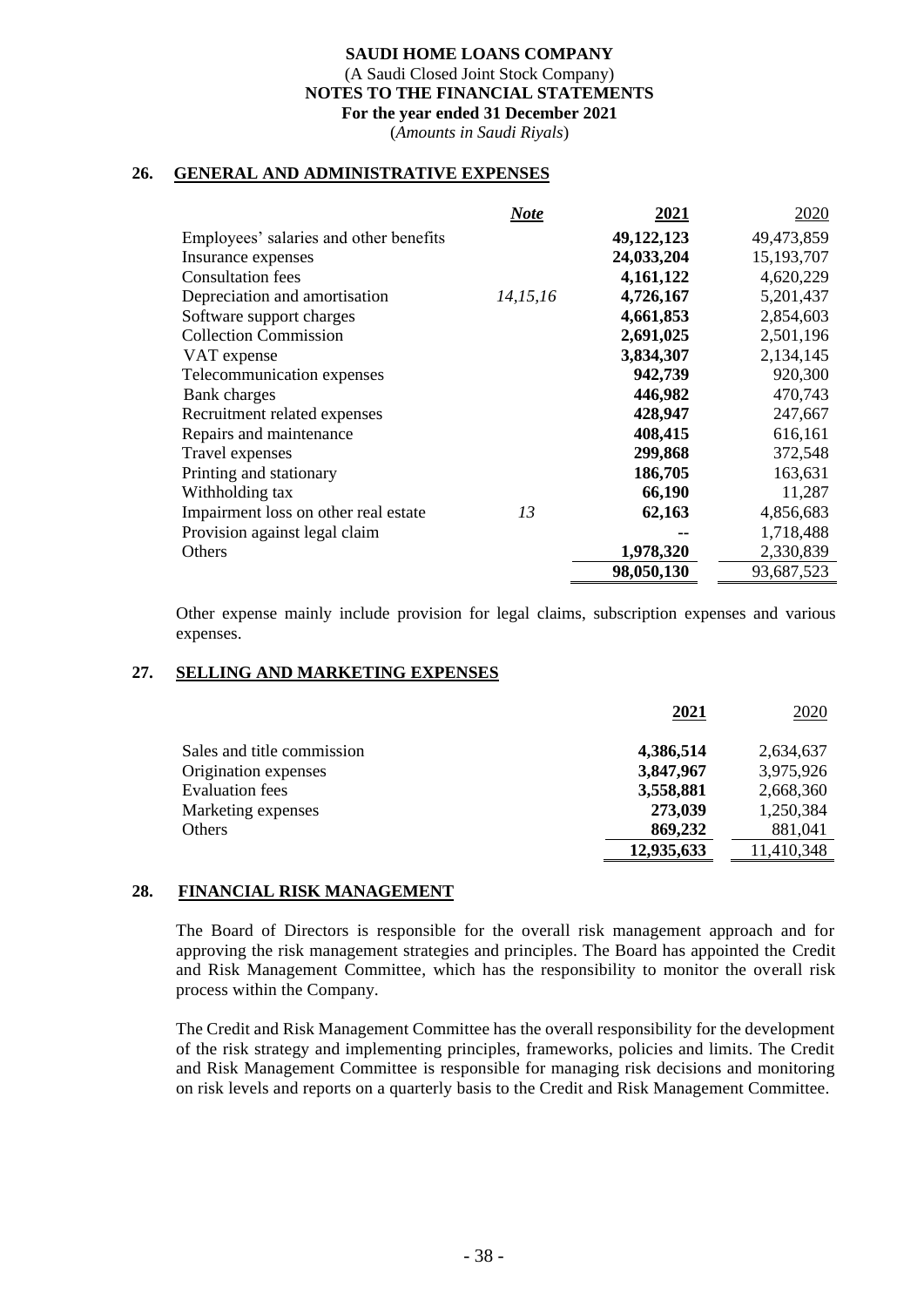(*Amounts in Saudi Riyals*)

## **28. FINANCIAL RISK MANAGEMENT (CONTINUED)**

#### **Credit risk**

The Company manages exposure to credit risk, which is the risk that one party to a financial instrument will fail to discharge an obligation and cause the other party to incur a financial loss. Credit exposures arise principally in investments in finance lease and Murabaha financing.

The Company attempts to control credit risk by monitoring credit exposures, limiting transactions with specific counterparties, and continually assessing the creditworthiness of counterparties. The Company's risk management policies are designed to identify, to set appropriate risk limits, and to monitor the risks and adherence to limits. Actual exposures against limits are monitored on regularly basis.

Concentrations of credit risk arise when a number of counterparties are engaged in similar business activities, or activities in the same geographic region, or have similar economic features that would cause their ability to meet contractual obligations to be similarly affected by changes in economic, political or other conditions. Concentrations of credit risk indicate the relative sensitivity of the Company's performance to developments affecting a particular industry or geographical location.

The Company seeks to manage its credit risk exposure through diversification of lending activities to ensure that there is no undue concentration of risks with individuals or groups of customers in specific locations or business. Management monitors the market value of collateral obtained during its review of the adequacy of the impairment allowance for credit losses. The Company regularly reviews its risk management policies and systems to reflect changes in markets products and emerging best practice.

The Company regularly reviews its risk management policies and systems to reflect changes in markets products and emerging best practice.

#### **i. Credit quality analysis**

#### **Amounts arising from ECL – Significant increase in credit risk**

When determining whether the risk of default on a financial instrument has increased significantly since initial recognition, the Company considers reasonable and supportable information that is relevant and available without undue cost or effort. This includes both quantitative and qualitative information and analysis, based on the Company's historical experience and expert credit assessment.

The objective of the assessment is to identify whether a significant increase in credit risk has occurred for an exposure by comparing:

- the remaining lifetime probability of default ("PD") as at the reporting date; with
- the remaining lifetime PD for this point in time that was estimated at the time of initial recognition of the exposure (adjusted where relevant for changes in prepayment expectations).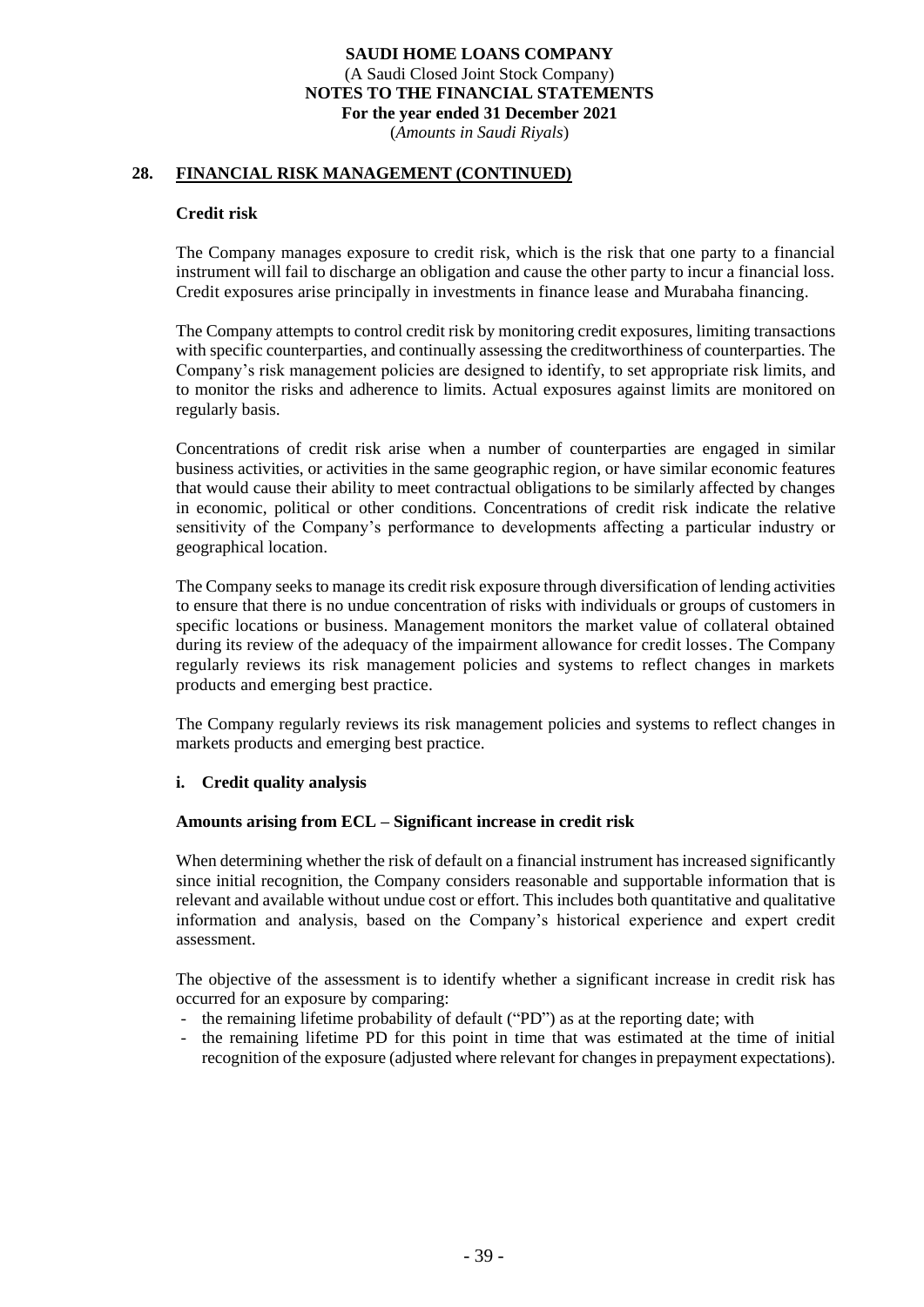(*Amounts in Saudi Riyals*)

#### **28. FINANCIAL RISK MANAGEMENT (CONTINUED)**

#### **i. Credit quality analysis (continued)**

The Company groups its net investments in finance lease and murabaha financing into Stage 1, Stage 2, Stage 3, as described below:

Stage 1: When the investments in finance lease and murabaha financing are first recognised, the Company recognises an allowance based on 12 months ECLs. Stage 1 investments in finance lease and murabaha financing also include those where the credit risk has improved and the investments in finance lease and murabaha financing has been reclassified from Stage 2.

Stage 2: When the investments in finance lease and murabaha financing has shown a significant increase in credit risk since origination, the company records an allowance for the Lifetime ECL. Stage 2 investments in finance lease and murabaha financing also include those where the credit risk has improved and the investments in finance lease and murabaha financing has been reclassified from Stage 3.

Stage 3: Investments in finance lease and murabaha financing considered credit-impaired. The Company records an allowance for the Lifetime ECL.

#### **ii. Generating the term structure of PD**

Days past due is the primary input into the determination of the PD term structure. The Company collects performance and default information about its credit risk exposures, analyses the relationships between its historical default rates and macro-economic factors. The key macroeconomic indicators are gross domestic product based on purchasing power parity, general government gross debt and general government total expenditure apart from the relationship of multiple variables which were tested and used in the development of macroeconomic overlaid PD term structures.

#### **iii. Determining whether credit risk has increased significantly**

The criteria for determining whether credit risk has increased significantly vary by portfolio and include quantitative changes in PDs and qualitative factors, including a backstop based on delinquency.

The credit risk of a particular exposure is deemed to have increased significantly since initial recognition if, based on the Company's quantitative modelling. Using its expert credit judgment and, where possible, relevant historical experience, the Company may determine that an exposure has undergone a significant increase in credit risk based on particular qualitative indicators that it considers are indicative of such and whose effect may not otherwise be fully reflected in its quantitative analysis on a timely basis.

As a backstop, the Company considers that a significant increase in credit risk occurs no later than when an asset is more than 30 days past due. Days past due are determined by counting the number of days since the earliest elapsed due date in respect of which full payment has not been received. Due dates are determined without considering any grace period that might be available to the borrower.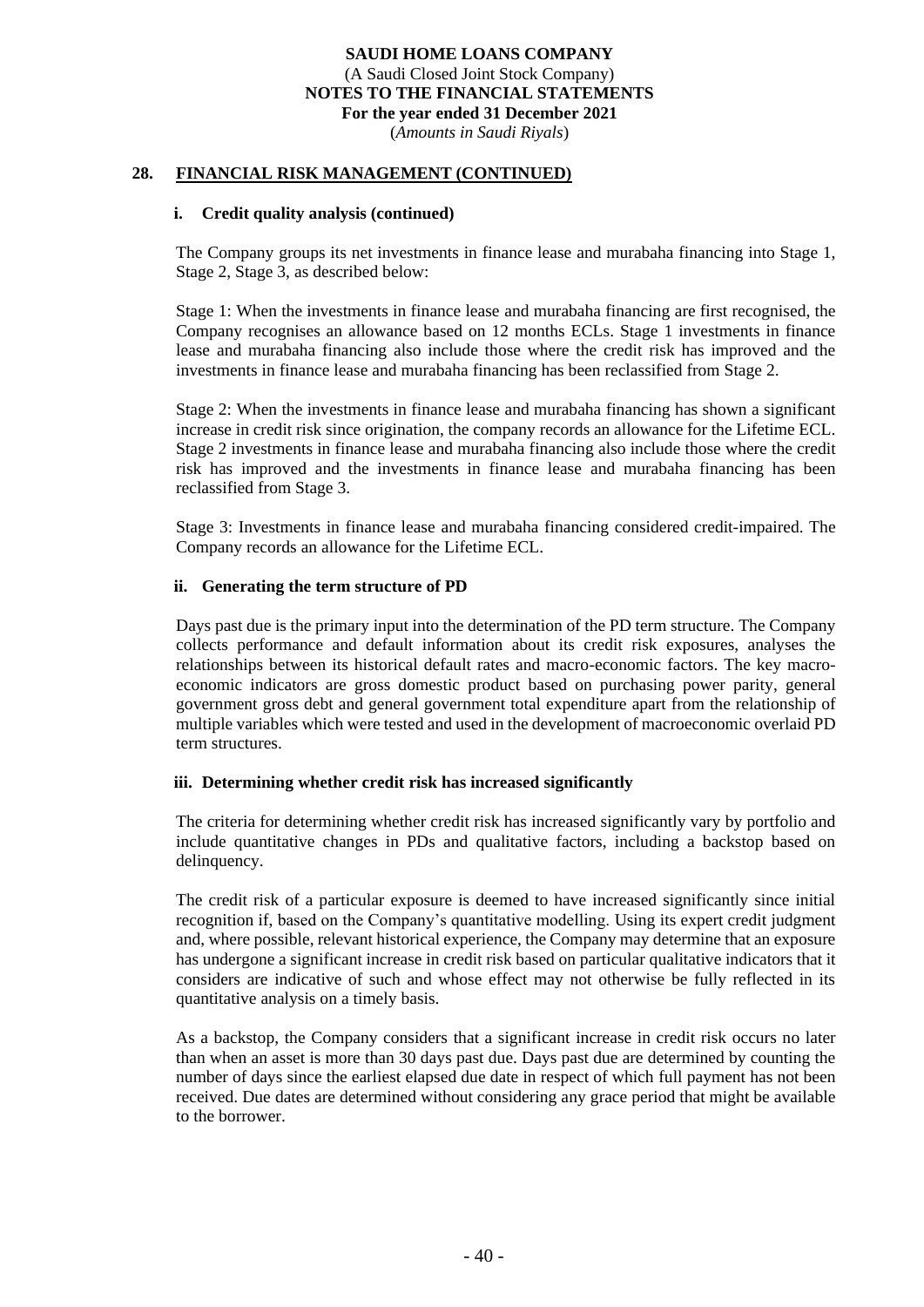(*Amounts in Saudi Riyals*)

## **28. FINANCIAL RISK MANAGEMENT (CONTINUED)**

#### **iii. Determining whether credit risk has increased significantly (continued)**

The Company monitors the effectiveness of the criteria used to identify significant increases in credit risk by regular reviews to confirm that:

- the criteria are capable of identifying significant increases in credit risk before an exposure is in default;
- the criteria do not align with the point in time when an asset becomes 30 days past due; and
- there is no unwarranted volatility in loss allowance from transfers between 12-month PD (stage 1) and lifetime PD (stage 2).

#### **iv. Definition of 'Default'**

The Company considers an investment in finance lease or financial asset to be in default when:

- the borrower is unlikely to pay its credit obligations to Company in full; or
- the borrower is past due more than 90 days on any material credit obligation to the Company.

In assessing whether a borrower is in default the Company considers indicators that are:

- qualitative- e.g., breaches of covenant;
- quantitative- e.g., overdue status and non-payment on another obligation of the same issuer to the Company;

The definition of default largely aligns with that applied by the Company for regulatory capital purposes.

#### **v. Incorporation of forward-looking information**

The Company incorporates forward-looking information into both its assessment of whether the credit risk of an instrument has increased significantly since its initial recognition and its measurement of ECL. The expected credit losses have been determined using three different, forward-looking scenarios – Baseline, Upturn and Downturn. The ECL for each of the scenario is calculated and weighted by the likelihood of that scenario occurring.

The base case represents a most-likely outcome and is aligned with information used by the Company for other purposes such as strategic planning and budgeting. The other scenarios represent more optimistic and more pessimistic outcomes. Periodically, the Company carries out stress testing of more extreme shocks to calibrate its determination of these other representative scenarios.

The Company has identified and documented key drivers of credit risk and credit losses for its portfolio and, using an analysis of historical data, has estimated relationships between macroeconomic variables and credit risk and credit losses. Listed below are the key independent variables selected on the basis of correlation used as at 31 December 2021.

- GDP based on purchasing-power-parity share of world total
- General government gross debt (% of GDP; and
- General government total expenditure (% of GDP).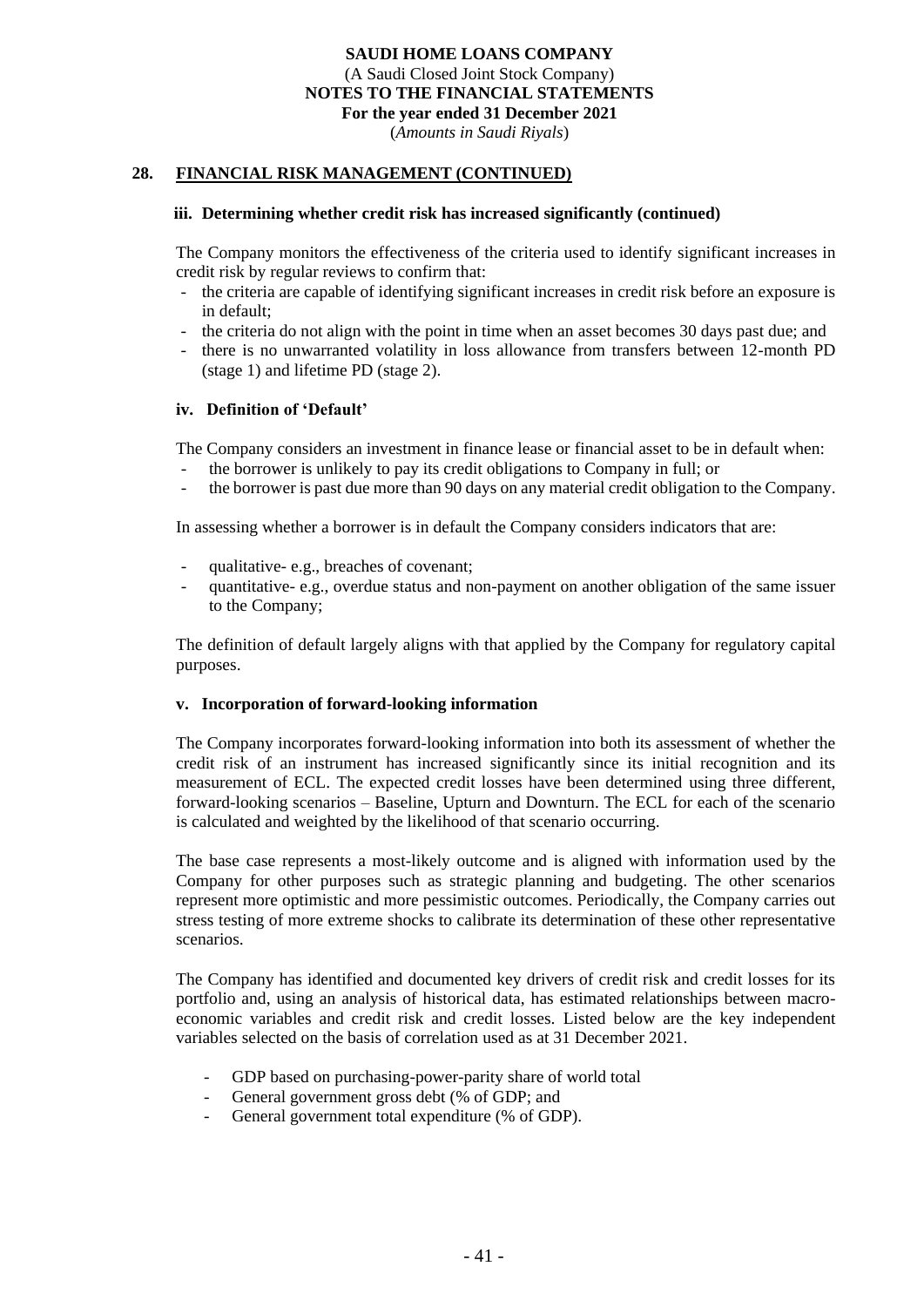(*Amounts in Saudi Riyals*)

## **28. FINANCIAL RISK MANAGEMENT (CONTINUED)**

#### **v. Incorporation of forward-looking information (continued)**

The economic scenarios used as at 31 December 2021 included the following ranges of key macroeconomic variables:

| Macroeconomic variable                                    | 31 December 2021 |
|-----------------------------------------------------------|------------------|
| GDP based on purchasing-power-parity share of world total | Upside 30%       |
| General government gross debt (% of GDP)                  | Base case 40%    |
| General government total expenditure (% of GDP)           | Downside 30%     |

| <b>Macroeconomic variable</b>                             | 31 December 2020 |
|-----------------------------------------------------------|------------------|
| GDP based on purchasing-power-parity share of world total | Upside 30%       |
| General government gross debt (% of GDP)                  | Base case 40%    |
| General government total expenditure (% of GDP)           | Downside 30%     |

Predicted relationships between the key indicators and default and loss rates on various portfolios of financial assets and net investment in finance leases have been developed based on analyzing historical data over the past 10 years. The Company has used below base case near term forecast in its ECL model, which is based on updated information available as at the reporting date:

| <b>Macroeconomic variable</b>                             | Forecast calendar years used<br>in 2021 ECL model |        |        |
|-----------------------------------------------------------|---------------------------------------------------|--------|--------|
|                                                           | 2022                                              | 2023   | 2024   |
| GDP based on purchasing-power-parity share of world total | 1.20%                                             | 1.19%  | 1.18%  |
| General government gross debt (% of GDP)                  | 31.68                                             | 31.06% | 32.22% |
| General government total expenditure (% of GDP)           | 31.41                                             | 30.86% | 30.29% |

#### *Sensitivity of ECL allowance:*

The uncertainty of the impact of COVID-19 introduces significant estimation uncertainty in relation to the measurement of the Company's allowance for expected credit losses. The changing COVID-19 circumstances and the Government, business and consumer responses could result in significant adjustments to the allowance in future financial years.

Given current economic uncertainties and the judgment applied to factors used in determining the expected default of borrowers in future periods, expected credit losses reported by the Company should be considered as a best estimate within a range of possible estimates.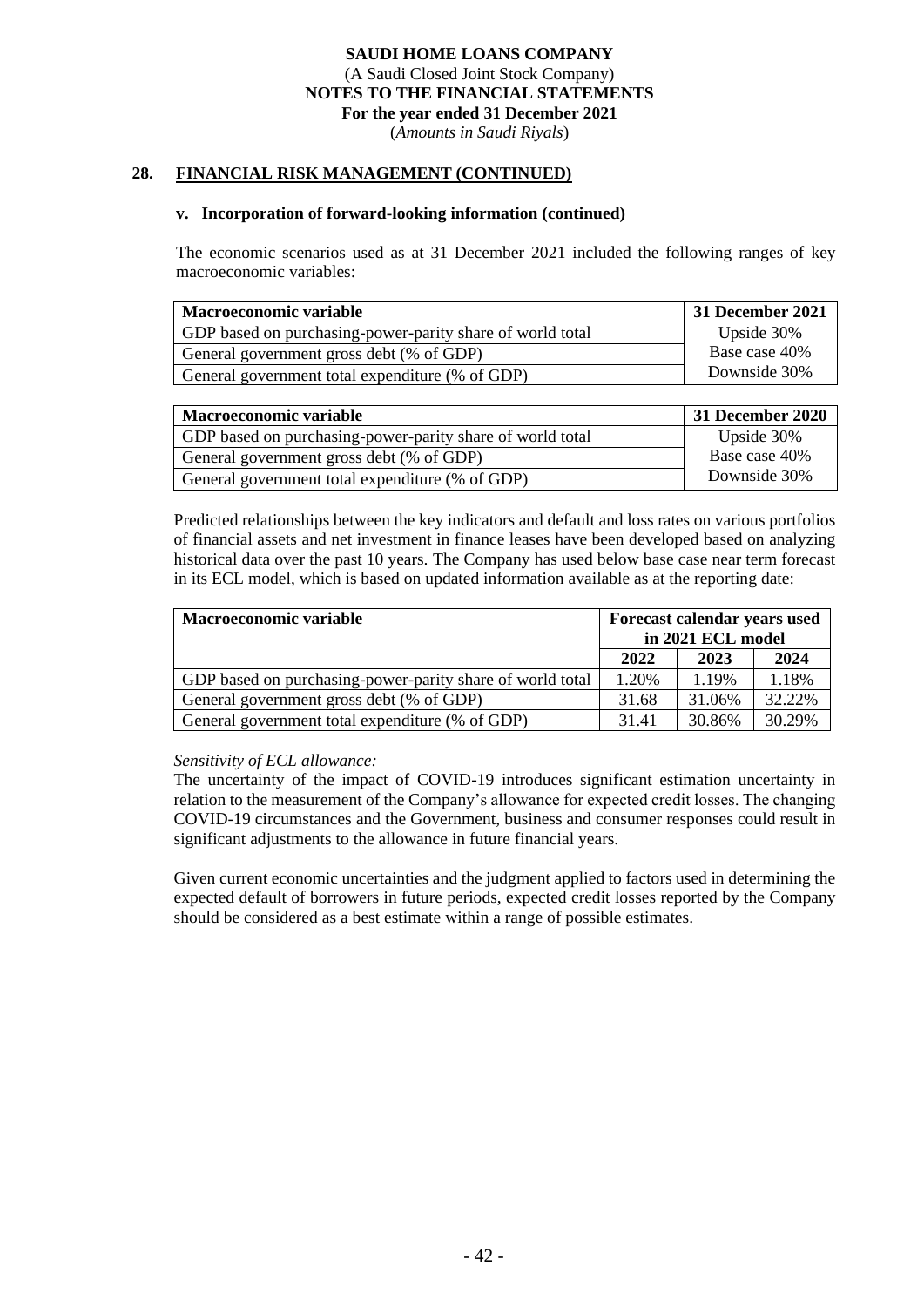(*Amounts in Saudi Riyals*)

#### **28. FINANCIAL RISK MANAGEMENT (CONTINUED)**

#### **v. Incorporation of forward-looking information (continued)**

The table below illustrates the sensitivity of ECL to key factors used in determining it as at the year-end:

| <b>Assumptions sensitized</b><br>Macro-economic factors:                        | <b>Impact to the</b><br>2021 ECL-<br>increase /<br>(decrease) |
|---------------------------------------------------------------------------------|---------------------------------------------------------------|
| Decrease in GDP based on purchasing-power-parity share of world total by<br>10% | 3,049,144                                                     |
| Increase in general government gross debt by 10%                                | 370,257                                                       |
| Decease in general government total expenditure by 10%                          | 14,472                                                        |
|                                                                                 |                                                               |
| Scenario weightages:                                                            |                                                               |
| Base scenario reduced by -10% with corresponding change in downside             | 431,095                                                       |
| Base scenario reduced by -10% with corresponding change in upside               | (16, 196)                                                     |

#### **vi. Measurement of ECL**

The key inputs into the measurement of ECL are the following risk estimates:

- i. probability of default (PD);
- ii. loss given default (LGD); and
- iii. exposure at default (EAD).

PD estimates are estimates at a certain date, which are calculated, based on statistical rating models, and assessed using rating tools tailored for high-net-worth individuals' portfolio. These rating models are based on both quantitative and qualitative factors. If a counterparty or exposure migrates between rating classes, then this will lead to a change in the estimate of the associated PD. Furthermore, the PD term structure is estimated considering the contractual maturities of exposures.

LGD is the magnitude of the likely loss if there is a default. The Company estimates LGD based on the history of recovery rates of claims against defaulted counterparties. LGD estimation considers the structure, any sale of collateral, and recovery costs of any collateral that is integral to the financial asset and net investment in finance leases. Due to sparse historical defaults, the quantitative LGD estimates are adjusted based on expert judgement to arrive at the 25% final haircut of the collateral value and cost to liquidate.

EAD represents the expected exposure in the event of a default. The Company derives the EAD from the current exposure to the counterparty and potential changes to the current amount allowed under the contract including amortization. The EAD of a financial asset or net investment in finance leases is its gross carrying amount.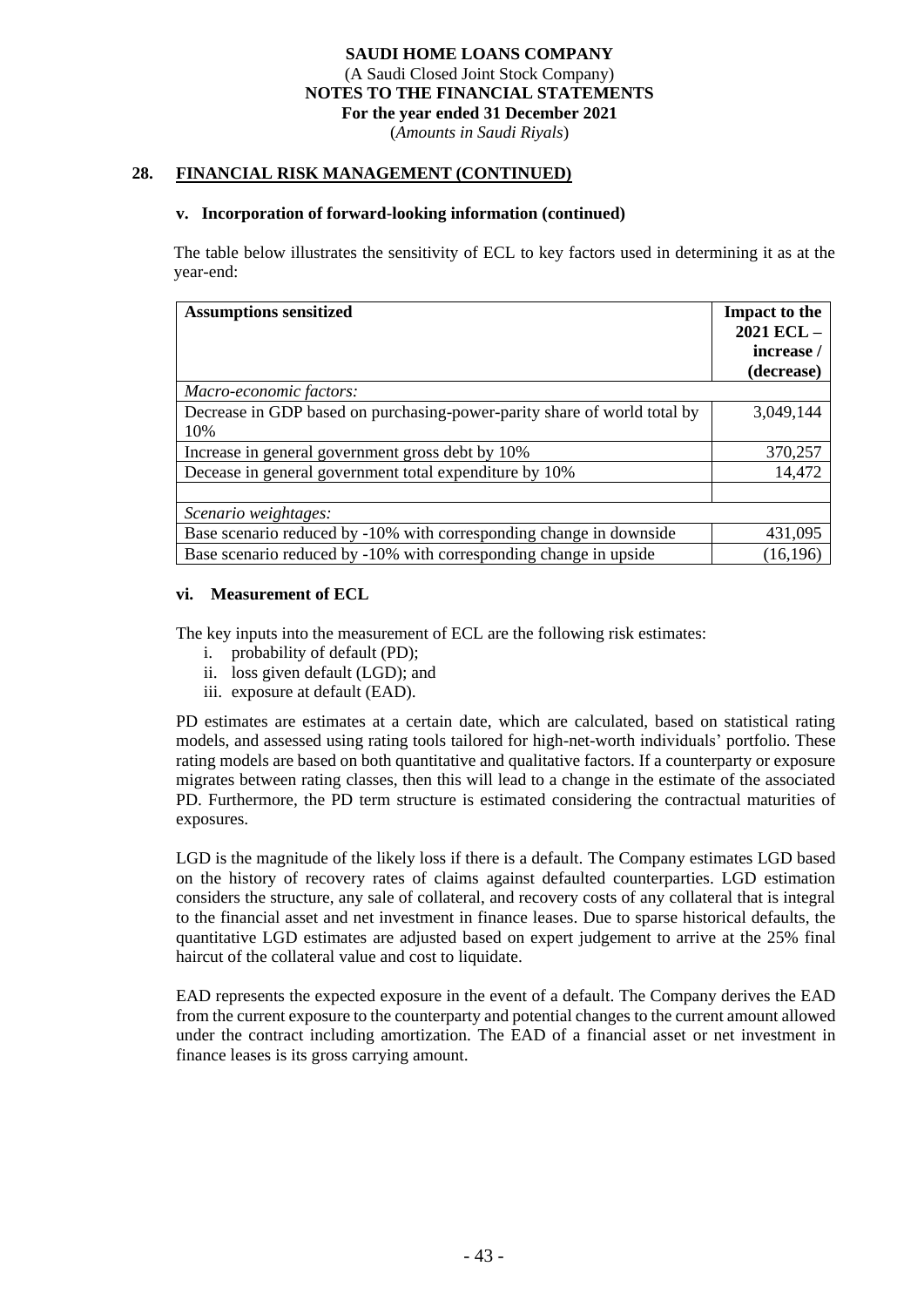(*Amounts in Saudi Riyals*)

#### **28. FINANCIAL RISK MANAGEMENT (CONTINUED)**

#### **vi. Measurement of ECL (continued)**

As described above, and subject to using a maximum of a 12-month PD for investments in finance lease and financial assets for which credit risk has not significantly increased, the Company measures ECL considering the risk of default over the maximum contractual period over which it is exposed to credit risk, even if, for risk management purposes, the Company considers a longer period. The maximum contractual period extends to the date at which the Company has the right to require repayment of an advance or terminate a loan commitment or guarantee.

For portfolios in respect of which the Company has limited historical data or depending on the materiality of portfolio, qualitative adjustment is used to supplement any internally available data.

During the year, the Company performed ECL model validation exercise which resulted to the following updates in the model:

| Parameter           | Update                                            |
|---------------------|---------------------------------------------------|
| PD model            | Segmentation has been updated to include          |
|                     | demographics and typical risk characteristics of  |
|                     | the customer.                                     |
| Macroeconomic model | Multiple linear regression was performed with the |
|                     | latest available data.                            |
| LGD model           | Cure rate and recovery rate have been updated and |
|                     | a 5% loss floor has been built into the model.    |
|                     | Furthermore, LGD for deceased customers was       |
|                     | increased from 75% to 100%.                       |

#### **c. Loss allowance**

The following table shows reconciliations from the opening to the closing balance of the gross carrying amount of the investment in finance lease, murabaha financing, insurance claims receivable and related loss allowance accounts.

#### **Investment in finance lease**

|                                                | Lifetime ECL as at 2021 |                 |                 |                 |
|------------------------------------------------|-------------------------|-----------------|-----------------|-----------------|
|                                                | 12 Month                | Not credit      | <b>Credit</b>   |                 |
| <b>Investments in finance lease - gross</b>    | ECL                     | <b>Impaired</b> | impaired        | Total           |
| Opening balance at 1 January                   | 3,623,423,812           | 382,231,466     | 275,913,499     | 4,281,568,777   |
| Transfer to 12 Month ECL                       | 478,671,417             | (292, 043, 648) | (186, 627, 769) | --              |
| Transfer to Lifetime ECL (not credit impaired) | (210, 127, 661)         | 231,276,221     | (21, 148, 560)  | --              |
| Transfer to Lifetime ECL (credit impaired)     | (127,000,617)           | (22, 330, 332)  | 149,330,949     | --              |
| I ara receivables that have been derecognized  |                         |                 |                 |                 |
| during the year                                | (213,760,505)           | (3,898,011)     | $\sim$ $-$      | (217, 658, 516) |
| Net change for the year                        | 73,719,896              | 2,677,394       | (63,001,219)    | 13,396,071      |
| <b>Closing balance</b>                         | 3,624,926,342           | 297,913,090     | 154,466,900     | 4,077,306,332   |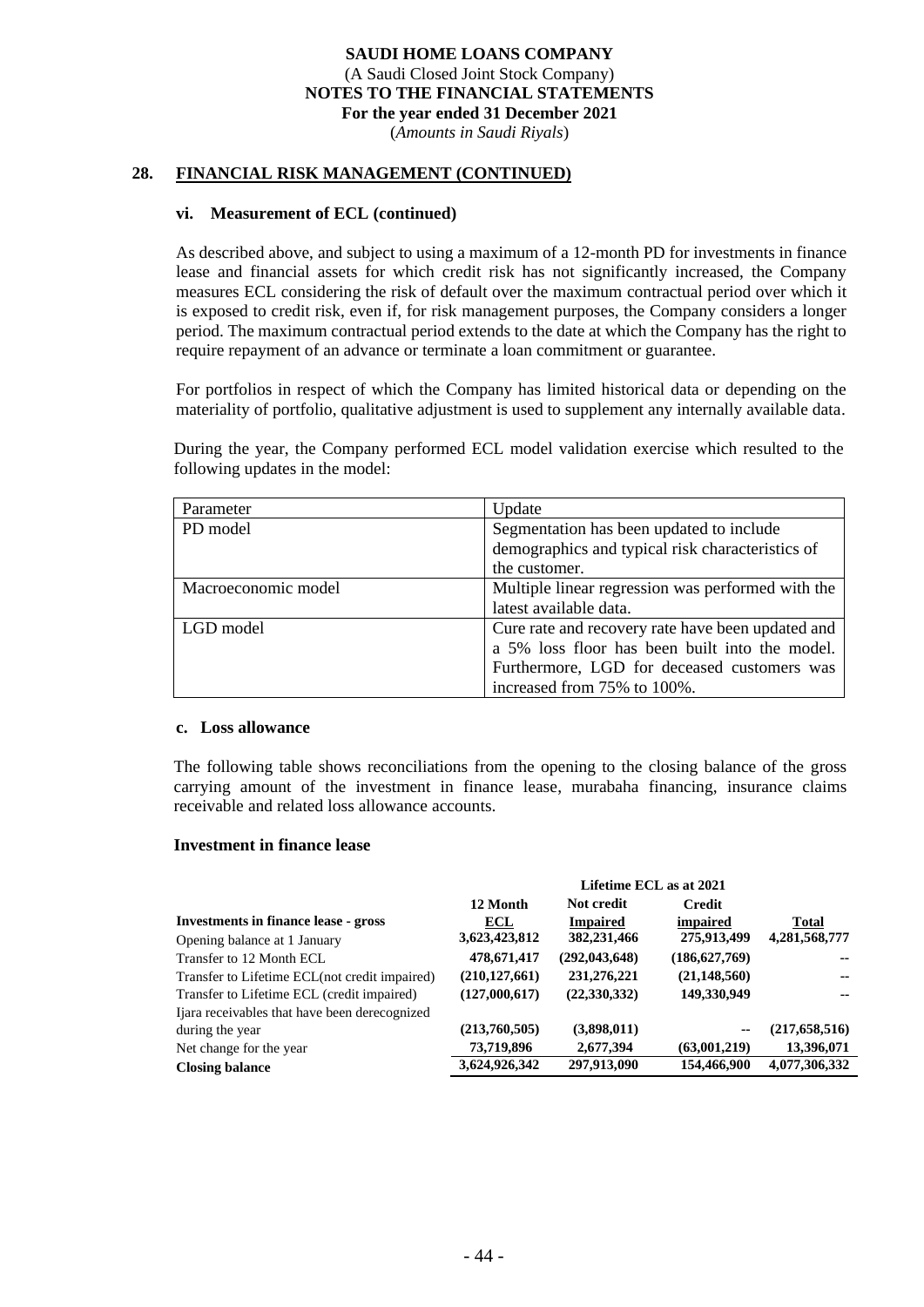(*Amounts in Saudi Riyals*)

#### **28. FINANCIAL RISK MANAGEMENT (CONTINUED)**

#### **c. Loss allowance (continued)**

#### **Investment in finance lease (continued)**

|                                                |                 |                 | Lifetime ECL as at 2021 |                |
|------------------------------------------------|-----------------|-----------------|-------------------------|----------------|
|                                                | 12 Month        | Not credit      | <b>Credit</b>           |                |
| <b>Loss allowance</b>                          | ECL             | <b>Impaired</b> | impaired                | <b>Total</b>   |
| Opening balance at 1 January                   | 2,154,938       | 13,008,217      | 67,267,114              | 82,430,269     |
| Transfer to 12 Month ECL                       | 82,508          | (75,338)        | (7,170)                 |                |
| Transfer to Lifetime ECL (not credit impaired) | (59, 679)       | 329,919         | (270, 240)              |                |
| Transfer to Lifetime ECL (credit impaired)     | (20, 446)       | (895, 495)      | 915,941                 |                |
| Reversal for the year                          | (723, 796)      | (5,461,307)     | (12, 241, 928)          | (18, 427, 031) |
| <b>Closing balance</b>                         | 1,433,525       | 6,905,996       | 55,663,717              | 64,003,238     |
|                                                |                 |                 |                         |                |
|                                                |                 |                 | Lifetime ECL as at 2020 |                |
|                                                |                 | Not credit      | Credit                  |                |
| Investments in finance lease - gross           | 12 Month ECL    | Impaired        | impaired                | Total          |
| Opening balance at 1 January                   | 3,680,819,462   | 438,006,927     | 197,815,945             | 4,316,642,334  |
| Transfer to 12 Month ECL                       | 116,692,185     | (112, 719, 420) | (3,972,765)             |                |
| Transfer to Lifetime ECL (not credit impaired) | (174, 263, 012) | 181,795,074     | (7,532,062)             |                |
| Transfer to Lifetime ECL (credit impaired)     | (15,786,512)    | (95, 138, 064)  | 110,924,576             |                |
| Net change for the year                        | 15,961,689      | (29,713,051)    | (21, 322, 195)          | (35,073,557)   |
| Closing balance                                | 3,623,423,812   | 382,231,466     | 275,913,499             | 4,281,568,777  |
|                                                |                 |                 |                         |                |
|                                                |                 |                 | Lifetime ECL as at 2020 |                |
|                                                |                 | Not credit      | Credit                  |                |
| Loss allowance                                 | 12 Month ECL    | impaired        | impaired                | Total          |
| Opening balance at 1 January                   | 989,755         | 28,117,460      | 49,119,107              | 78,226,322     |
| Transfer to 12 Month ECL                       | 92,275          | (87,781)        | (4,494)                 |                |
| Transfer to Lifetime ECL (not credit impaired) | (103, 888)      | 437,837         | (333,949)               |                |
| Transfer to Lifetime ECL (credit impaired)     | (11,025)        | (4,690,056)     | 4,701,081               |                |
| Net (reversal) / charge for the year           | 1,187,821       | (10, 769, 243)  | 13,785,369              | 4,203,947      |
| Closing balance                                | 2,154,938       | 13,008,217      | 67, 267, 114            | 82,430,269     |

## **Murabaha financing**

|                                                | Lifetime ECL as at 2021 |                               |                           |              |
|------------------------------------------------|-------------------------|-------------------------------|---------------------------|--------------|
| Murabaha financing - gross                     | 12 Month<br>ECL         | Not credit<br><b>Impaired</b> | <b>Credit</b><br>impaired | <b>Total</b> |
| Opening balance at 1 January                   | --                      | --                            | --                        | --           |
| Transfer to 12 Month ECL                       | 74,857,128              | --                            | $\sim$                    | 74,857,128   |
| Transfer to Lifetime ECL (not credit impaired) | --                      | --                            | $\sim$                    | --           |
| Transfer to Lifetime ECL (credit impaired)     | --                      | --                            | --                        | --           |
| Net change for the year.                       | --                      | $\sim$                        | --                        | --           |
| <b>Closing balance</b>                         | 74,857,128              | --                            | --                        | 74,857,128   |

|                                                |          |                 | Lifetime ECL as at 2021 |        |
|------------------------------------------------|----------|-----------------|-------------------------|--------|
|                                                | 12 Month | Not credit      | <b>Credit</b>           |        |
| <b>Loss allowance</b>                          | ECL      | <b>Impaired</b> | impaired                | Total  |
| Opening balance at 1 January                   | --       | --              | --                      | --     |
| Transfer to 12 Month ECL                       | --       |                 | --                      | --     |
| Transfer to Lifetime ECL (not credit impaired) | --       | --              | --                      | --     |
| Transfer to Lifetime ECL (credit impaired)     | --       | --              | --                      | --     |
| Net charge for the year                        | 70.991   | --              | --                      | 70.991 |
| <b>Closing balance</b>                         | 70.991   | $\sim$          | --                      | 70.991 |
|                                                |          |                 |                         |        |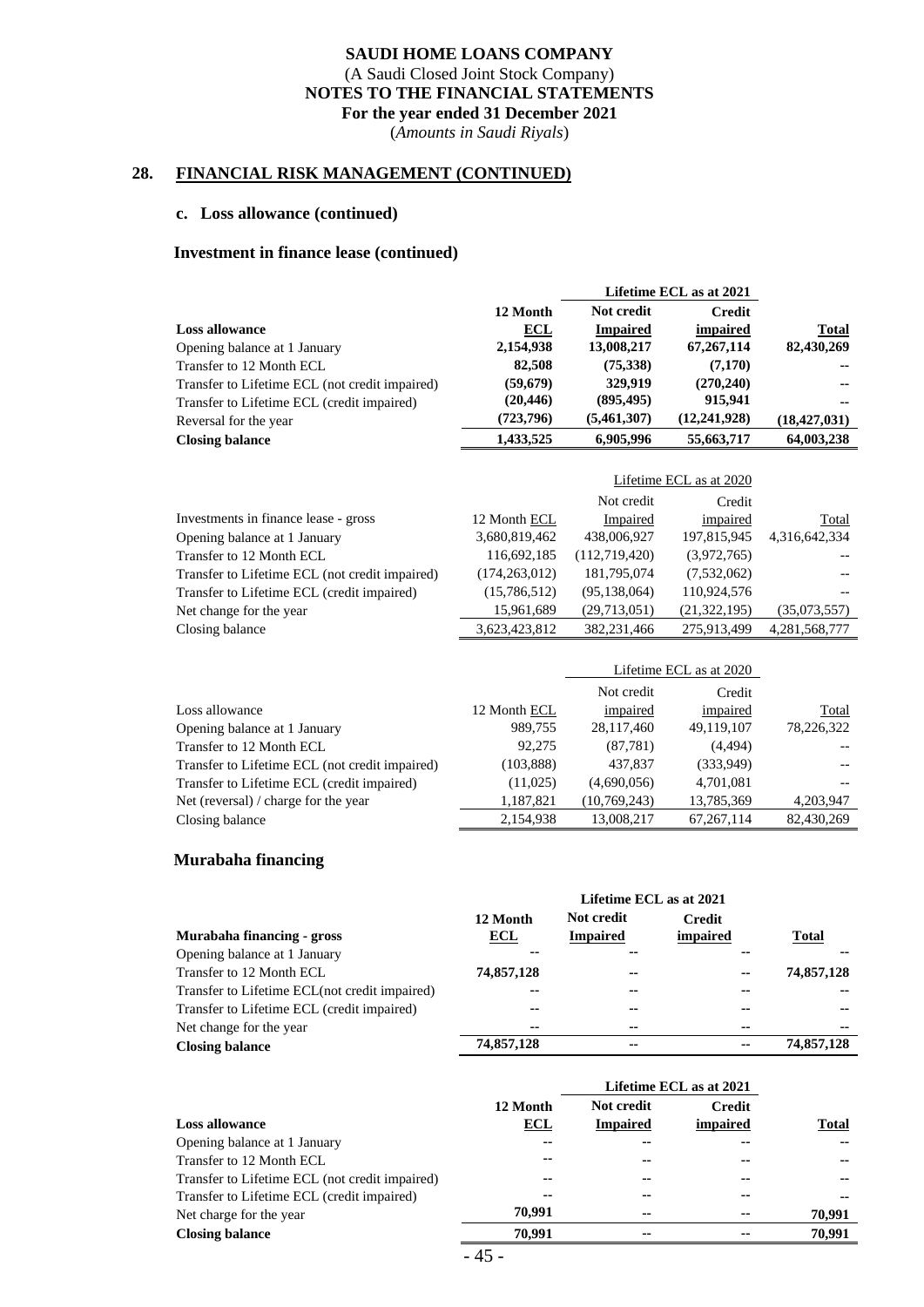(*Amounts in Saudi Riyals*)

## **29. FINANCIAL RISK MANAGEMENT (CONTINUED)**

#### **c. Loss allowance (continued)**

#### **Insurance claims receivables**

|                                     |             | Lifetime ECL as at 2021 |            |             |  |
|-------------------------------------|-------------|-------------------------|------------|-------------|--|
|                                     | 12 Month    | Not credit              | Credit     |             |  |
| Insurance claims receivable - gross | ECL         | <b>Impaired</b>         | impaired   | Total       |  |
| Opening balance at 1 January        | 29,327,623  | $- -$                   | 20,526,394 | 49,854,017  |  |
| Net change for the year             | (6,611,883) | $\sim$ $\sim$           | 4,384,487  | (2,227,396) |  |
| <b>Closing balance</b>              | 22,715,740  | $-\, -$                 | 24,910,881 | 47,626,621  |  |
|                                     |             |                         |            |             |  |

|                              |               | Lifetime ECL as at 2021 |            |              |
|------------------------------|---------------|-------------------------|------------|--------------|
|                              | 12 Month      | Not credit              | Credit     |              |
| <b>Loss allowance</b>        | ECL           | <b>Impaired</b>         | impaired   | <u>Total</u> |
| Opening balance at 1 January | $\sim$        | $\sim$                  | 15,394,795 | 15,394,795   |
| Net charge for the year      | $\sim$ $\sim$ | --                      | 9.516.086  | 9,516,086    |
| <b>Closing balance</b>       | $\sim$ $\sim$ | $\sim$                  | 24,910,881 | 24,910,881   |

|                                     |              | Lifetime ECL as at 2020 |            |            |
|-------------------------------------|--------------|-------------------------|------------|------------|
|                                     |              | Not credit              | Credit     |            |
| Insurance claims receivable - gross | 12 Month ECL | impaired                | impaired   | Total      |
| Opening balance at 1 January        | 20,013,909   |                         | 16,097,961 | 36,111,870 |
| Net change for the year.            | 9,313,714    | --                      | 4,428,433  | 13,742,147 |
| Closing balance                     | 29,327,623   |                         | 20,526,394 | 49,854,017 |
|                                     |              |                         |            |            |
|                                     |              | Lifetime ECL as at 2020 |            | Total      |
|                                     |              | Not credit              | Credit     |            |
| Loss allowance                      | 12 Month ECL | impaired                | impaired   |            |
| Opening balance at 1 January        |              |                         | 12,098,311 | 12,098,311 |
| Net charge for the year             | $- -$        | $- -$                   | 3,296,484  | 3,296,484  |
| Closing balance                     |              |                         | 15.394.795 | 15.394.795 |

#### **d. Collateral**

The Company in the ordinary course of lending activities hold collateral as security to mitigate credit risk in the investments in finance lease portfolio and murabaha financing. This collateral mostly include financial guarantees and real estate. The collateral is managed against relevant exposures at their net realizable values. For financial assets and investment in finance leases that are credit impaired at the reporting period, quantitative information about the collateral held as security is needed to the extent that such collateral mitigates credit risk.

The amount of collateral held as security for investments in finance lease that are credit-impaired as at 31 December are as follows:

| <b>Loan to Value (SAR 000)</b> | 2021    | <u>2020</u> |
|--------------------------------|---------|-------------|
| Less than $50\%$               | 14,830  | 18.840      |
| 51-70%                         | 58,174  | 71.441      |
| More than 70%                  | 109,957 | 121.299     |
| Total                          | 182,961 | 211.580     |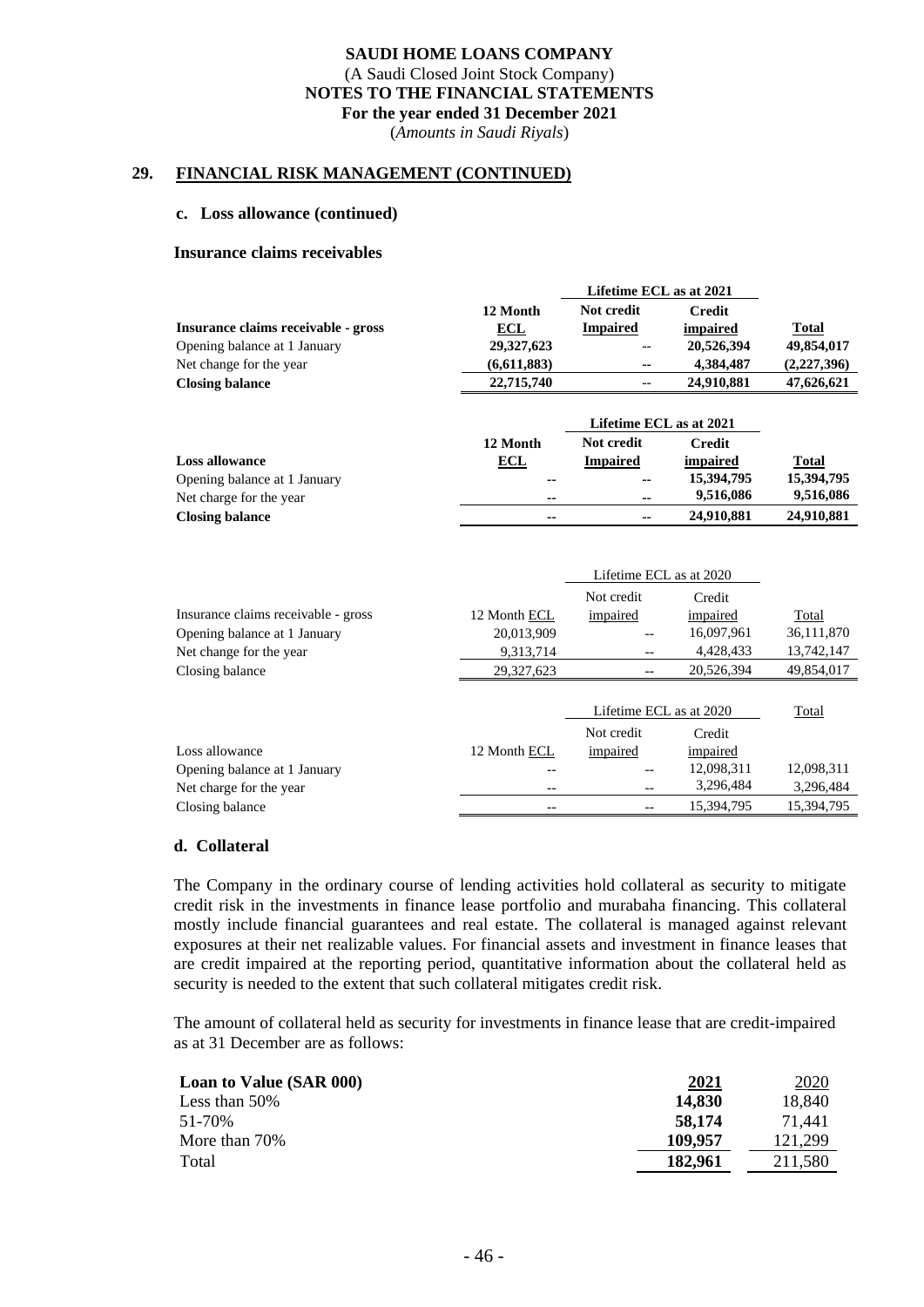(*Amounts in Saudi Riyals*)

#### **28. FINANCIAL RISK MANAGEMENT (CONTINUED)**

#### **Liquidity risk**

Liquidity risk is the risk that the Company will be unable to meet its net funding requirements. Liquidity risk can be caused by market disruptions or credit downgrades, which may cause certain sources of funding to dry up immediately.

Management monitors the maturity profile of the Company's assets and liabilities based on the remaining period at the balance sheet date to the contractual maturity date to ensure that adequate liquidity is maintained. All liabilities are contractually payable on a current basis. The table below shows an analysis of undiscounted amount of financial assets and net investment in finance leases and liabilities according to their contractual maturities.

|                                     | N <sub>0</sub> |                 |                          |                                                               |                                                                               |                                                 |
|-------------------------------------|----------------|-----------------|--------------------------|---------------------------------------------------------------|-------------------------------------------------------------------------------|-------------------------------------------------|
|                                     | contractual    | Within 3        | 3-12                     |                                                               |                                                                               |                                                 |
| 2021                                | maturity       | months          | months                   | 1-5 years                                                     | Over 5 years                                                                  | Total                                           |
| <b>Assets</b>                       |                |                 |                          |                                                               |                                                                               |                                                 |
|                                     |                |                 |                          |                                                               |                                                                               |                                                 |
| Cash and bank balances              | 214,467,647    |                 |                          |                                                               |                                                                               | 214,467,647                                     |
| Invest. in finance lease (gross)    | --             |                 |                          | 138,223,389 411,219,408 2,016,022,472 3,635,049,670           |                                                                               | 6,200,514,939                                   |
| Murabaha Financing                  | --             | 1,756,084       | 5,268,253                | 28,097,347                                                    | 80,722,912                                                                    | 115,844,596                                     |
| Other receivables, net              | 5,387,365      | 3,668,085       | 22,715,740               | 5,108,449                                                     |                                                                               | 36,879,639                                      |
| Advances to property owners         |                | 11,716,500      |                          |                                                               | --                                                                            | 11,716,500                                      |
| Due from related parties            | --             | 739,733         |                          |                                                               |                                                                               | 739,733                                         |
| <b>Total assets</b>                 | 219,855,012    |                 |                          | 156, 103, 791 439, 203, 401 2, 049, 228, 268 3, 715, 772, 582 |                                                                               | 6,580,163,054                                   |
|                                     |                |                 |                          |                                                               |                                                                               |                                                 |
|                                     | N <sub>0</sub> |                 |                          |                                                               |                                                                               |                                                 |
|                                     | contractual    | Within 3        |                          |                                                               |                                                                               |                                                 |
| 2021                                | maturity       | months          | 3-12 months              | 1-5 years                                                     | Over 5 years                                                                  | Total                                           |
| <b>Liabilities</b>                  |                |                 |                          |                                                               |                                                                               |                                                 |
| Tawarruq financing facilities       |                | 130,029,396     |                          | 576,869,289 1,688,860,240                                     |                                                                               | 257,315,590 2,653,074,515                       |
| Accounts payable                    | 5,387,365      | 2,030,036       |                          |                                                               |                                                                               | 7,417,401<br>$-$                                |
| Advances received from customers    | $-$            |                 |                          |                                                               |                                                                               | $\overline{\phantom{a}}$                        |
|                                     |                | 7,969,186       |                          |                                                               |                                                                               | 7,969,186                                       |
| Acc. expenses and other liabilities | $-$            | 11,319,731      |                          | --                                                            | --                                                                            | 11,319,731                                      |
| <b>Total liabilities</b>            | 5,387,365      | 151,348,349     |                          | 576,869,289 1,688,860,240                                     |                                                                               | 257, 315, 590 2, 679, 780, 833                  |
| <b>Net</b>                          | 214,467,647    |                 | 4,755,442 (137,665,888)  |                                                               |                                                                               | 360, 368, 028 3, 458, 456, 992 3, 900, 382, 221 |
|                                     |                |                 |                          |                                                               |                                                                               |                                                 |
|                                     | No contractual | Within 3        |                          |                                                               |                                                                               |                                                 |
| 2020                                | maturity       | months          | 3-12 months              | $1-5$ years                                                   | Over 5 years                                                                  | Total                                           |
| <b>Assets</b>                       |                |                 |                          |                                                               |                                                                               |                                                 |
| Cash and bank balances              | 142,327,982    |                 |                          |                                                               |                                                                               | 142,327,982                                     |
| Invest. in finance lease (gross)    |                |                 |                          |                                                               | -- 138,434,725 453,591,989 2,037,127,436 4,037,786,608 6,666,940,758          |                                                 |
| Other receivables, net              | 5,387,365      |                 | 10,107,818 34,459,222    | 5,650,000                                                     |                                                                               | 55,604,405                                      |
| Advances to property owners         | $-$            | 6,773,991       | $\overline{\phantom{a}}$ |                                                               |                                                                               | 6,773,991                                       |
| Due from related parties            | $- -$          | 633,377         | $\overline{\phantom{a}}$ |                                                               |                                                                               | 633,377                                         |
| <b>Total assets</b>                 |                |                 |                          |                                                               | 147,715,347 155,949,911 488,051,211 2,042,777,436 4,037,786,608 6,872,280,513 |                                                 |
|                                     |                |                 |                          |                                                               |                                                                               |                                                 |
|                                     | N <sub>0</sub> |                 |                          |                                                               |                                                                               |                                                 |
|                                     |                | Within 3        |                          |                                                               |                                                                               |                                                 |
| 2020                                | contractual    | months          |                          |                                                               |                                                                               | Total                                           |
|                                     | maturity       |                 | 3-12 months              | 1-5 years                                                     | Over 5 years                                                                  |                                                 |
| <b>Liabilities</b>                  |                |                 |                          |                                                               |                                                                               |                                                 |
| Tawarruq financing facilities       |                | 732,022,409     |                          | 373, 204, 347 1, 437, 341, 430                                |                                                                               | 277,315,591 2,819,883,777                       |
| Accounts payable                    | 5,387,365      | 2,719,013       |                          |                                                               |                                                                               | 8,106,378                                       |
| Advances received from customers    | $\overline{a}$ | 4,396,874       |                          |                                                               |                                                                               | 4,396,874                                       |
| Acc. expenses and other liabilities |                | 8,550,793       |                          |                                                               |                                                                               | 8,550,793                                       |
| <b>Total liabilities</b>            | 5,387,365      | 747,689,089     | 373, 204, 347            | 1,437,341,430                                                 |                                                                               | 277,315,591 2,840,937,822                       |
| <b>Net</b>                          | 142,327,982    | (591, 739, 178) | 114,846,864              |                                                               | 605,436,006 3,760,471,017 4,031,342,691                                       |                                                 |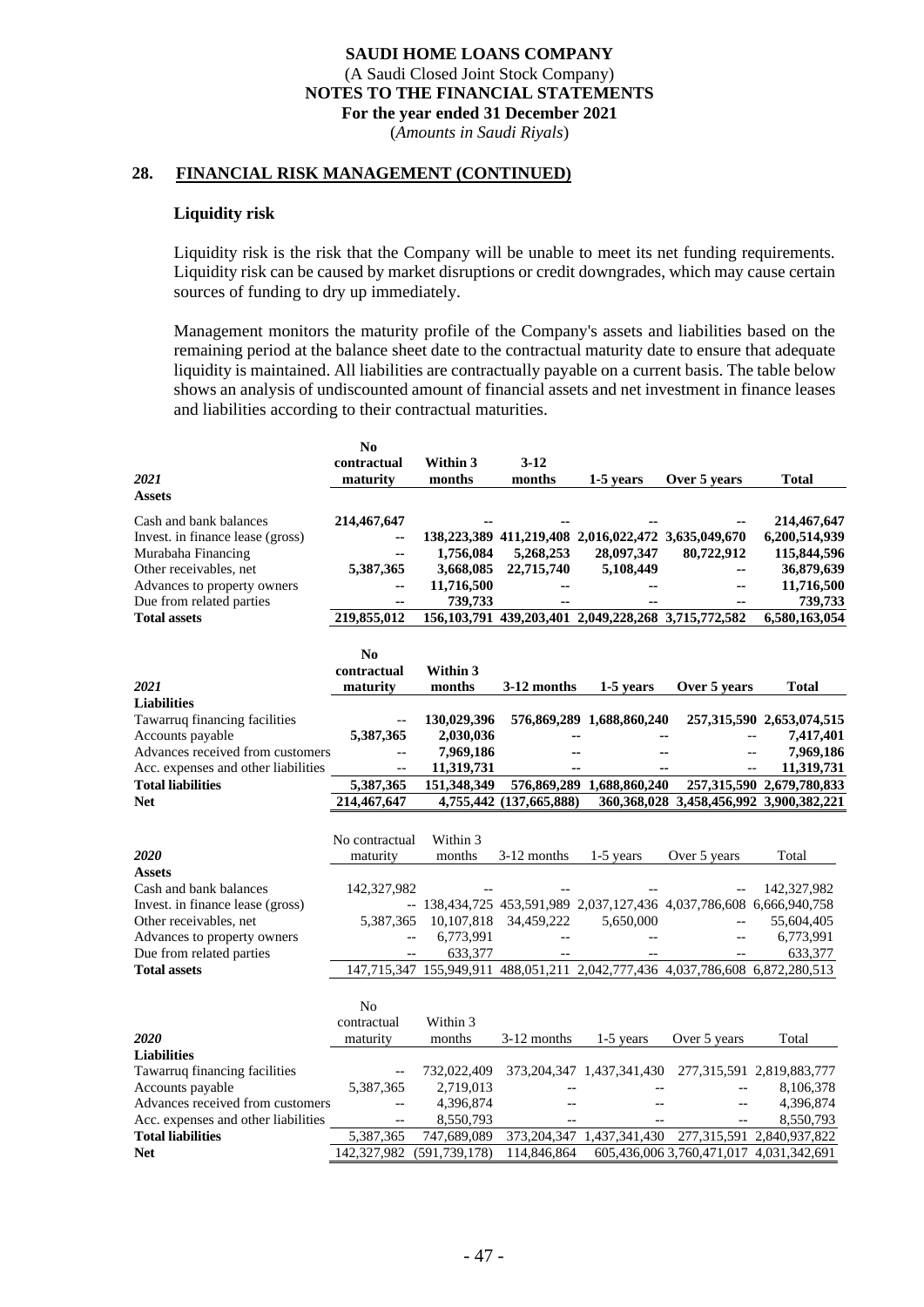(*Amounts in Saudi Riyals*)

#### **28. FINANCIAL RISK MANAGEMENT (CONTINUED)**

#### **Market risk**

Market Risk is the risk that the fair value or future cash flows of the financial instruments will fluctuate due to changes in market variables such as commission rates, and foreign exchange rates.

The following table depicts the sensitivity to a reasonable possible change in commission rates, with other variables held constant, on the Company's statement of income or equity.

|                       |                          | <b>Sensitivity analysis</b>      |           |             |              |  |
|-----------------------|--------------------------|----------------------------------|-----------|-------------|--------------|--|
|                       | Increase/<br>decrease in | <b>Sensitivity</b><br>of finance | 12 months | More than   |              |  |
|                       | basis points             | income                           | or less   | 12 months   | <b>Total</b> |  |
| Investment in finance | $+10$                    | 4,152,163                        | 337,790   | 3,814,374   | 4,152,163    |  |
| lease                 | $-10$                    | (4,152,163)                      | (337,790) | (3,814,374) | (4,152,163)  |  |
|                       |                          |                                  |           |             |              |  |

|                    |                          | Sensitivity analysis             |             |             |             |  |
|--------------------|--------------------------|----------------------------------|-------------|-------------|-------------|--|
|                    | Increase/<br>decrease in | <b>Sensitivity</b><br>of finance | 12 months   | More than   |             |  |
|                    | basis points             | charges                          | or less     | 12 months   | Total       |  |
| Tawarruq financing | $+10$                    | 7.804.782                        | 1,983,405   | 5,821,377   | 7.804.782   |  |
| facilities         | $-10$                    | (7.804.782)                      | (1,983,405) | (5,821,377) | (7,804,782) |  |

**Sensitivity analysis**

#### **Currency risk**

Currency risk is the risk that the value of financial instruments will fluctuate due to changes in foreign exchange rates. The Company is subject to fluctuations in foreign exchange rates in the normal course of its business. The Company did not undertake significant transactions in currencies other than Saudi Riyals and US Dollars.

#### **29. FAIR VALUE OF FINANCIAL INSTRUMENTS**

Fair value is the price that would be received to sell an asset or paid to transfer a liability in an orderly transaction between market participants at the measurement date. The fair value measurement is based on the presumption that the transaction to sell the asset or transfer the liability takes place either:

- In the principal market for the asset or liability, or
- In the absence of a principal market, in the most advantageous market for the asset or liability

The principal or the most advantageous market is accessible by the Company. Financial instruments comprise of investment in finance leases and equity investment.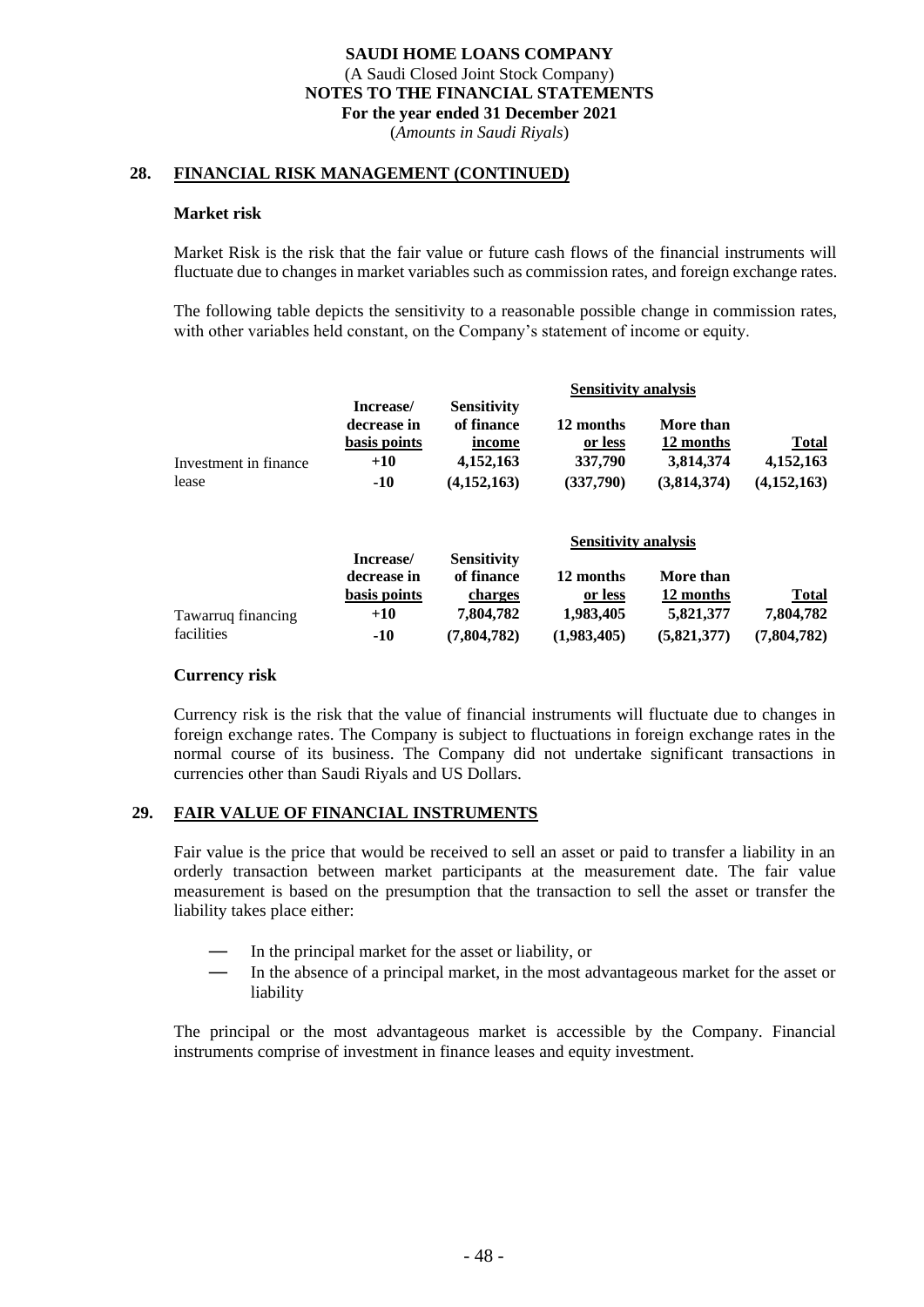(*Amounts in Saudi Riyals*)

## **29. FAIR VALUE OF FINANCIAL INSTRUMENTS (CONTINUED)**

#### *Fair value hierarchy*

The Company uses the following hierarchy for determining and disclosing the fair value of financial instruments by valuation technique:

Level 1: quoted (unadjusted) prices in active markets for identical assets or liabilities;

Level 2: other techniques for which all inputs which have a significant effect on the recorded fair value are observable, either directly or indirectly; and

Level 3: techniques which use inputs which have a significant effect on the recorded fair value that are not based on observable market data.

All financial assets (including lease receivables) and financial liabilities are measured at amortized cost, except for equity investment which is classified as FVOCI. The carrying amounts of all financial assets and financial liabilities measured at amortized cost approximate their fair values except for net investments in finance leases and murabaha financing. The fair value of net investment in finance lease is determined using discounted cash flow technique using credit adjusted SIBOR and the contractual cashflow of the instrument. The expected rates are determined based on the risk profile of lease receivables and current commission rates.

Tawarruq financing facilities bear floating rate of interest based on SIBOR and hence, there is no material difference between the carrying value and fair value. Other financial liabilities such as accounts payable and accrued expenses and other liabilities approximate their fair values due to them being short-term in nature. There had been no inter-level transfers during the year.

The fair value of net investments in finance leases, murabaha financing, and investment are as follows:

|                                   |               | 31 December 2021 |         |                  |               |  |
|-----------------------------------|---------------|------------------|---------|------------------|---------------|--|
|                                   | Carrying      |                  |         |                  |               |  |
|                                   | <b>Value</b>  | Level 1          | Level 2 | Level 3          | <b>Total</b>  |  |
| Net investments in finance leases | 4,013,303,094 |                  |         | 4,261,039,169    | 4,261,039,169 |  |
| Murabaha Financing                | 74,786,137    |                  |         | 77,441,496       | 77,441,496    |  |
| Investment                        | 892,850       | --               | --      | 892,850          | 892,850       |  |
| <b>Total</b>                      |               | --               | --      | 4,339,373,515    | 4,339,373,515 |  |
|                                   |               |                  |         |                  |               |  |
|                                   |               |                  |         | 31 December 2020 |               |  |
|                                   | Carrying      |                  |         |                  |               |  |
|                                   | Value         | Level 1          | Level 2 | Level 3          | Total         |  |
| Net investments in finance leases | 4,199,138,508 | --               | --      | 4,458,298,049    | 4,458,298,049 |  |
| Investment                        | 892,850       | $-$              | --      | 892,850          | 892,850       |  |
| Total                             |               | --               | --      | 4.459.190.899    | 4.459.190.899 |  |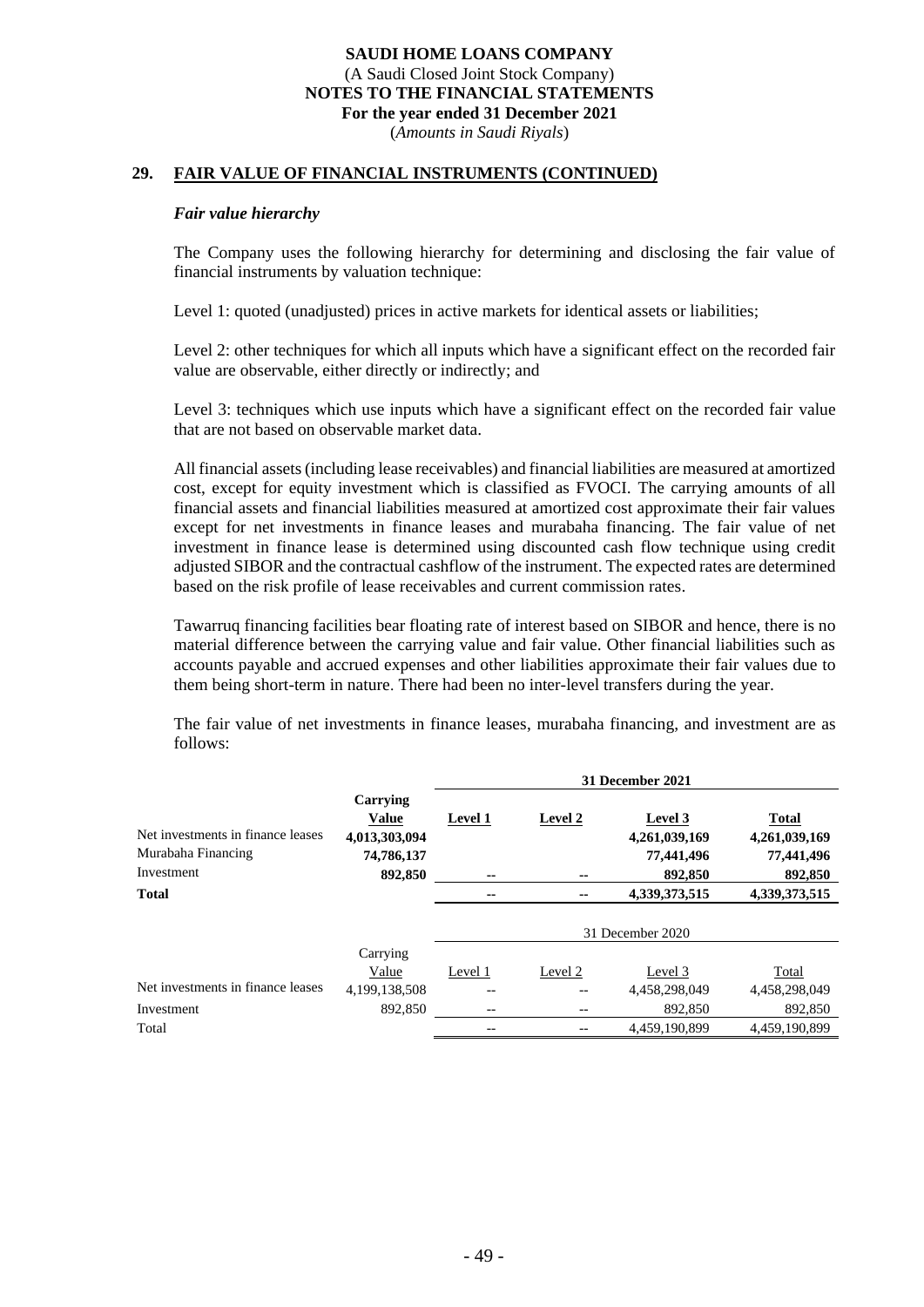(*Amounts in Saudi Riyals*)

#### **30. CAPITAL MANAGEMENT**

The Company manages and controls its capital structure and liquidity needs in order to safeguard the Company's ability to meet its future obligations and growing plans and continue as a going concern. The Company monitors the adequacy of its capital using below measures:

**2021** 2020

|               | Total capital ratio % | Total capital ratio % |
|---------------|-----------------------|-----------------------|
| Capital ratio | 22.53                 | 22.53                 |

The capital ratio above is calculated by dividing the Company's total share capital with the weighted average total assets of the Company as at year-end.

The Company also raised Tawarruq financing to fund investments in finance lease and to help achieve the differential between cost of funds and financing income from net investment in finance lease

## **31. COMMITMENT AND CONTINGENCIES**

The Company faces during its normal activity some lawsuits and other claims related to the nature of its activity, however, claims are unlikely to result from the outstanding lawsuits as at the financial statements date.

#### **32. SUBSEQUENT EVENTS**

No material events occurred after the reporting date that require adjustment or need to be disclosed the in the financial statements.

## **33. COMPARATIVE FIGURES**

During the year, the Company has reclassified certain balances in the accounts within the statement of financial position and statement of comprehensive income. The reclassification was done to conform to the current year presentation and the impact to the overall financial statement's presentation is not material.

The following table shows the impact on each financial statement caption affected by the reclassification:

#### **Statement of financial position**

|                                   | 31 December 2020                           |              | 31 December 2020         |
|-----------------------------------|--------------------------------------------|--------------|--------------------------|
| Financial statement caption       | (Before reclassification) Reclassification |              | (After reclassification) |
| Prepaid expenses and other assets | 67.771.291                                 | (55.604.405) | 12,166,886               |
| Other receivables, net            | $- -$                                      | 55.604.405   | 55.604.405               |

#### **Statement of comprehensive income**

|                             | 31 December 2020          |                  | 31 December 2020         |
|-----------------------------|---------------------------|------------------|--------------------------|
| Financial statement caption | (before reclassification) | Reclassification | (After reclassification) |
| Service fees, net           | 7.298.316                 | 72,076           | 7,370,392                |
| Asset sale income           | $- -$                     | 368,398          | 368,398                  |
| Other income                | 655.474                   | (440.474)        | 215,000                  |